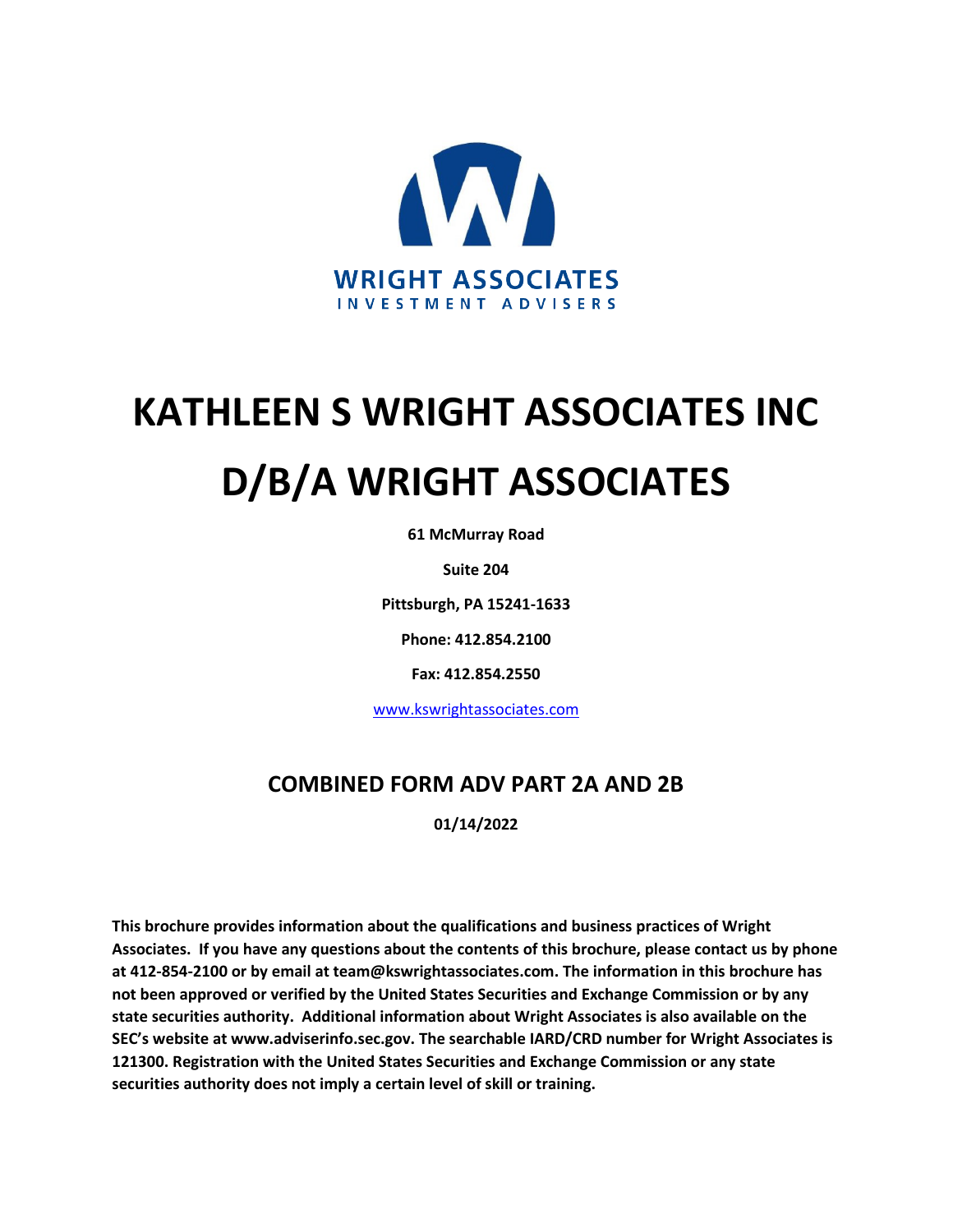Item 2 immediately follows our cover page and is solely used to describe material changes to our Form ADV Part 2A, The Brochure, and Part 2B, The Brochure Supplement. The material changes that are being discussed are only the material changes that have occurred since our last annual update of our Brochure and Brochure Supplement. The last update to our Brochure and Brochure Supplement was on 10/19/2021. When material changes occur, we identify and discuss those changes.

**Item 5: Fees and Compensation.** We updated our fee schedule. Effective January 1, 2022.

**Item 4A: Change in Ownership.** Effective 12/31/2021, Adam K. Wright became a 100% owner in Kathleen S. Wright Associates, Inc. Kathleen S. Wright remains employed as an adviser at the firm. Adam K. Wright will also take over duties as Chief Compliance Officer.

**Part 2B: New Adviser.** Effective 02/15/2021, Kyle F. Beckhusen became an employee of Kathleen S. Wright Associates, Inc. Kyle is a member of our professional staff and will be an investment adviser representative.

**Item 10: New Financial Partner**. Effective 9/30/2021, we have partnered with DPL Financial Partners to be able to provide low cost, fee-only insurance solutions and lower cost variable annuity options for clients. DPL is a third-party platform and consultation service for registered investment advisers. When applicable, we assess a flat 0.25% fee on underlying variable annuity investment accounts. This is for administration, record keeping, and investment advice.

**IMPORTANT NOTE:** Regulatory requirements mandate that we inform clients annually when we revise and submit our Form ADV Part 2 ("The Brochure") to the SEC. This filing coincides with the annual renewal of our license to operate as an investment adviser. Wright Associates will either mail a physical copy to clients or notify them when an electronic version is available on our website. Clients elect which version to receive at the onset of a relationship with Wright Associates, but are given the option to change the method of delivery at least annually or on demand.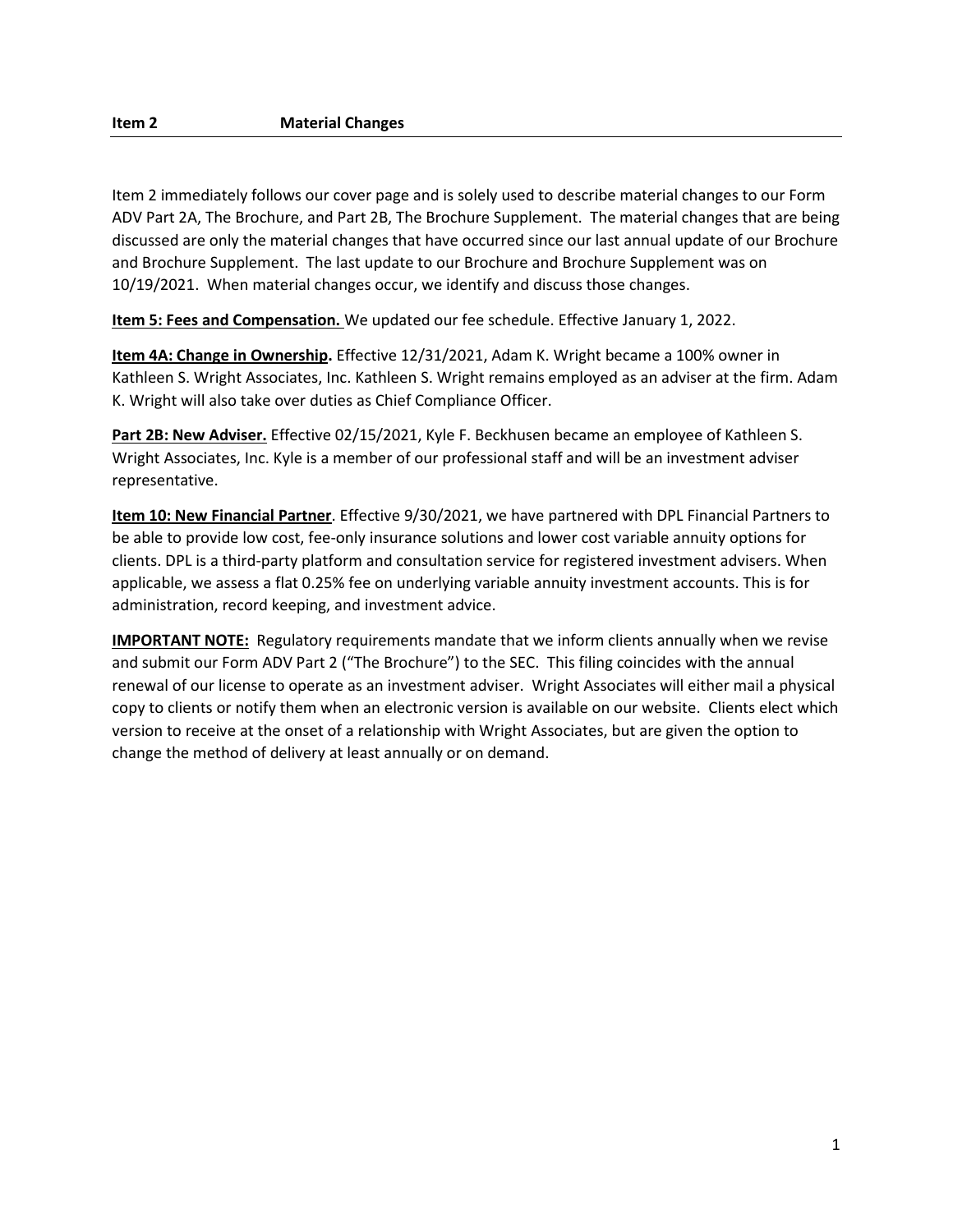| Item 11 - Code of Ethics, Participation or Interest in Client Transactions and Personal Trading17 |
|---------------------------------------------------------------------------------------------------|
|                                                                                                   |
|                                                                                                   |
|                                                                                                   |
|                                                                                                   |
|                                                                                                   |
|                                                                                                   |
|                                                                                                   |
|                                                                                                   |
|                                                                                                   |
|                                                                                                   |
|                                                                                                   |
|                                                                                                   |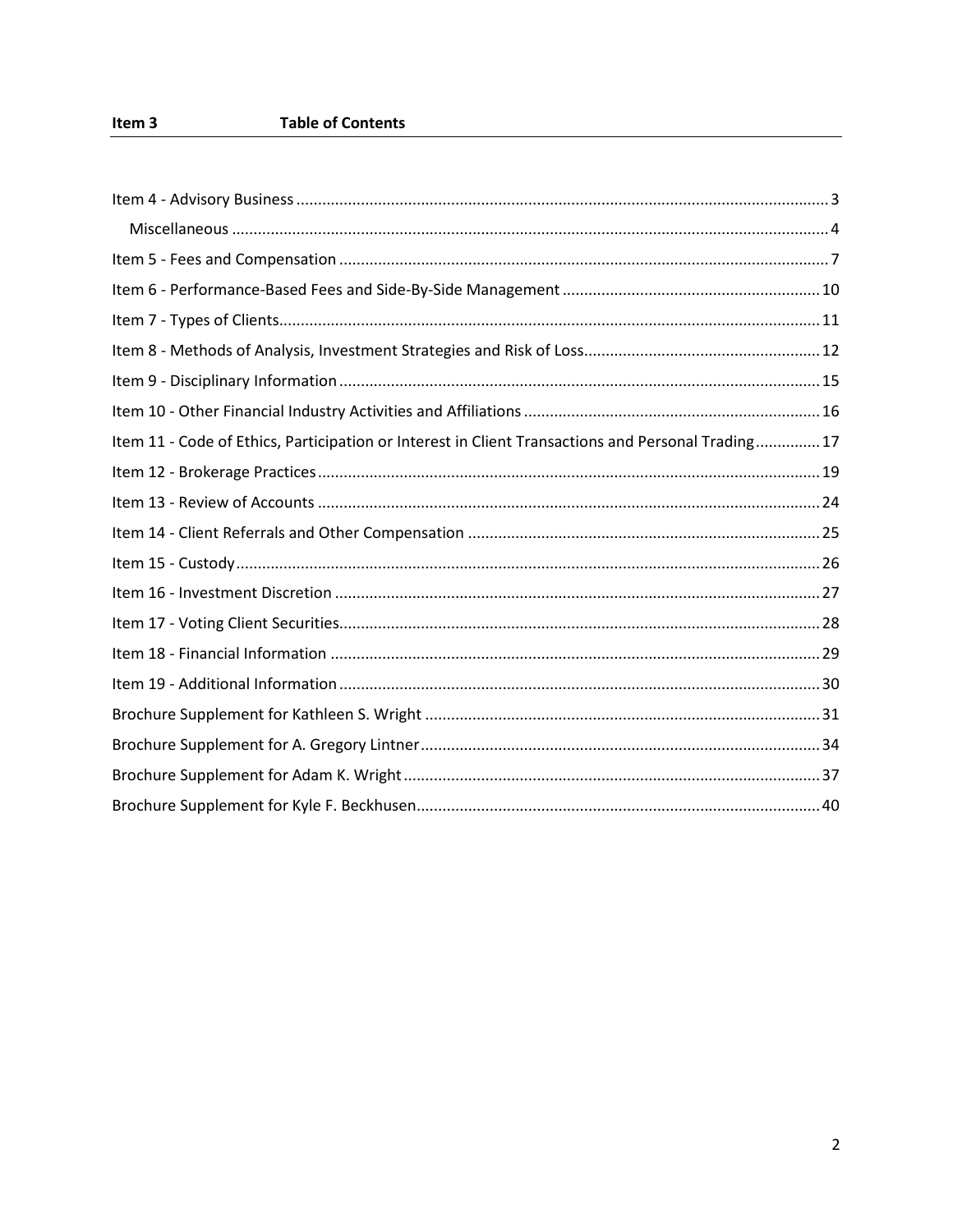### <span id="page-3-0"></span>Item 4 - Advisory Business

- A. Wright Associates operates an independent Registered Investment Adviser. That means we are a fee-only financial planning and investment advisory firm. The we offer one service that we call Wealth Management. It is intended that all clients receive our complete service. We give continuous planning and investment advice to clients and make investments primarily through mutual funds, exchange traded funds, and individual stocks based on each client's individual needs. The business was started in its present form in 2002. As of 1/1/2022, the principal and sole owner of the firm is Adam K. Wright, CFA, CFP®.
- B. Wright Associates offers holistic private wealth management and investment advisory services to high-net-worth individuals, corporations, ERISA plans and other institutional clients. We focus on clients that are at least age 50 with at least \$1,000,000 of invested assets. Our focus is on retirement planning to help clients have a plan for their cash, taxes, risks, and investments that is aligned to their goals. We take clients through our financial planning process each year. Clients that work with Wright Associates will be asked to sign a Wealth Management Agreement.

Financial planning services generally revolve around helping clients save money, invest better, pay less in taxes, and protect what is important. For clients, a financial plan incorporates pertinent aspects of their personal financial situation such as defining goals and objectives, providing an analysis of current financial positioning, planning for retirement, asset planning, investment management, insurance planning, and general tax and estate planning. The plan helps clients stay on track to reach their goals. Clients go through the financial planning process each year.

Investment management is designed to help clients interact with the capital markets. It primarily deals with portfolio construction, asset allocation, rebalancing, performance reporting and security selection. Wright Associates creates portfolios consisting primarily of mutual funds, exchange traded funds, and individual stocks. Under certain circumstances, Wright Associates may also include various other investments in client portfolios, including, but not limited to, any combination of the following: individual equities, corporate debt securities, ETFs, commercial paper, certificates of deposit, municipal securities, United States government securities, and other alternative investments.

Wright Associates also offers an investment program through "Institutional Intelligent Portfolios" ("IIP"), software provided by Charles Schwab & Co. Clients are invested in a specific model portfolio consisting solely of exchange traded funds and a cash allocation. Portfolios are selected based on a risk-tolerance questionnaire as well as interactions and interviews with representatives of Wright Associates. The accounts are held in a brokerage accounts opened by the client at Charles Schwab & Co. We do not pay fees for use of the platform. We, and not Schwab, are the client's investment adviser and primary point of contact with respect to the portfolio and the program. We have contracted with Charles Schwab & Co to provide us with the platform, which consists of technology and related trading and account management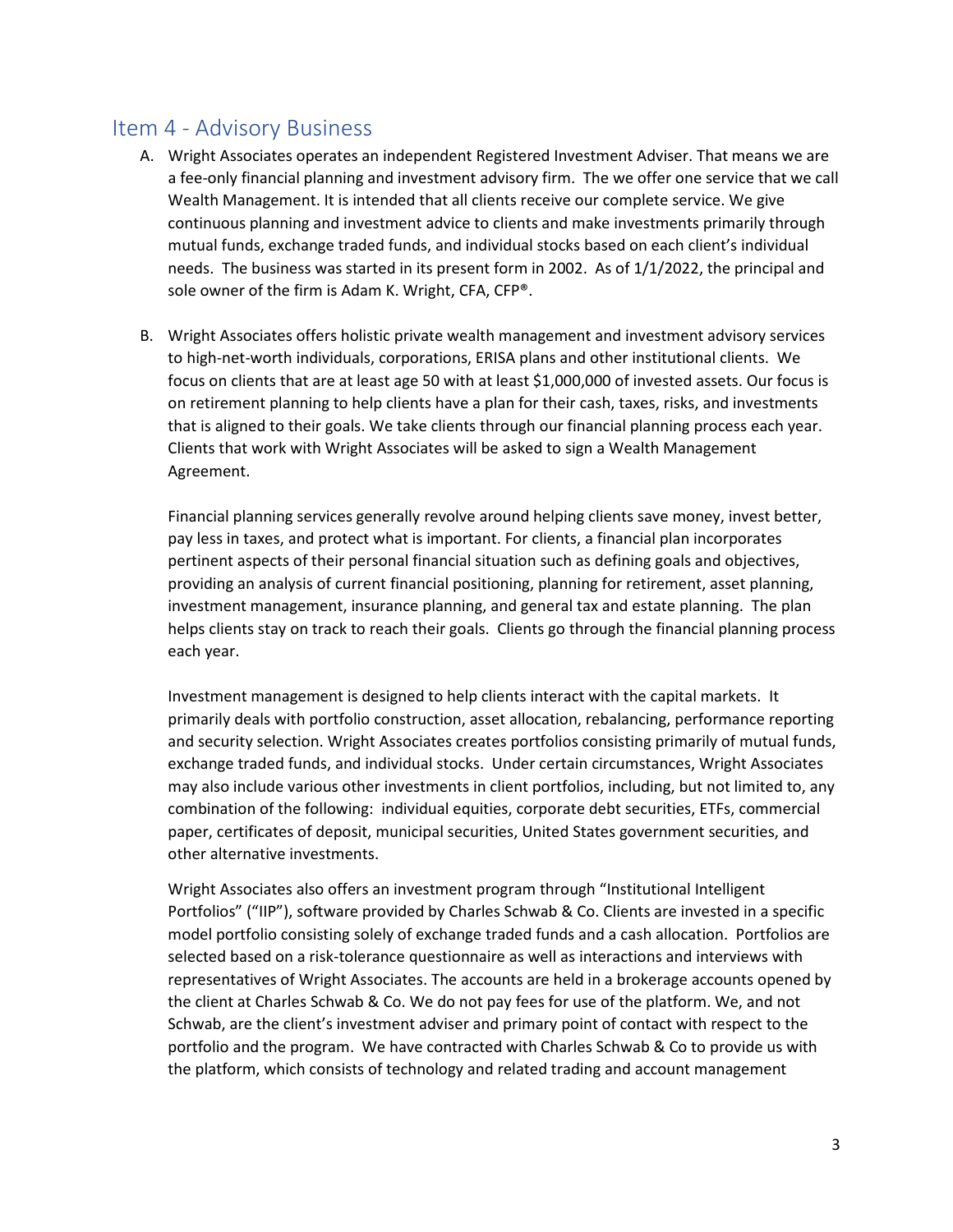services for the platform. The platform enables us to automate certain parts of the investment management process.

Wright Associates may use money market mutual funds to "sweep" unused cash balances until they can be appropriately invested.

Clients maintain ownership of all securities purchased in their accounts.

C. We tailor our advisory services to the unique needs of individual clients. Each client receives an Investment Policy Statement. An investment policy typically includes items such as client background, objectives, return requirements, risk tolerances, time horizons, liquidity needs, taxes and other unique circumstances, including a strategic asset allocation. Wright Associates manages advisory accounts on a discretionary basis; therefore, clients may only impose reasonable restrictions on investing activities. However, we will take certain strong opinions under consideration and may incorporate them in a client's asset allocation. Wright Associates attempts, at a minimum, to meet with clients to discuss and review their investment goals once per year.

For the IIP program, clients may instruct Wright Associates to exclude up to three Funds from their portfolio.

- D. Wright Associates does not participate in wrap fee programs. See Item 5 for details on our fees and compensation.
- E. As of December 31, 2021, Wright Associates managed client assets in the amount of \$304,090,018.89 on a discretionary basis. We have 134 client relationships as of December 31, 2021.

#### <span id="page-4-0"></span>Miscellaneous

**Limitations of Financial Planning and Non-Investment Consulting/Implementation Services**. To the extent specifically requested and engaged to provide such services, Wright will generally provide planning and consulting services regarding non-investment related matters, such as tax and estate planning, insurance, etc. **Please Note**: Wright does not serve as a law firm, CPA firm, or insurance agency, and no portion of our services should be construed as same. Accordingly, Wright does not prepare legal documents or sell insurance products. To the extent requested by a client, we may recommend the services of other professionals for non-investment implementation purpose (i.e. attorneys, accountants, insurance, etc.), including Wright for tax preparation services-see below. The client is under no obligation to engage the services of any such recommended professional, including Wright for tax preparation services. The client retains absolute discretion over all such implementation decisions and is free to accept or reject any recommendation from Wright and/or its representatives. **Please Also Note**: If the client engages any professional (i.e. attorney, accountant, insurance agent, etc.), recommended or otherwise, and a dispute arises thereafter relative to such engagement, the client agrees to seek recourse exclusively from the engaged professional. At all times, the engaged licensed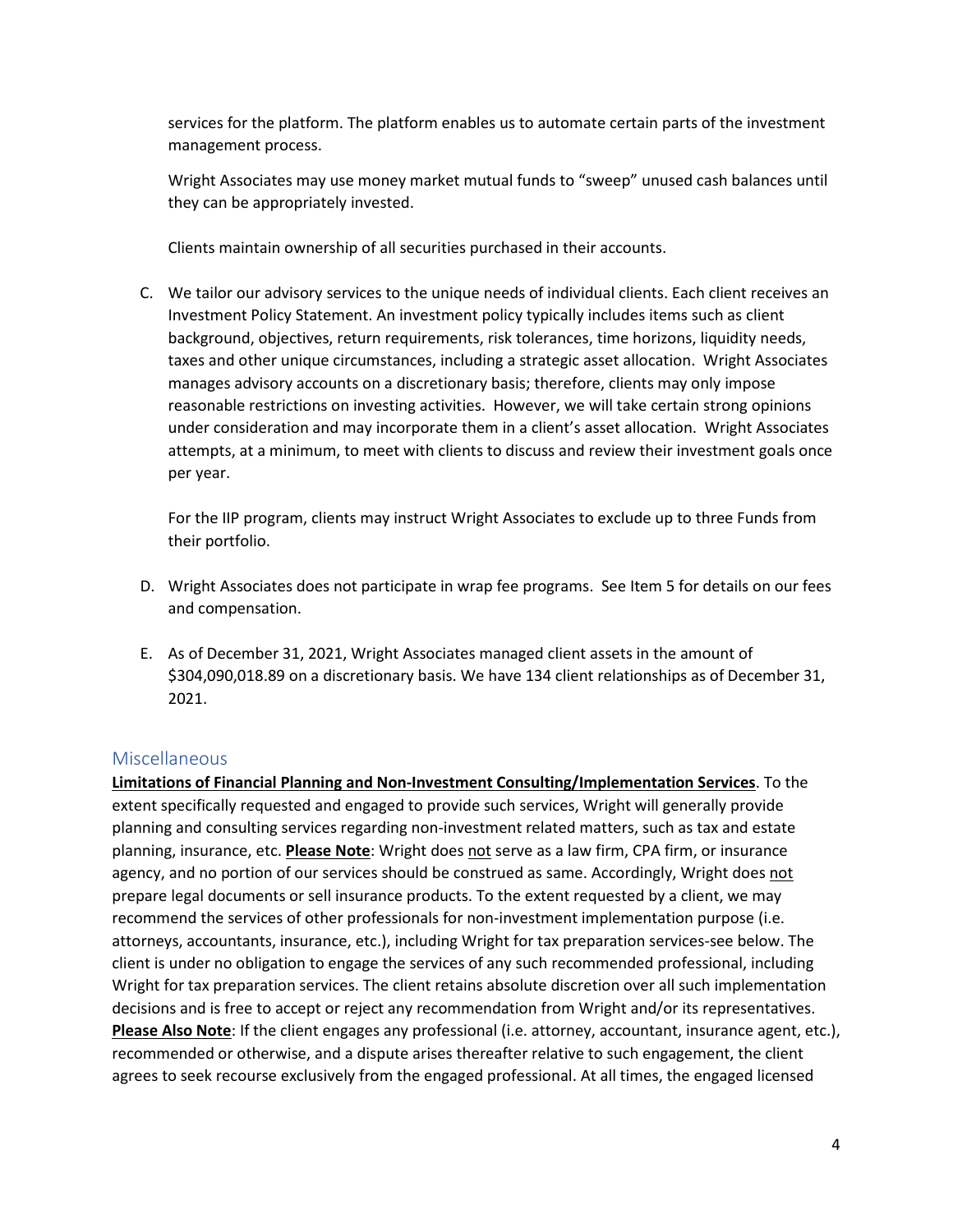professional[s] (i.e. attorney, accountant, insurance agent, etc.), and not Wright, shall be responsible for the quality and competency of the services provided.

**Please Note: Retirement Rollovers-Potential for Conflict of Interest**: A client or prospective client leaving an employer typically has four options regarding an existing retirement plan (and may engage in a combination of these options): (i) leave the money in the former employer's plan, if permitted, (ii) roll over the assets to the new employer's plan, if one is available and rollovers are permitted, (iii) roll over to an Individual Retirement Account ("IRA"), or (iv) cash out the account value (which could, depending upon the client's age, result in adverse tax consequences). If Wright recommends that a client roll over their retirement plan assets into an account to be managed by Wright, such a recommendation creates a conflict of interest if Wright will earn new (or increase its current) compensation as a result of the rollover. When acting in such capacity, Wright serves as a fiduciary under the Employee Retirement Income Security Act (ERISA), or the Internal Revenue Code, or both. **No client is under any obligation to roll over retirement plan assets to an account managed by Wright. Wright's Chief Compliance Officer, Adam K. Wright, remains available to address any questions that a client or prospective client may have regarding the potential for conflict of interest presented by such rollover recommendation.**

**Custodian Charges-Additional Fees**: As discussed below at Item 12 below, when requested to recommend a broker-dealer/custodian for client accounts, Wright generally recommends that Schwab serve as the broker-dealer/custodian for client investment management assets. Broker-dealers such as Schwab charge transaction fees for effecting securities transactions. In addition to Wright's investment advisory fee referenced in Item 5 below, the client will also incur transaction fees to purchase securities for the client's account (i.e., mutual funds exchange traded funds, individual equity and fixed income securities, etc.) **ANY QUESTIONS**: Wright's Chief Compliance Officer, Adam K. Wright, remains available to address any questions that a client or prospective client may have regarding the above.

**Please Note-Use of Mutual and Exchange Traded Funds**: Most mutual funds and exchange traded funds are available directly to the public. Thus, a prospective client can obtain many of the funds that may be utilized by Wright independent of engaging Wright as an investment adviser. However, if a prospective client determines to do so, he/she will not receive Wright's initial and ongoing investment advisory services. **Please Note-Use of DFA Mutual Funds**: Wright utilizes mutual funds issued by Dimensional Fund Advisors ("DFA"). DFA funds are generally only available through registered investment advisers approved by DFA. Thus, if the client was to terminate Wright's services, and transition to another adviser who has not been approved by DFA to utilize DFA funds, restrictions regarding additional purchases of, or reallocation among other DFA funds, will generally apply. **Please Also Note**: In addition to Wright's investment advisory fee described below, and transaction and/or custodial fees discussed below, clients will also incur, relative to all mutual fund and exchange traded fund purchases, charges imposed at the fund level (e.g. management fees and other fund expenses). **ANY QUESTIONS**: Wright's Chief Compliance Officer, Adam K. Wright, remains available to address any questions that a client or prospective client may have regarding the above.

**Portfolio Activity**. Wright has a fiduciary duty to provide services consistent with the client's best interest. As part of its investment advisory services, Wright will review client portfolios on an ongoing basis to determine if any changes are necessary based upon various factors, including, but not limited to, investment performance, fund manager tenure, style drift, account additions/withdrawals, and/or a change in the client's investment objective. Based upon these factors, there may be extended periods of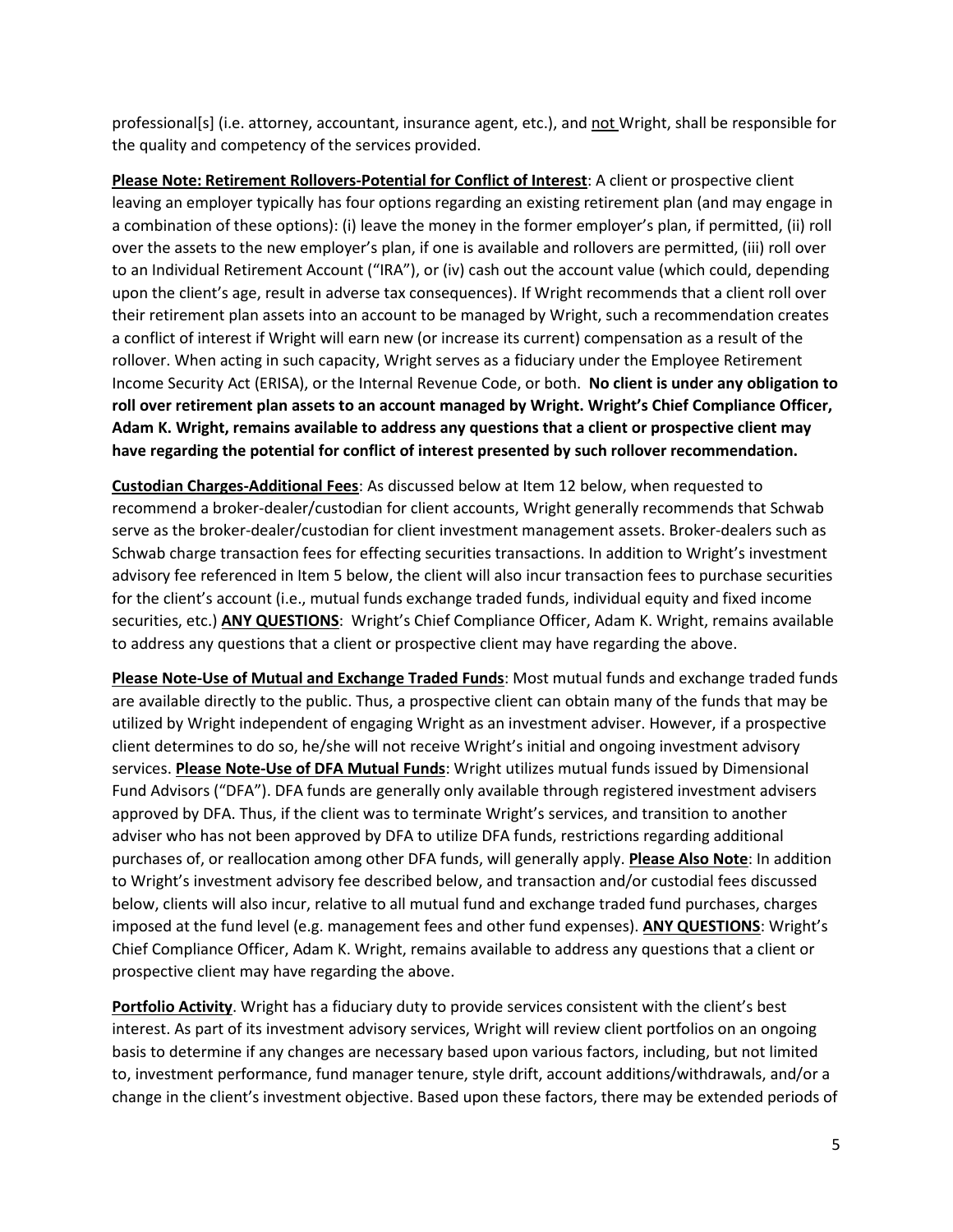time when Wright determines that changes to a client's portfolio are neither necessary nor prudent. Of course, as indicated below, there can be no assurance that investment decisions made by Wright will be profitable or equal any specific performance level(s).

**Client Obligations**. In performing our services, Wright shall not be required to verify any information received from the client or from the client's other professionals, and is expressly authorized to rely thereon. Moreover, it remains each client's responsibility to promptly notify Wright if there is ever any change in his/her/its financial situation or investment objectives for the purpose of reviewing/evaluating/revising our previous recommendations and/or services.

**Please Note: Investment Risk**. Different types of investments involve varying degrees of risk, and it should not be assumed that future performance of any specific investment or investment strategy (including the investments and/or investment strategies recommended or undertaken by Wright) will be profitable or equal any specific performance level(s).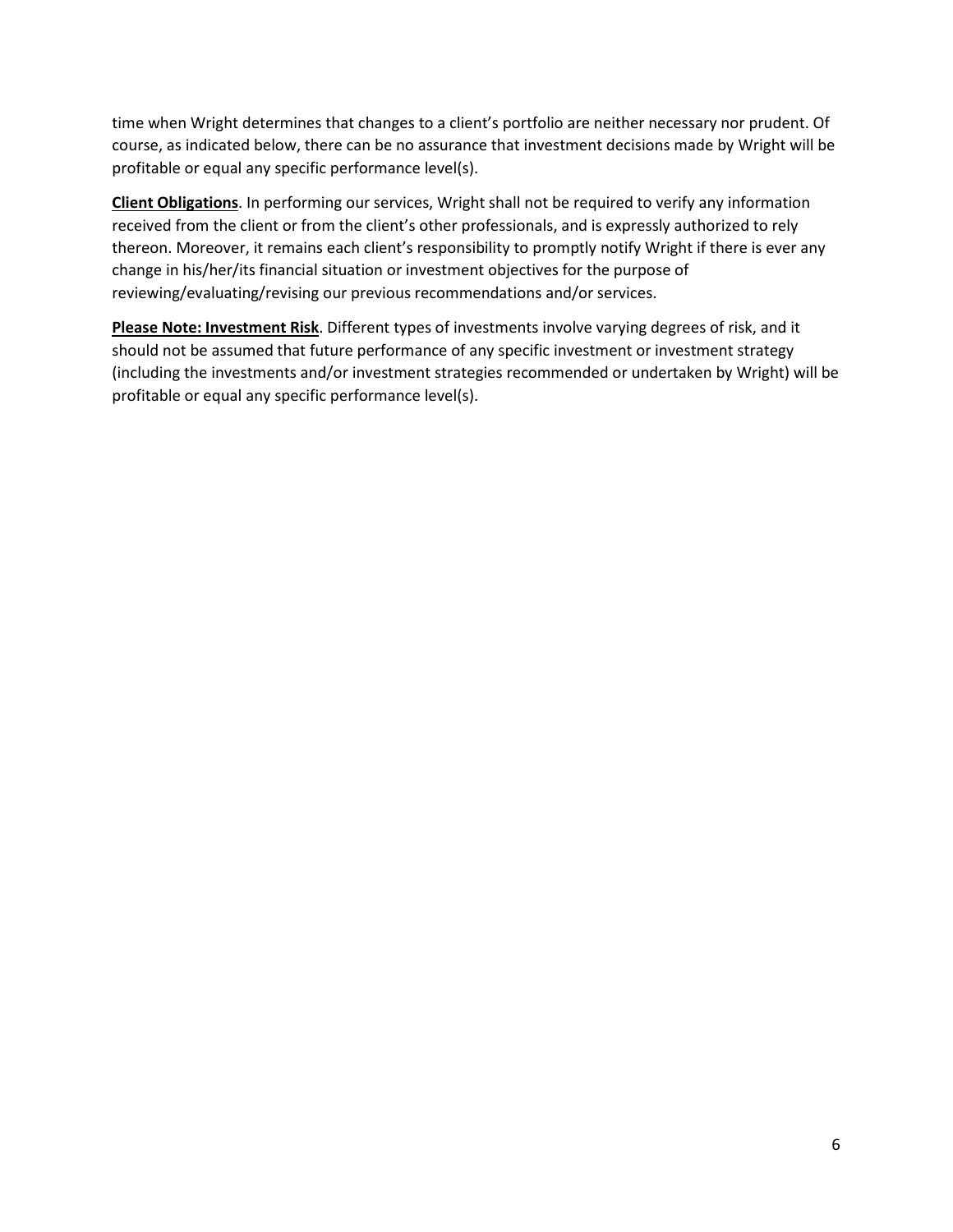## <span id="page-7-0"></span>Item 5 - Fees and Compensation

A. **Fees and Compensation.** We are compensated for our wealth management services strictly on a fee-only arrangement. We do not collect commissions as a form of compensation. We only receive compensation from our clients and from no other source. Our annual minimum fee is \$3,000.

| <b>Wealth Management</b>  |             |                         |                   |                          |  |
|---------------------------|-------------|-------------------------|-------------------|--------------------------|--|
| % Assets Under Management |             |                         |                   |                          |  |
| <b>Tier</b>               |             | <b>Marginal</b><br>Rate | <b>Investment</b> | <b>Effective</b><br>Rate |  |
| First                     | \$250,000   | 1.15%                   | \$250,000         | 1.15%                    |  |
| Next                      | \$250,000   | 1.05%                   | \$500,000         | 1.10%                    |  |
| Next                      | \$250,000   | 0.95%                   | \$750,000         | 1.05%                    |  |
| Next                      | \$250,000   | 0.85%                   | \$1,000,000       | 1.00%                    |  |
| Next                      | \$1,000,000 | 0.75%                   | \$2,000,000       | 0.88%                    |  |
| <b>Next</b>               | \$1,000,000 | 0.65%                   | \$3,000,000       | 0.80%                    |  |
| Next                      | \$1,000,000 | 0.55%                   | \$4,000,000       | 0.74%                    |  |
| Next                      | \$1,000,000 | 0.45%                   | \$5,000,000       | 0.68%                    |  |
| Next                      | \$5,000,000 | 0.35%                   | \$10,000,000      | 0.52%                    |  |
| Thereafter                |             | 0.25%                   | \$20,000,000      | 0.38%                    |  |

Under certain circumstances we will charge one-time financial planning fees for an annual commitment ranging from \$3,000 to \$10,000. This fee is advice-only with implementation support, no investment management.

As noted in Item 10 below, we will from time to time assist clients in lowering costs and fees on variable annuity products. We use DPL Financial Partners for this service. When we manage the underlying investment portfolio, we charge a flat 0.25% on invested variable annuity assets. Please note: we not sell insurance products, nor do we collect any commissions from their use.

Other held away accounts, such as 529 plans, for which we provide investment advice, administration, support, and record keeping will be charged a flat 0.25% fee. Those fees will be deducted from taxable brokerage accounts.

Wright, in its sole discretion, may charge a lesser investment advisory fee, charge a flat fee, or waive its minimum asset level based upon certain criteria (i.e., anticipated future earning capacity, anticipated future additional assets, dollar amount of assets to be managed, related accounts, account composition, competition, negotiations with client, etc.). **Please Note**: As result of the above, similarly situated clients could pay different fees. In addition, similar advisory services may be available from other investment advisers for similar or lower fees. **ANY QUESTIONS**: Wright's Chief Compliance Officer, Adam K. Wright, remains available to address any questions that a client or prospective client may have regarding advisory fees.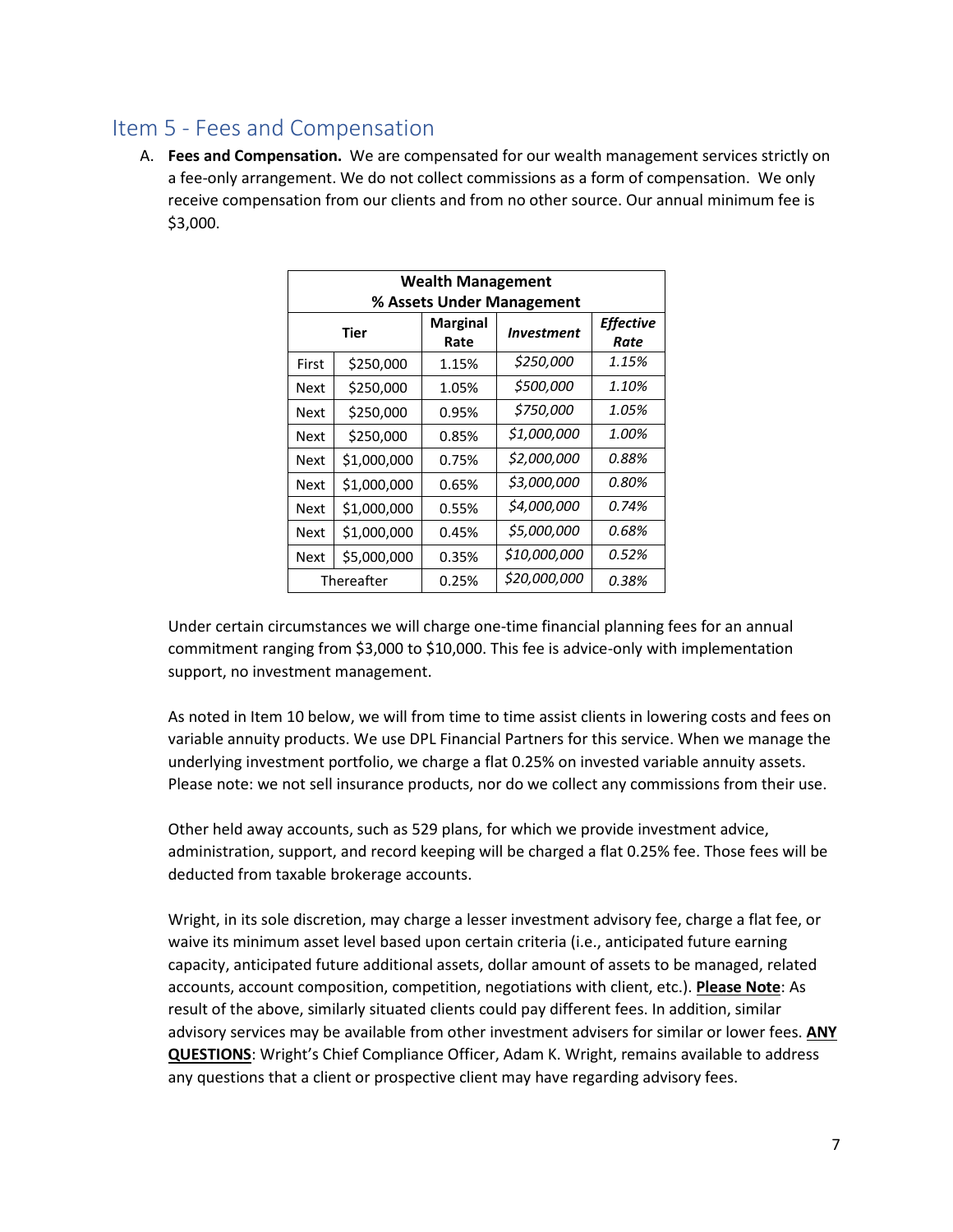B. For our services, clients are invoiced in advance at the beginning of each calendar quarter based upon the value (market value or fair value in the absence of market value) of the client's account at the end of the previous quarter. For example, if a client portfolio has a market value of \$1,000,000 as of 09/30/2021 the fee that will be assessed is \$2,500 (= .01/4 \* 1,000,000). This fee covers advisory services for the period 09/30/2021 through 12/31/2021.

Clients have the option to have their accounts automatically debited for the fee amount from their assets or pay separately via cash, check or money order. Clients may select either method. However, the majority of clients choose to have fees deducted from their assets under management when they sign the custodial account application. We can change the method of payment at any time with at least a 30-day notification in writing.

Financial planning may be paid by check, deducted from investment accounts, or paid by credit card.

C. All fees paid to Wright Associates for services are separate and distinct from the fees and expenses charged by mutual funds to their shareholders. These fees and expenses are described in each fund's prospectus which clients will receive from the independent custodian with each initial purchase of the fund. These fees will generally include a management fee, other fund expenses, and a possible redemption fee. Fees on mutual funds can range of 0.04% for an S&P 500 index fund to 1.40% for an actively managed international small-cap fund. The wide difference in mutual fund fees is mostly based on the level of effort required to execute a strategy.

Some mutual funds also impose sales charges. We have never purchased a fund with a sales charge for a client. We do not recommend "load" funds. When available we will invest in the institutional class shares which is the lowest cost share class.

Clients also pay transaction fees when mutual funds, or any securities, are bought or sold. Transaction fee's range from \$25 to \$49.95 per trade. We tend to elect to pay transaction fees rather than invest in "no transaction" fee funds. We make this election since we tend to invest and hold making a one-time fee of \$25 or \$49.95 de minimus over the long-term as opposed to paying an extra per basis point amount on an on-going basis. We believe our method saves clients' money over long holding periods.

A client or prospective client of Wright Associates should review both the fees charged by the funds and the fees charged by Wright Associates to fully understand the total amount of fees to be paid by the client and to thereby evaluate the advisory services being provided.

As described in Item 4 Advisory Business, clients do not pay fees to Schwab Performance Technologies ("SPT") or brokerage commissions or other fees to Charles Schwab & Co ("CS&Co.") as part of our automated investment program. Schwab does receive other revenues, including (i) the profit earned by Charles Schwab Bank, a Schwab affiliate, on the allocation to the Schwab Intelligent Portfolios Sweep Program described in the Schwab Intelligent Portfolios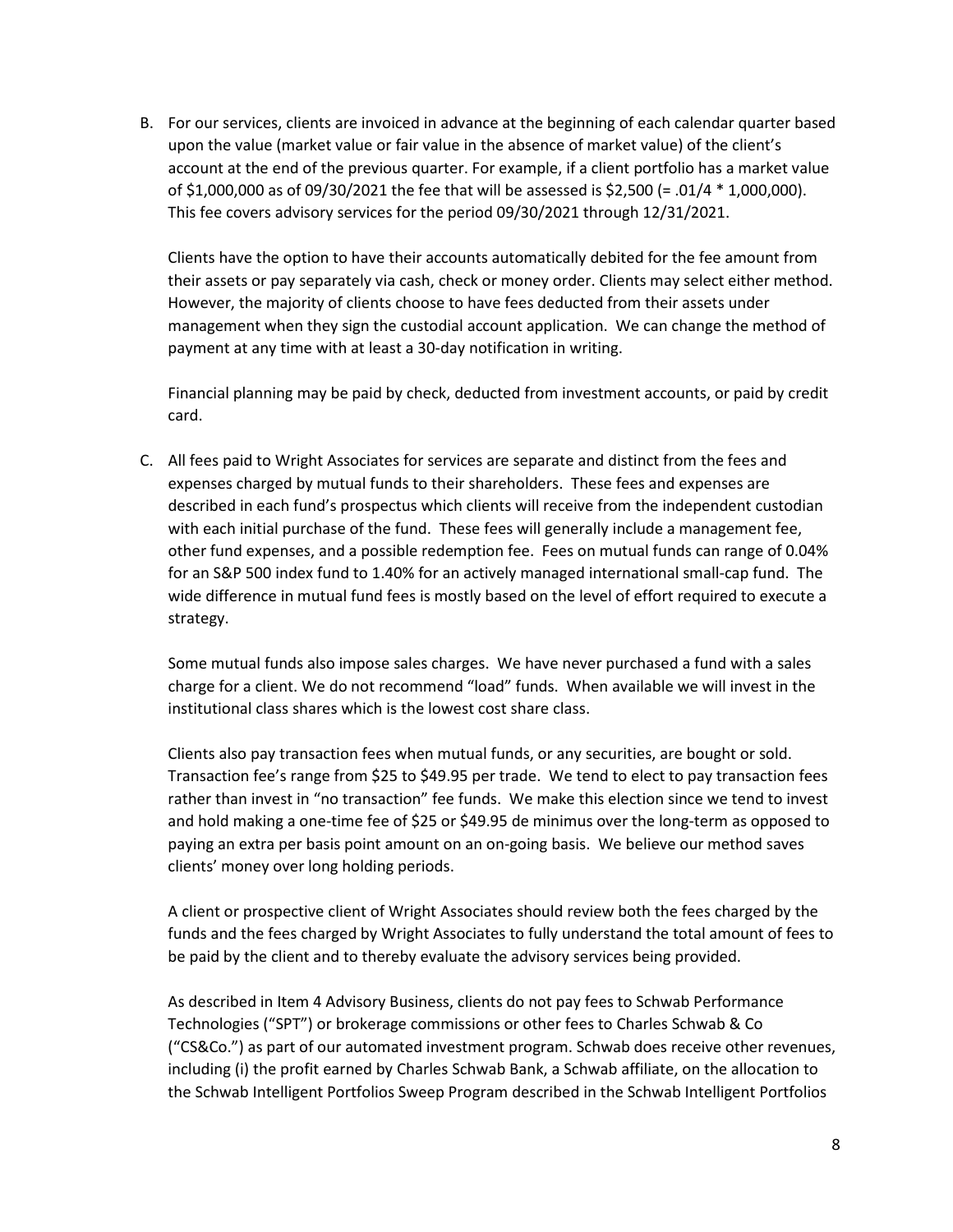Sweep Program Disclosure Statement; (ii) investment advisory and/or administrative service fees (or unitary fees) received by Charles Schwab Investment Management, Inc., a Schwab affiliate, from Schwab ETFs™ Schwab Funds® and Laudus Funds® that we select to buy and hold in the client's brokerage account; (iii) fees received by Schwab from third-party ETFs that participate in the Schwab ETF OneSource™ program and mutual funds in the Schwab Mutual Fund Marketplace® (including certain Schwab Funds and Laudus Funds) in the client's brokerage account for services Schwab provides; and (iv) remuneration Schwab may receive from the market centers where it routes ETF trade orders for execution. Brokerage arrangements are further described below in Item 12 Brokerage Practices.

D. Clients must pay fees in advance each quarter. If a client terminates the relationship before the end of the billing period and after fees have been taken the client will receive a refund. The refund will be based on unearned fees. For instance, if a \$2,500 fee was assessed on 09/30/2021 to cover the period of 09/30/2021 through 12/31/2021 and Wright Associates received notice of termination of advisory services on 11/30/2021 the client will receive a refund for the period of 11/30/2021 through 12/31/2021. This refund would be one third of the quarterly fee, or \$833.33. We will not send refunds for amounts less than \$10.00.

As stated above, clients pay fees quarterly in advance. However, a client agreement may be terminated by either party for any reason upon receipt of written notice. Upon termination of any account, any prepaid, unearned fees will be promptly refunded, and any earned, unpaid fees will be due and payable. The client has the right to terminate an agreement without penalty within five business days after entering into a Wealth Management Agreement with Wright Associates.

E. Wright Associates does not, nor do any of its supervised persons, accept any compensation for the sale of securities or other investment products.

Wright Associates does not, nor do any of its supervised persons, accept any form of soft-dollar compensation. In other words, we do not use or recommend specific investment products due to the fact the selling firms provides research free of charge or at a discount.

Finally, it is important to note that Wright Associates does not, nor do any of its supervised persons, accept 12(b)-1 fees. We do not charge commissions or mark-ups. We do not accept performance based-fees.

Our compensation is derived entirely through our fee schedules listed above.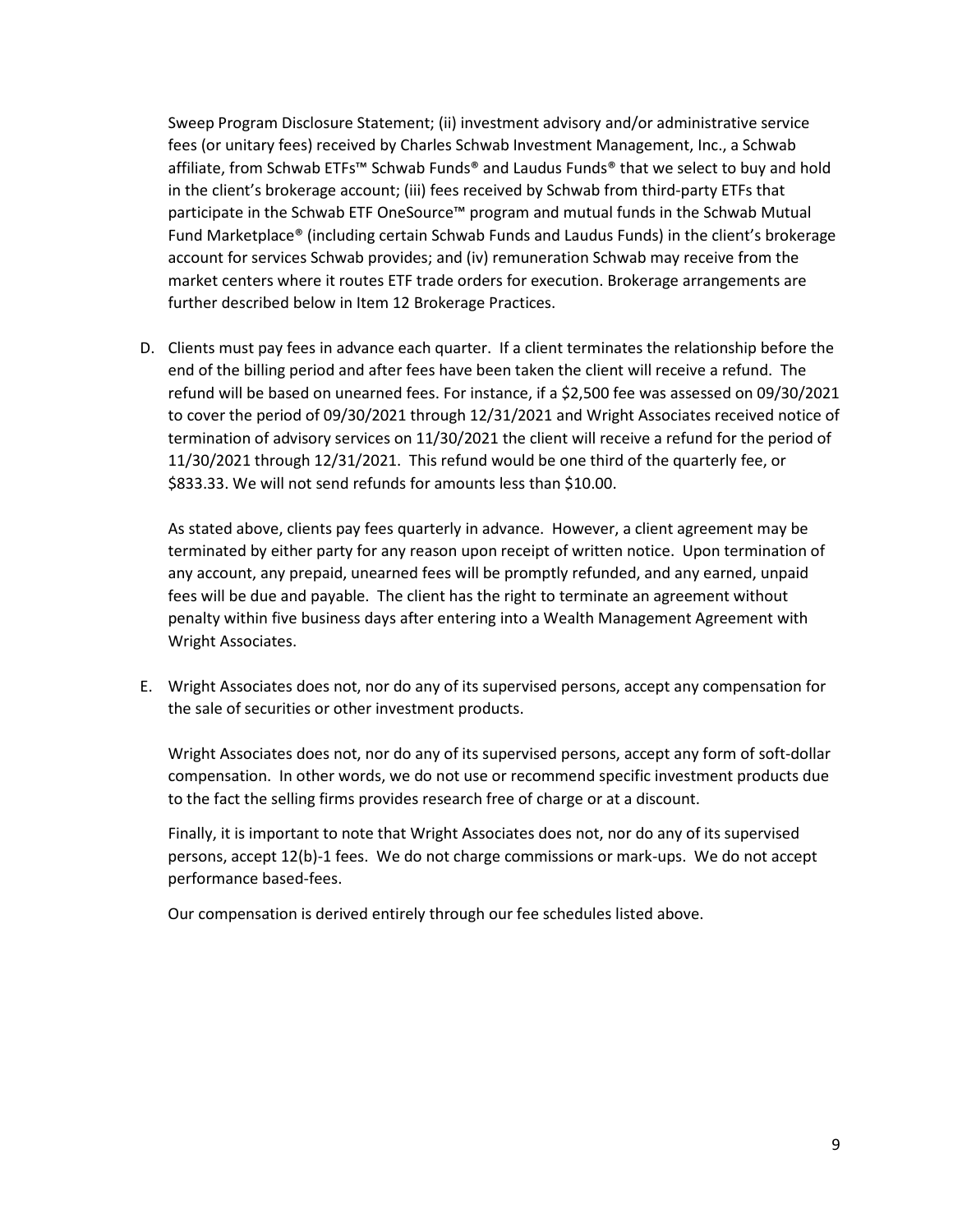## <span id="page-10-0"></span>Item 6 - Performance-Based Fees and Side-By-Side Management

Side-by-side management exists when an adviser manages similar client portfolios that have different structures, fee arrangements or other characteristics. If some of these accounts are charged a performance-based fee and some are not, then a conflict of interest may arise from the simultaneous management of those accounts. For instance, there is the possibility that the adviser may favor the performance-based fee accounts because good returns in those accounts may result in relatively higher compensation for the adviser.

To eliminate potential conflicts of interest, Wright Associates does not charge performance-based fees.

Wright Associates does not invest in securities or funds that would charge our clients a performancebased fee.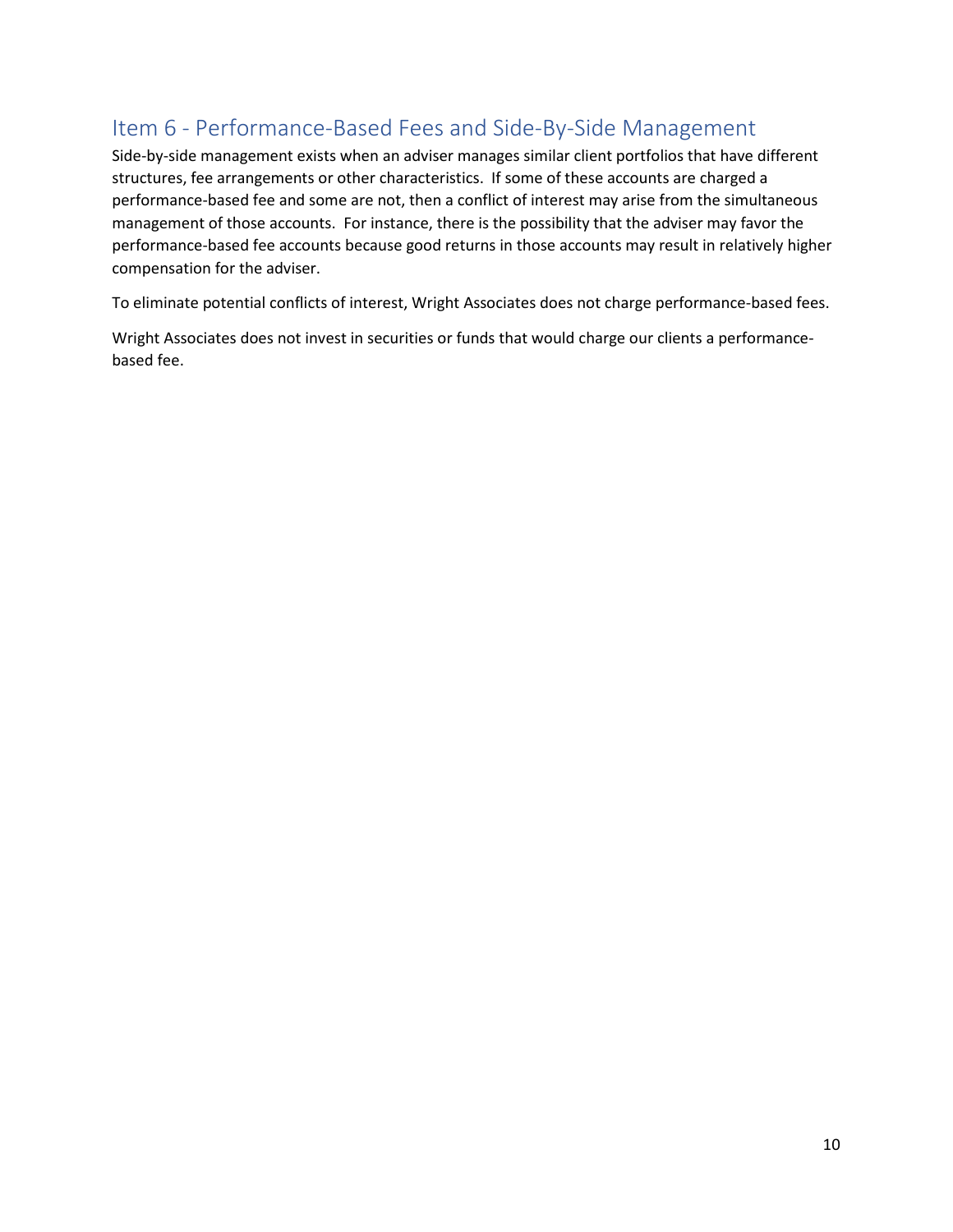## <span id="page-11-0"></span>Item 7 - Types of Clients

Wright Associates generally provides wealth management advice (including investment advice) to high net-worth individuals, small business owners, pensions, and other institutional clients. A minimum account size of \$1,000,000 of assets under management is preferred. Per Item 4, we manage all investment accounts on a discretionary basis.

Wright Associates is also an investment adviser and fiduciary on several ERISA plans. Depending on the type of relationship requirement with the plan sponsor we will either operate as a 3(21) or a 3(38) fiduciary. As of 12/31/2021, Wright Associates only operates in the capacity of a discretionary 3(38) fiduciary. Historically, and currently, we have not placed any asset or fee minimums on ERISA plans we manage.

Wright, in its sole discretion, may charge a lesser investment advisory fee, charge a flat fee, or waive its minimum asset level based upon certain criteria (i.e., anticipated future earning capacity, anticipated future additional assets, dollar amount of assets to be managed, related accounts, account composition, competition, negotiations with client, etc.). **Please Note**: As result of the above, similarly situated clients could pay different fees. In addition, similar advisory services may be available from other investment advisers for similar or lower fees. **ANY QUESTIONS**: Wright's Chief Compliance Officer, Adam K. Wright, remains available to address any questions that a client or prospective client may have regarding advisory fees.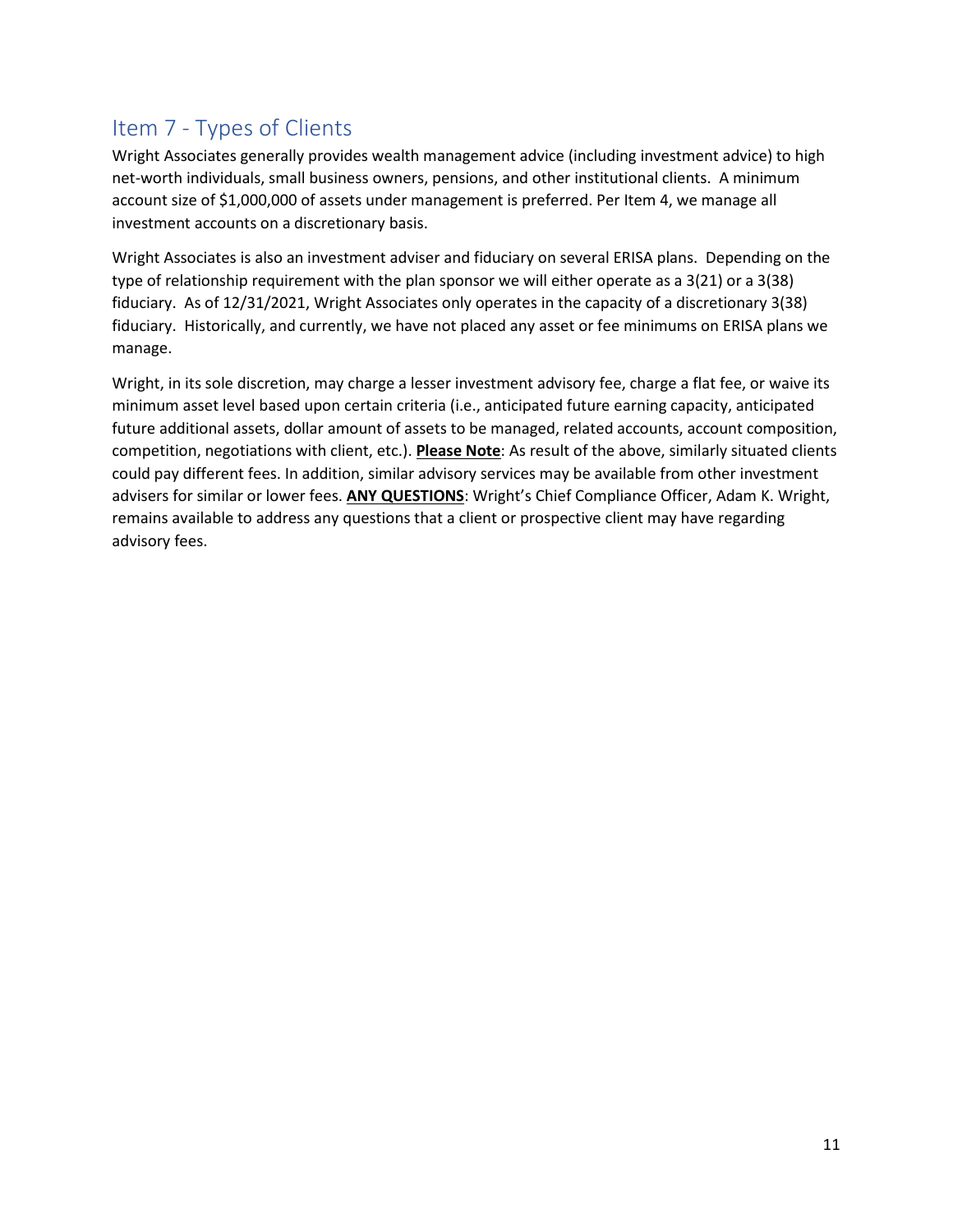## <span id="page-12-0"></span>Item 8 - Methods of Analysis, Investment Strategies and Risk of Loss

A. The methods of analysis Wright Associates uses to formulate investment advice rely on both qualitative and quantitative factors. As described in Item 4.C, Wright Associates will allocate the client's assets among various investments taking into consideration the client's investment policy statement. The mutual funds and other securities will be selected on the basis of any or all of the following criteria: the fund's performance history; the asset class in which the fund invests; the track record of the fund's manager; the funds' investment objectives; the fund's management style and philosophy; and the fund's management fee structure. Wright Associates predominantly uses mutual funds and exchange traded funds for the purposes of portfolio construction.

We form reasonable basis for investments through a process developed through the combination of experience and education. We attempt to make sure each judgment on the value and worth of a security is objective. Our process for analyzing investments generally follows a, broad, three-step process. The first step is a review of the structure of the money management firm, looking for an alignment of interest. We are looking for mutual fund managers that "eat their own cooking". It is also important to understand whether or not the firm structure is arrayed in a fashion that, in our opinion, will provide the best platform for executing their investment process. It is through our proprietary research that we have uncovered what we believe are common characteristics of successful money managers. Second, we review the five P's: philosophy, process, people, portfolio and price. We want to find objective evidence that leads us to believe the right people are enacting a philosophy we believe in and with the proper process in place to build a portfolio we can understand. Understanding a portfolio means we can match the firm's process to the thesis behind why the securities are in the portfolio. It takes substantial effort, but a key tenet to our method of analysis is looking through a mutual fund's portfolio and performing individual security analysis to help us gain confidence in a money manager. We seek to understand what we own and why we own it. We are always aware of the price we are paying, in a mutual fund this is the expense ratio, but we are also aware that price is what you pay and value is what you get. Nevertheless, our proprietary analysis attempts to balance the price we and our clients pay with the expected long-term results. The third and last step is a review of past performance. It is important to note that analyzing performance is our last step and that we do not choose managers based solely on past performance. The overall goal of our process is to identify a set of mutual fund managers that are expected to be complimentary in a portfolio. We buy and sell based on our own objective and independent review of a mutual fund in hopes of achieving proper portfolio diversification for our clients.

When an investment meets or exceeds our aforementioned analysis hurdles, we will purchase it for clients for whom it is appropriate. We will sell a mutual when one of the following events occur. First, we were wrong in our original analysis and misjudged an important variable. Second, there is a material change at the mutual fund which changes our outlook such as a change in management. Third, a better opportunity arises and we believe we can increase the reward to risk ratio of portfolio by trading one mutual fund for another.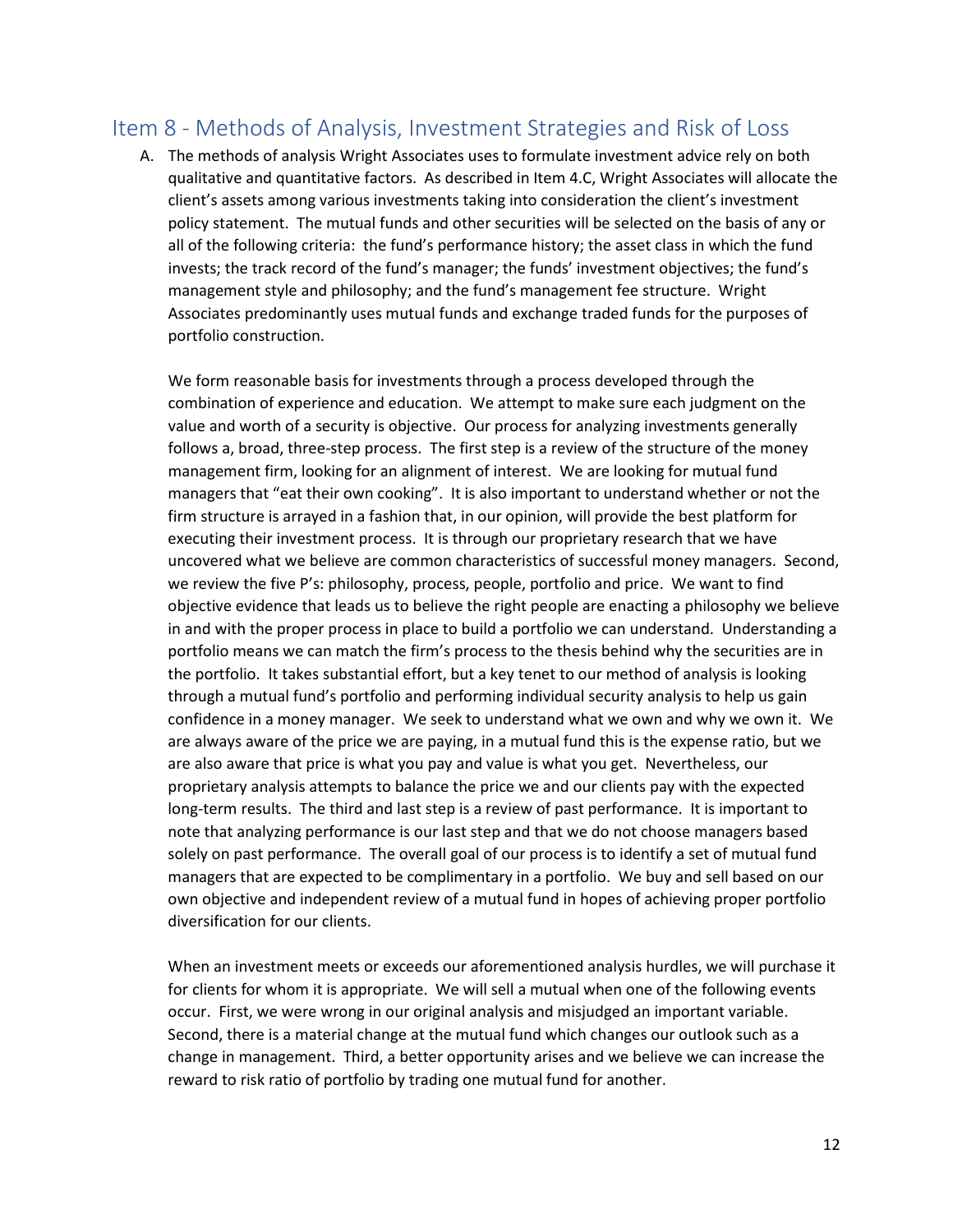Portfolio weighting between funds and asset classes will be determined by each client's individual needs and circumstances. Unless there are specific constraints or investment mandates, we strive to broadly and globally diversify portfolios across many different asset classes. The types of asset classes we will invest in and their weight are detailed in individual client's investment policy statements. Diversification also includes different styles of active management as well, such as growth and value.

The primary objective of the investment strategy of all client portfolios is the long-term growth of principal. In some instances, providing current income in retirement or other cash flow needs such as college tuition is also a consideration. Portfolios created for our clients are diversified among domestic and international mutual funds, across all capitalization ranges, between equities and fixed income securities. Some mutual fund strategies may employ currency hedging. Real estate securities may be purchased.

Before investing in the types of securities recommended by Wright Associates, clients should understand that mutual funds, annuities, and other securities are not insured by the FDIC, NCUSIF, or any other federal government agency and are not deposits or obligations of, guaranteed by, or insured by, the depository institution where offered or any of its affiliates. Mutual funds and annuities involve investment risk and may lose value. Clients of Wright Associates should be prepared to bear investment risk in managed portfolios which manifests itself as day-to-day volatility of security prices.

- B. We make all investment decisions with a thorough understanding of risk. We do not choose managers based solely on past performance. Instead, we identify managers whose philosophies are complimentary to each other and who are shareholder-oriented. Nevertheless, there are always risks in the capital markets, such as:
	- The market goes down. Prices can decline, even severely, over short-term or long-term periods, for any asset class.
	- Fund shares decline in value in response to certain events, such as changes in markets or economies.
	- Debt securities can be affected by changing interest rates, changing yield curves, credit rating or defaults, and liquidity events.
	- A particular fund can be more concentrated in a smaller number of companies than other funds. This could result in better or worse, performance than other funds. It can also result in above-average volatility in the short-term.
	- A particular fund may be invested in securities of foreign issuers which may have a different set of influences (legal, regulatory, accounting, economic) than U. S. based companies.
	- Some securities may be denominated in currencies other than the U.S. dollar which may be affected by currency exchange rates.
	- If an investor chooses to liquidate the portfolio during a period when stock prices are down, there can be a permanent loss of capital.
	- Excessive trading in mutual funds, or any security, may cause high transaction costs for clients. We do not recommend frequent trading.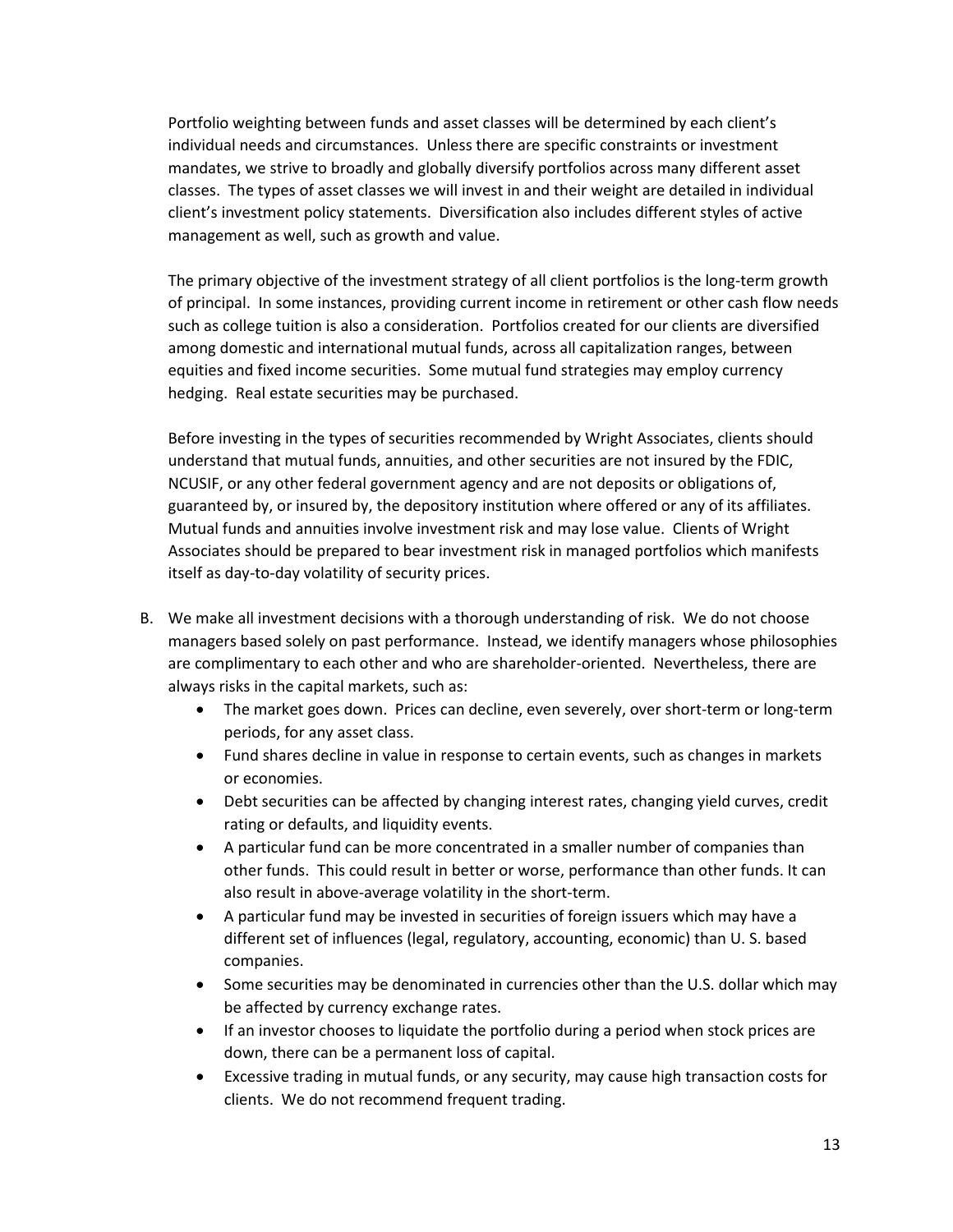- There are risks that we probably don't know about yet.
- C. As previously mentioned, Wright Associates predominantly recommends mutual funds and exchange traded funds for investments by our clients. Fund investing involves certain risks as well. Certain, but not exhaustive, risks for the funds Wright Associates invests client assets in are:
	- **Risks associated with equities.** Common stocks can experience sudden and unpredictable drops in pricing for long periods of time. This is also known as market risk, and anyone invested in the markets is subject to it.
	- **Risks associated with non-U.S. securities.** Non-US investments can be more volatile and less liquid than comparable U.S. securities. Adverse political, social and economic developments outside of our control can cause foreign securities to lose value. Foreign securities are subject to exchange rate risks.
	- **Risks associated with value investing.** A value security is one that is believed to be priced below its true worth in the market. The risk is that the market never realizes a securities true value and do not increase in price.
	- **Risks associates with growth investing.** Growth investing is based on the belief that security prices follow earnings per share growth. The risk is a security doesn't experience the growth expected and the market price drops.
	- **Liquidity risk.** Mutual funds may, from time to time, invest in less liquid securities. If investors rush to sell shares the fund may be forced to sell positions at a loss, hurting remaining shareholders.
	- **Management risk.** Most fund selected by Wright Associates are actively managed. A large piece of our analysis rests on the belief that the mutual fund managers are the right people for the job. We may be wrong in our analysis and management may prove to be less than competent and hurt shareholder returns.
	- **Large investor risk.** Sometimes ownership of mutual funds is concentrated by a few large investors. If any of these investors choose to redeem their shares all at once it could impact performance of a mutual fund. It can also accelerate the realization of gains and cause remaining shareholders to pay higher taxes.

Due to the many risks associated with investing, a client of Wright Associates could lose money by investing in the mutual funds recommended by the firm. Wright Associates does not and cannot guarantee any level of performance or outcome.

Part of our responsibility as investment advisers is to help clients differentiate between permanent loss of capital and normal capital market volatility. This is a critical component to long-term performance realization.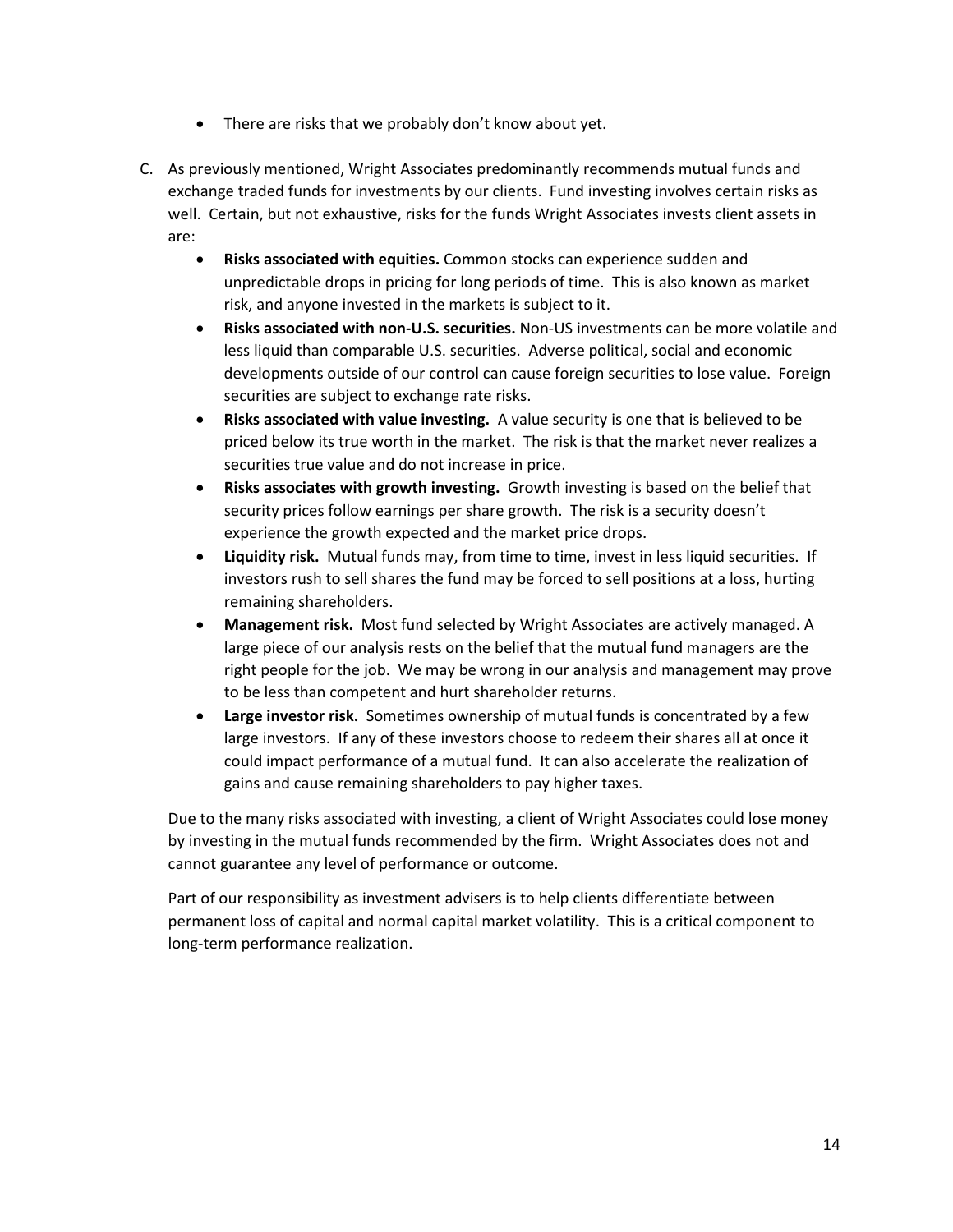## <span id="page-15-0"></span>Item 9 - Disciplinary Information

- A. There are **no** disciplinary events, material or otherwise, that have ever been issued against Wright Associates by any court or agency. There are **no** criminal or civil actions to which Wright Associates has been party. Wright Associates nor any of its supervised persons have ever been:
	- convicted of, or pled guilty or nolo contendere ("no contest") to such as (a) any felony; (b) any misdemeanor that involved investments or an investment-related business, fraud, false statements or omissions, wrongful taking of property, bribery, perjury, forgery, counterfeiting, or extortion; or (c) any conspiracy to commit any of these offenses.
	- named subject of a pending criminal proceeding that involves an investment-related business, fraud, false statements or omissions, wrongful taking of property, bribery, perjury, forgery, counterfeiting, extortion, or a conspiracy to commit any of these offenses.
	- found to have been involved in a violation of an investment-related statute or regulation
	- the subject of any order, judgment, or decree permanently or temporarily enjoining, or otherwise limiting, our firm or any management person from our firm from engaging in any investment-related activity, or from violating any investment-related statute, rule, or order.
- B. There have never been any administrative proceedings before the SEC, and any other federal regulatory agency, any state regulatory agency or any foreign financial regulatory authority regarding the investment-related business of Wright Associates.
- C. There have never been any self-regulatory organization (SRO) proceeding against our firm.

We invest our client's assets in the same manner and with the same diligence as is done with our own investments. We practice our trade with scrupulous honesty and integrity.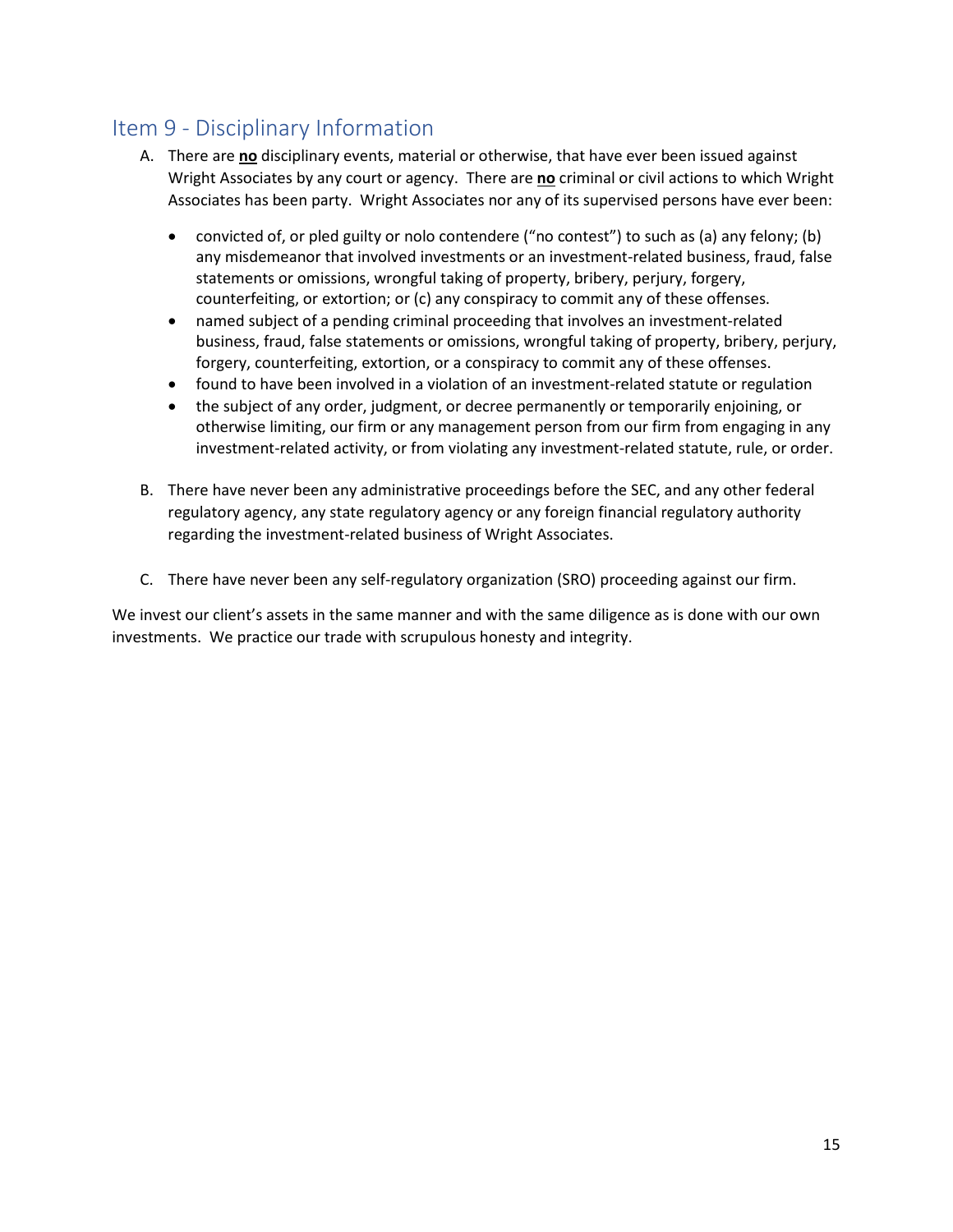## <span id="page-16-0"></span>Item 10 - Other Financial Industry Activities and Affiliations

Wright Associates is an SEC registered, independent, standalone investment adviser.

- A. We are not registering as a broker-dealer nor are any of our management persons registering as a representative of a broker-dealer.
- B. We have no pending or existing registrations for a futures commission merchant, commodity pool operator, a commodity trading adviser, or an associated person of the foregoing entities.
- C. We have no monetary relationships or arrangements that create a conflict of interest with broker-dealers, investment companies, other investment advisers, commodity trading advisers, banks or thrift institutions, accounting firms, law firms, insurance companies, pension consultants, real estate brokers, or sponsors of limited partnerships.
- D. We do not recommend or select other investment advisers for our clients.

Wright Associates has partnered with DPL Financial Partners, LLC ("DPL") to provide a platform and consultation services with respect to clients who have current or future insurance needs. DPL's platform is available to SEC- and state-registered investment advisers ("RIAs"). DPL is a licensed insurance producer in Kentucky and other jurisdictions where required to perform the platform services. Its representatives are also licensed as insurance producers, appointed as insurance agents of the insurers offering their products through the platform.

DPL offers RIAs membership to its platform for a fixed annual fee. In 2021, we paid \$1,500 to be on the platform, as an RIA with \$100 to \$250 million of assets under management. Should our assets be between \$250 million and \$1 billion we will pay \$3,000 per year. Please note: we collect no commission or other sales-based payments from DPL. We do not offer insurance through DPL as a standalone service.

Through DPL's licensed insurance agents, who are also registered representatives of The Leaders Group, Inc. ("The Leaders Group"), an unaffiliated SEC-registered broker dealer and FINRA member, offers members a variety of services relating to commission free insurance products. These services include, among others, providing members with analyses of their current methods for evaluating client insurance needs, educating and acting as a resource to members regarding insurance products generally and specific insurance products owned by clients.

When we use DPL, they are paid service fees from the insurers that offer their commission free products through the platform. These fees are based on the insurance premiums received by the insurers from DPL members' clients.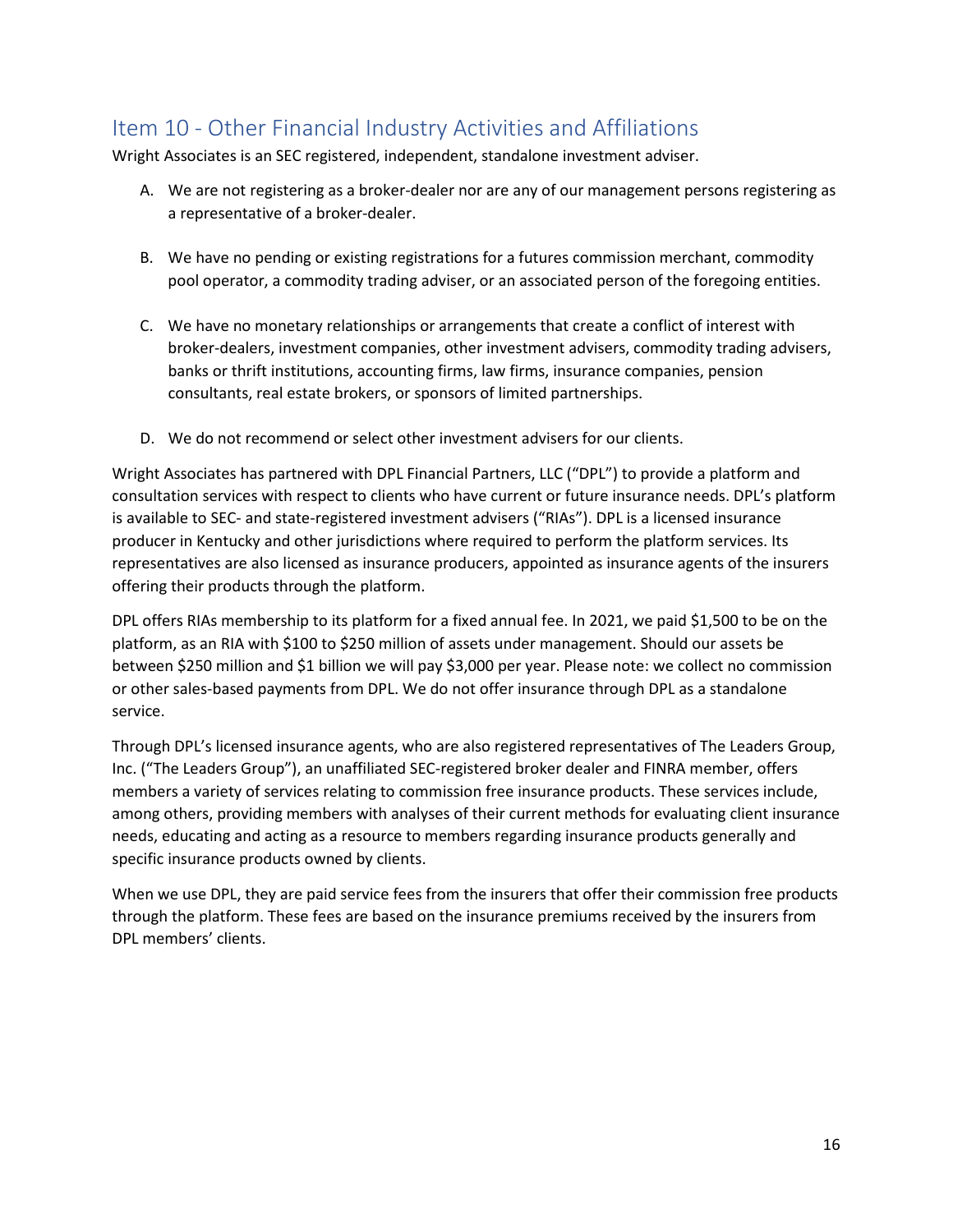## <span id="page-17-0"></span>Item 11 - Code of Ethics, Participation or Interest in Client Transactions and Personal Trading

A. Wright Associates has a Code of Ethics in place and clients may obtain a copy by calling Wright Associates at 412.854.2100. An electronic copy may also be found in the footer of our webpage at [www.kswrightassociates.com.](http://www.kswrightassociates.com/) We also deliver a physical or electronic copy to clients annually. How the document is received is based on elections clients make at the onset of a relationship and can be changed at any time.

In addition to the rigorous educational requirements of obtaining the CFA Charter, the CFA Institute imposes a strict set of standard and procedures as well as a code of ethics. We believe that the purpose and the adoption of a Code of Ethics is to remind all personnel of Wright Associates that there are rules in place that are reasonably designed to deter wrongdoing. We also believe it is necessary for clients and prospects to understand that Wright Associates places great emphasis on embodying a sensible set of ethical guidelines with which to follow. We have adopted the CFA Institutes Code of Ethics, and it is reprinted below.

- Act with integrity, competence, diligence and respect and in an ethical manner with the public, clients, prospective clients, employers, employees, colleagues in the investment profession, and other participants in the global capital markets.
- Place the integrity of the investment profession and the interests of clients above their own personal interests.
- Use reasonable care and exercise independent professional judgment when conducting investment analysis, making investment recommendations, taking investment actions, and engaging in other professional activities.
- Practice and encourage others to practice in a professional and ethical manner that will reflect credit on themselves and the profession.
- Promote the integrity and viability of the global capital markets for the ultimate benefit of society.
- Maintain and improve their professional competence and strive to maintain and improve the competence of other investment professionals.

Operating our business with a high ethical standard is extremely important to Wright Associates. We attempt to always put the client's best interest above the firm's interest or the interests of employees of Wright Associates. We believe that having high moral standards and operating ethically builds trust with our clients and helps support well-functioning capital markets.

B. Wright Associates or related persons have never had a material financial interest with the securities being bought or sold for clients. We define a material financial interest as having the ability to significantly influence the outcome of a security. By having a material financial interest and recommending those securities to clients would create a conflict of interest. The conflict of interest arises due to the fact that Wright Associates or its related persons would be more interested in selling or recommending those securities than other, more suitable, ones. To repeat, Wright Associates or related persons have never had a material financial interest with the securities being bought or sold for clients. However, should Wright Associates or a related person ever have a material financial interest in a security being recommended to a client then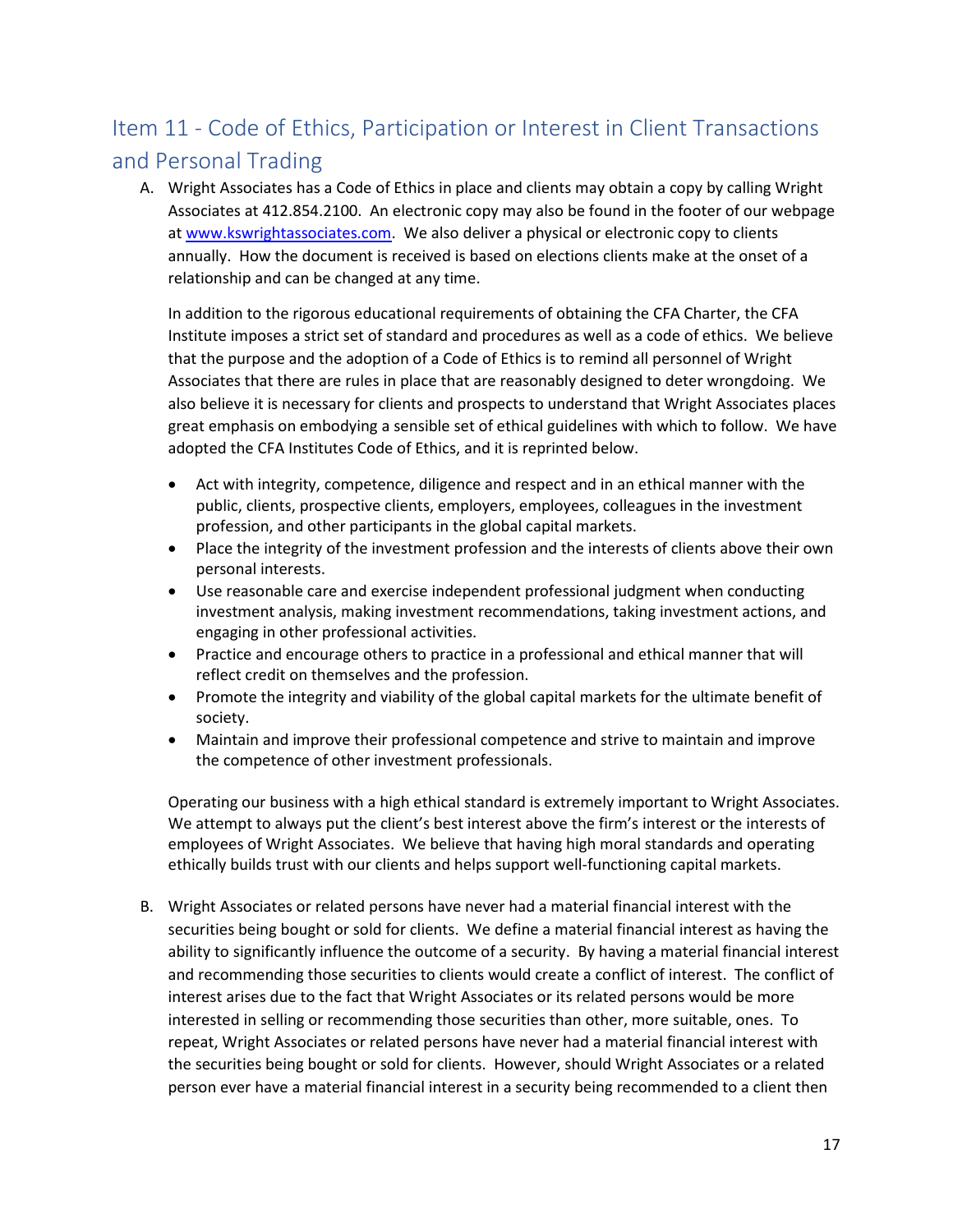Wright Associates or related person would disclose the conflict clearly and in plain English on any and all advertising documents provided to the client.

- C. Wright Associates or individuals associated with Wright Associates may buy or sell securities identical to, or different from those recommended to clients for their personal accounts. In addition, any related person(s) may have an interest or position in a certain security(ies) which may also be recommended to a client. The conflict that arises is that Wright Associates may be incentivized to only purchase securities for clients in which Wright Associates or related persons has an interest in order to increase the rate of the return of the investment. However, Wright Associates believes that by owning the same securities it also creates a material alignment of interest such that the financial interests of Wright Associates and its supervised persons are invested alongside client assets. Nevertheless, we address the potential conflict of interest arising from both clients and individual associated with Wright Associates by requiring approved or recommended securities to only be sold from the accounts of individuals associated with Wright Associates for sensible reasons such as tax-loss harvesting or to not do so would cause a financial hardship. Additional information on how this conflict is managed is noted in Item 11.D.
- D. Wright Associates or individuals associated with Wright Associates may buy or sell securities identical to, or different from those recommended to clients for their personal accounts. In addition, any related person(s) may have an interest or position in a certain security(ies) which may also be recommended to a client.

It is the express policy of Wright Associates that no person employed by Wright Associates may purchase or sell any security immediately prior to a transaction(s) being implemented for an advisory account, and therefore, preventing such employees from benefiting from transactions placed on behalf of advisory accounts.

As these situations represent a conflict of interest, Wright Associates has established the following restrictions in order to ensure its fiduciary responsibilities:

- Associated persons of Wright Associates shall not buy or sell securities for their personal portfolio(s) where their decision is substantially derived, in sole or in part, by reason of his or her employment unless the information is also available to the investing public on reasonable inquiry. No person of Wright Associates shall prefer his or her own interest to that of the advisory client; and
- Wright Associates maintains a list of all securities holdings for itself, and anyone associated with this advisory practice with access to advisory recommendations. These holdings are reviewed on a regular basis by the Principals of Wright Associates; and
- Wright Associates emphasizes the unrestricted right of the client to decline to implement any advice rendered, except in situations where Wright Associates is granted discretionary authority of the client's account; and
- Wright Associates requires that all individuals must act in accordance with all applicable federal and state regulations governing registered investment advisory practices; and
- Any individual not in observance of the above may be subject to termination.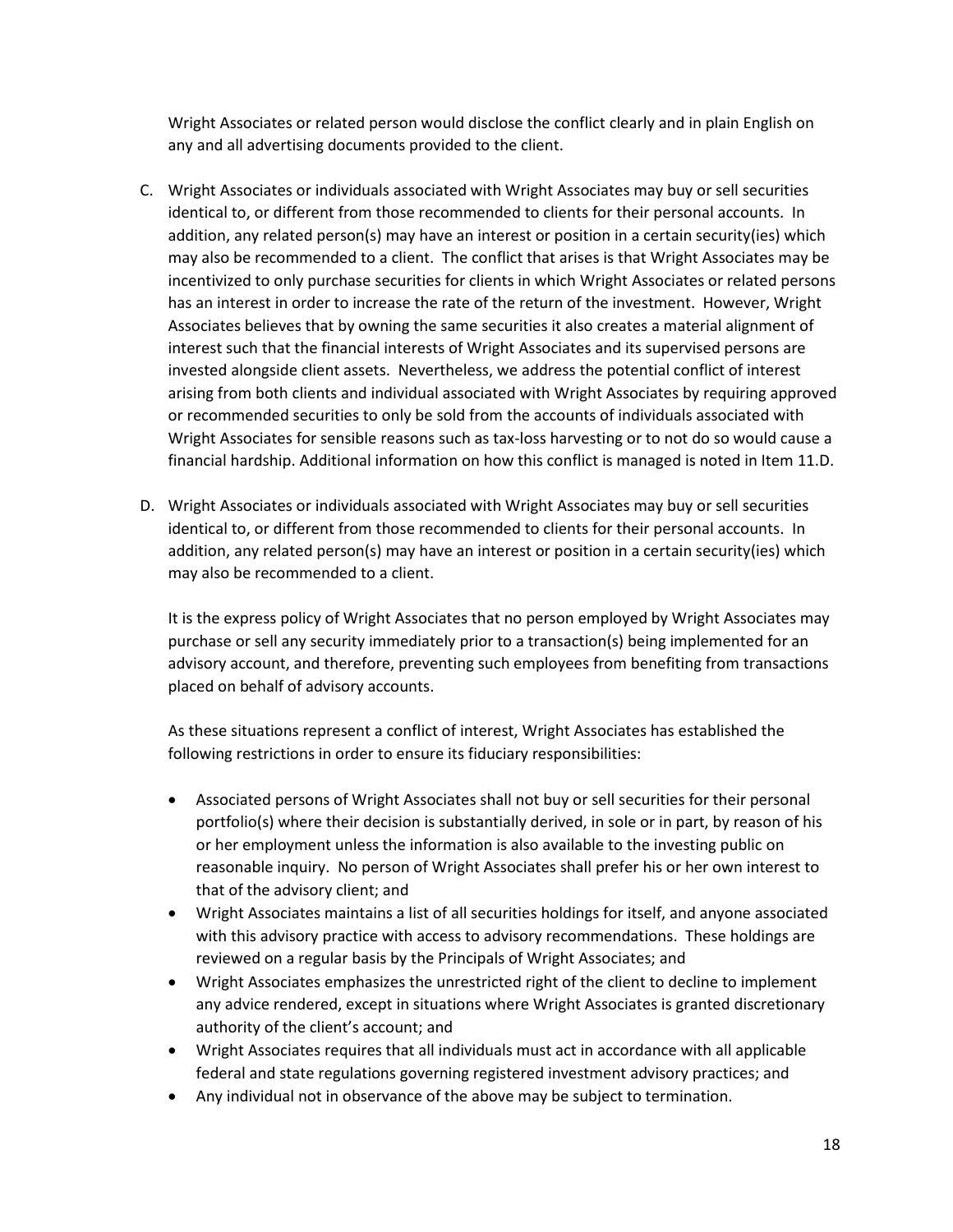### <span id="page-19-0"></span>Item 12 - Brokerage Practices

A. **Brokerage Practices**. In the event that the client requests that Wright recommend a broker-dealer/custodian for execution and/or custodial services, Wright generally recommends that investment advisory accounts be maintained at Schwab. Prior to engaging Wright to provide investment management services, the client will be required to enter into a formal Investment Advisory Agreement with Wright setting forth the terms and conditions under which Wright shall advise on the client's assets, and a separate custodial/clearing agreement with each designated broker-dealer/custodian.

Factors that Wright considers in recommending Schwab (or any other brokerdealer/custodian to clients) include historical relationship with Wright, financial strength, reputation, execution capabilities, pricing, research, and service. Although the transaction fees paid by Wright's clients shall comply with Wright's duty to obtain best execution, a client may pay a transaction fee that is higher than another qualified broker-dealer might charge to affect the same transaction where Wright determines, in good faith, that the transaction fee is reasonable. In seeking best execution, the determinative factor is not the lowest possible cost, but whether the transaction represents the best qualitative execution, taking into consideration the full range of a broker-dealer's services, including the value of research provided, execution capability, transaction rates, and responsiveness. Accordingly, although Wright will seek competitive rates, it may not necessarily obtain the lowest possible rates for client account transactions. The transaction fees charged by the designated broker-dealer/custodian are exclusive of, and in addition to, Wright's investment advisory fee.

We believe it is always in the client's best interests to have an independent custodian. Independent custodians safeguard all disbursements into and out of client accounts, provide separate account balance statements, and collect all cash flows such as interest, dividends, and capital gains from investments, among other tasks. Charles Schwab & Co acts as a fiduciary for all client accounts as does Wright Associates.

**For our clients' accounts that Schwab maintains, Schwab generally does not charge clients separately for custody services but is compensated by charging client's commissions or other fees on the trades that is executes or that settle in your Schwab account.** We determine the reasonableness of the compensation (e.g. commissions from client trades) earned by Charles Schwab & Company Inc by comparing the costs to other custodians and broker-dealers. More importantly, we analyze the total cost it adds to a client's relationship with Wright Associates over a long-term period. As discussed in Item 5, Fees and Compensation, the typical transaction fee earned by Schwab from a client trade on a mutual fund is \$25 to \$49.95 per trade. While Schwab may earn upward of \$500, assuming a portfolio holds ten mutual funds, at the outset of a relationship with Wright Associates, we do minimal trading on an ongoing basis. So, after an account is established, ongoing fees for brokerage are de minimus. The overall commissions paid to Schwab by a client tends to be small in relation to the overall portfolio. For instance, if we invest a portfolio of \$1,000,000 of cash into ten mutual funds and we only make three trades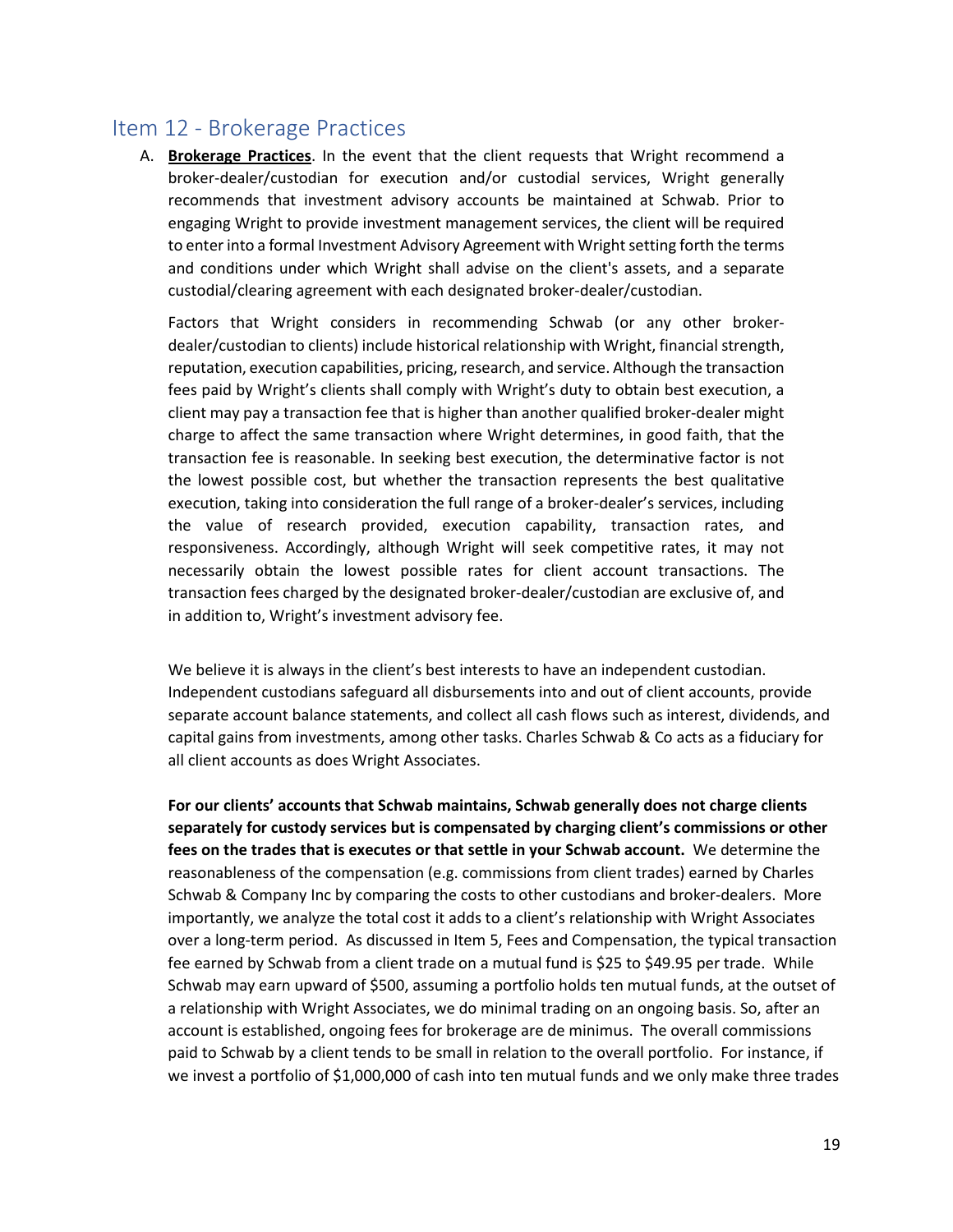at the max amount (\$49.95) per year for ten years the total cost to the client over the ten years is approximately \$1,500.

1. In addition, Wright Associates participates in the Schwab Advisor Services (formally Schwab Institutional) services program offered to independent investment advisers by Charles Schwab & Company, Inc., an NASD registered broker-dealer. As part of the Schwab Adviser Services program, Wright Associates receives benefits that it would not receive if it did not offer investment advice in connection with the Schwab Adviser Services program. **Schwab Adviser Services provides Wright Associates access to their institutional brokerage services (e.g. trading, custody, reporting, and related services), many of which are not typically available to Schwab retail customers.** 

While there is no direct linkage between the investment advice given and participation in the Schwab Adviser Services program, economic benefits are received which would not be received if Wright Associates did not give investment advice to clients in connection with the Schwab Adviser Services program. The benefits Wright Associates receives from the Schwab Adviser Services Program include:

- receipt of duplicate client confirmations and bundled duplicate statements;
- access to a trading desk serving Schwab Adviser Services participants exclusively;
- access to block trading which provides the ability to aggregate securities transactions and then allocate the appropriate shares to client accounts;
- access to afterhours trading to convert mutual shares classes without recognition of taxes;
- ability to have investment advisory fees deducted directly from client account;
- access, for a fee, to an electronic communication network for client order entry and account information;
- receipt of compliance publications;
- and access to mutual funds which generally require significantly higher minimum initial investments or are generally available only to institutional investors;
- Access to institutional mutual funds that have lower fee structures.

**The services that we receive from Schwab that directly benefit clients include access to a broad range of investment products, execution of securities transactions, and custody of client assets. The investment products available through Schwab Adviser Services include some which we might not otherwise have access to or that would require a significantly higher minimum investment by our clients.**

The benefits received through participation in the Schwab Adviser Services program may or may not depend upon the amount of transactions directed to, or amount of assets in custody at Schwab.

We do not use client brokerage commissions to obtain research.

We do not invest client assets with specific firms in order to obtain research.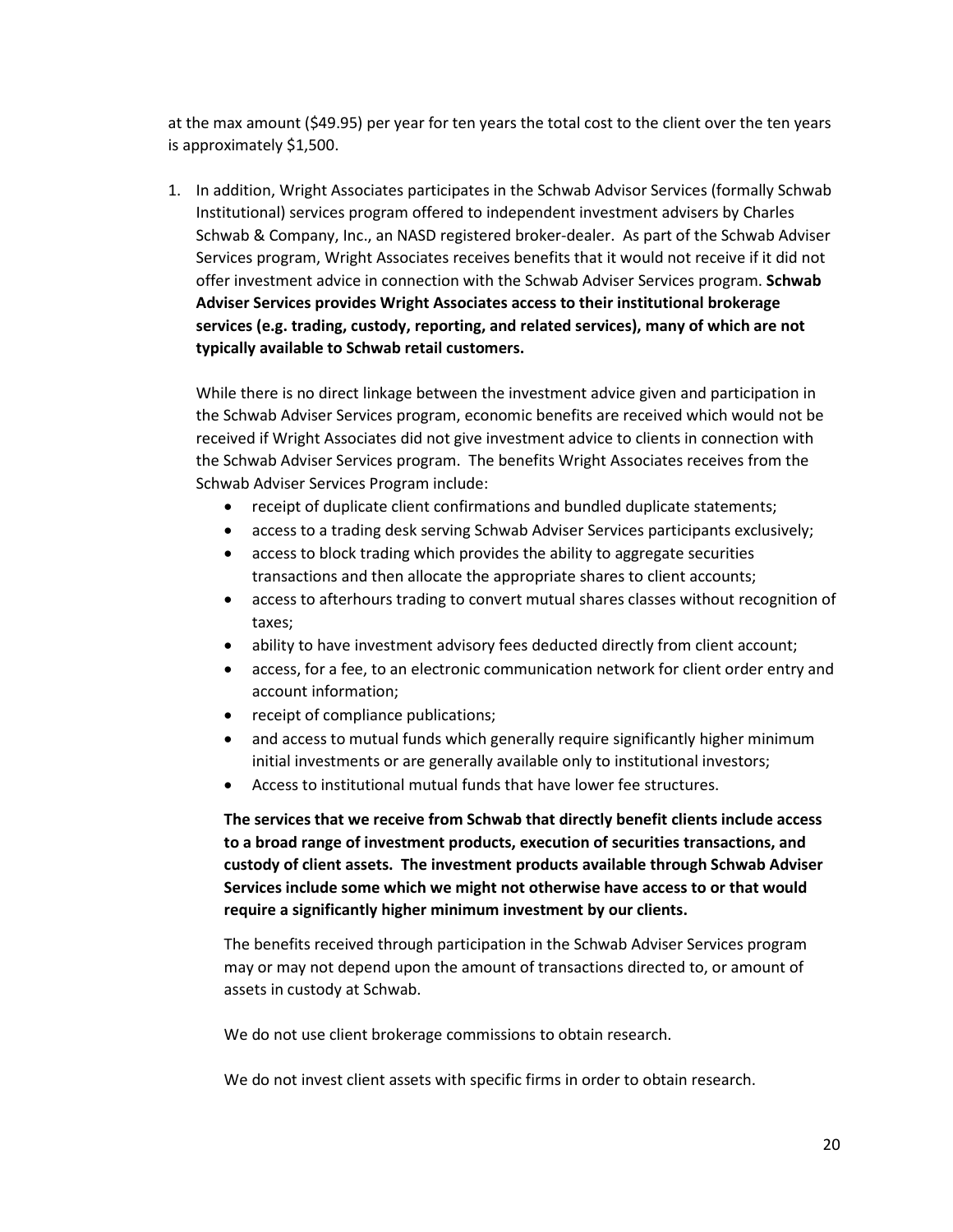**Non-Soft Dollar Research and Benefits**: Although not a material consideration when determining whether to recommend that a client utilize the services of a particular broker-dealer/custodian, Wright can receive from Schwab (or another broker-dealer/custodian, investment manager, platform sponsor, mutual fund sponsor, or vendor) without cost (and/or at a discount) support services and/or products, certain of which assist Wright to better monitor and service client accounts maintained at such institutions. Included within the support services that can be obtained by Wright can be investment-related research, pricing information and market data, software and other technology that provide access to client account data, compliance and/or practice management-related publications, discounted or gratis consulting services, discounted and/or gratis attendance at conferences, meetings, and other educational and/or social events, marketing support-including client events, computer hardware and/or software and/or other products used by Wright in furtherance of its investment advisory business operations.

Wright's clients do not pay more for investment transactions effected and/or assets maintained at Schwab as a result of this arrangement. There is no corresponding commitment made by Wright to Schwab, or any other any entity, to invest any specific amount or percentage of client assets in any specific mutual funds, securities or other investment products as result of the above arrangement.

**ANY QUESTIONS: Wright's Chief Compliance Officer, Adam K. Wright, remains available to address any questions that a client or prospective client may have regarding the above arrangements and the corresponding conflict of interest presented by such arrangements**.

Schwab does make proprietary research and third-party research available through its Schwab Adviser Services Program for individual stocks. Since Wright Associates predominantly invests in mutual funds, we do not use this research. We also do not consider this provided research in our selection of a custodian/broker-dealer.

Schwab also provides symposiums and other continuing education events that Wright Associates attends from time to time. Schwab makes these events open to investment advisers that custody client assets at Schwab.

#### **Disclosures specific to the use of Charles Schwab & Co's Institutional Intelligent Portfolios program:**

Client accounts enrolled in our automated investment "Program" are maintained at, and receive the brokerage services of, CS&Co., a broker-dealer registered with the Securities and Exchange Commission and a member of FINRA and SIPC. While clients are required to use CS&Co. as custodian/broker to enroll in the Program, the client decides whether to do so and opens its account with CS&Co. by entering into a brokerage account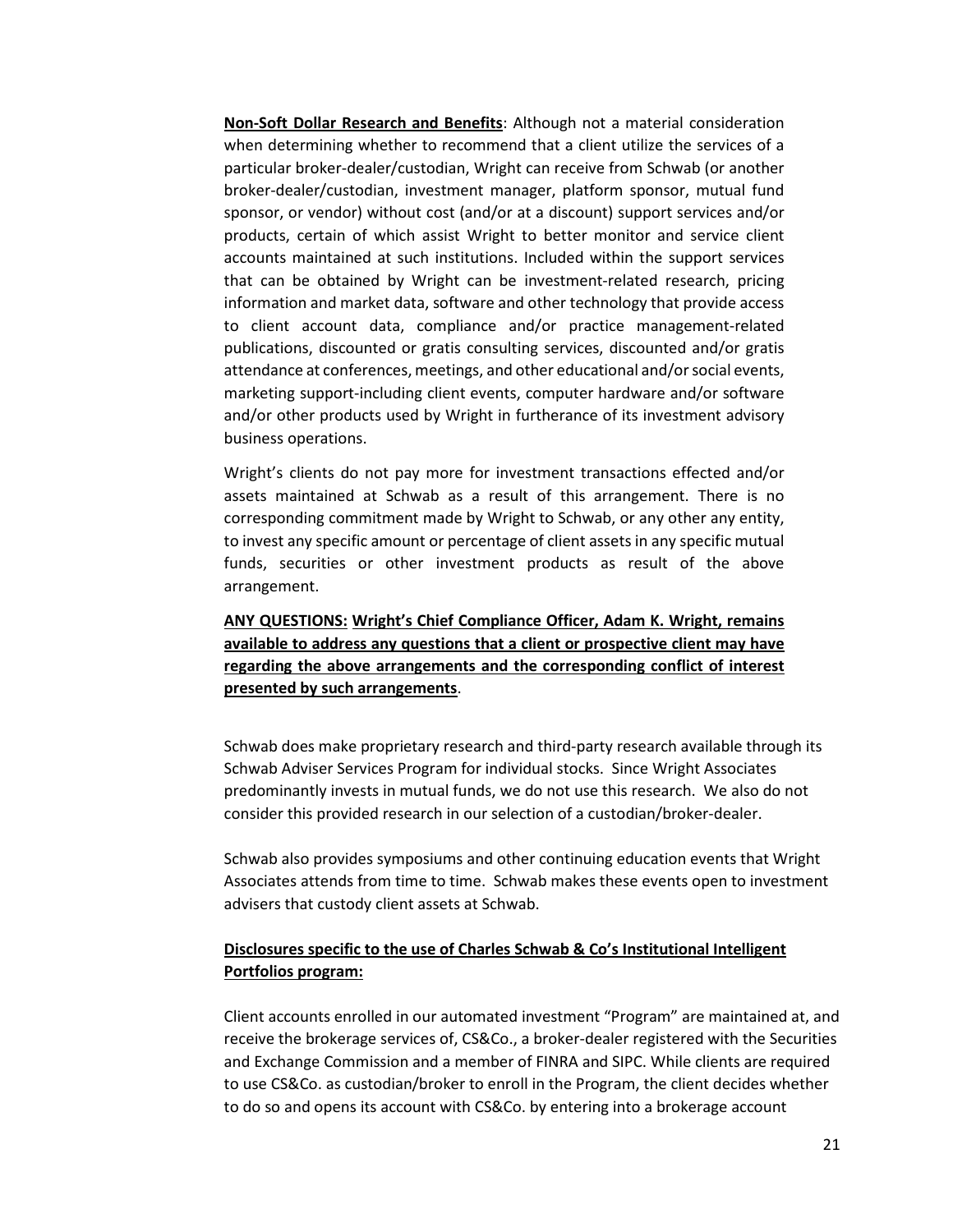agreement directly with CS&Co. We do not open the account for the client. If the client does not wish to place his or her assets with CS&Co., then we cannot manage the client's account through the Program. *Other options are available for an automated investment program from Wright Associates but are costlier and more time consuming to maintain.*

CS&Co. may aggregate purchase and sale orders for Funds across accounts enrolled in the Program, including both accounts for our clients and accounts for clients of other independent investment advisory firms using the Platform. Schwab Advisor Services™ is Schwab's business serving independent investment advisory firms like us. Through Schwab Advisor Services, CS&Co. provides us and our clients, both those enrolled in the Program and our clients not enrolled in the Program, with access to its institutional brokerage services— trading, custody, reporting, and related services—many of which are not typically available to CS&Co. retail customers. CS&Co. also makes available various support services. Some of those services help us manage or administer our clients' accounts, while others help us manage and grow our business. CS&Co.'s support services described below are generally available on an unsolicited basis (we don't have to request them) and at no charge to us. The availability to us of CS&Co.'s products and services is not based on us giving particular investment advice, such as buying particular securities for our clients.

With respect to the Program, as described above under Item 4 Advisory Business, we do not pay Charles Schwab & Co fees for the Platform so long as we maintain \$100 Million in client assets in accounts at CS&Co. that are not enrolled in the Program. In light of our arrangements with Schwab, we may have an incentive to recommend that our clients maintain their accounts with CS&Co. based on our interest in receiving Schwab's services that benefit our business rather than based on the client's interest in receiving the best value in custody services and the most favorable execution of transactions. This is a conflict of interest. We believe, however, that our selection of CS&Co. as custodian and broker is in the best interests of our clients. It is primarily supported by the scope, quality, and price of CS&Co.'s services and not Schwab's services that benefit only us.

- 2. We do not pay for client referrals. Therefore, we do not select a broker-dealer based on whether or not they make client referrals.
- 3. We do not recommend, request or require clients to direct Wright Associates to execute transactions through a specific broker-dealer. We do not permit clients to do direct brokerage. Directed brokerage may cause the client to pay more in brokerage and we therefore do not use directed brokerage.

**Directed Brokerage**. Wright recommends that its clients utilize the brokerage and custodial services provided by Schwab. The Firm generally does not accept directed brokerage arrangements (when a client requires that account transactions be affected through a specific broker-dealer). In such client directed arrangements, the client will negotiate terms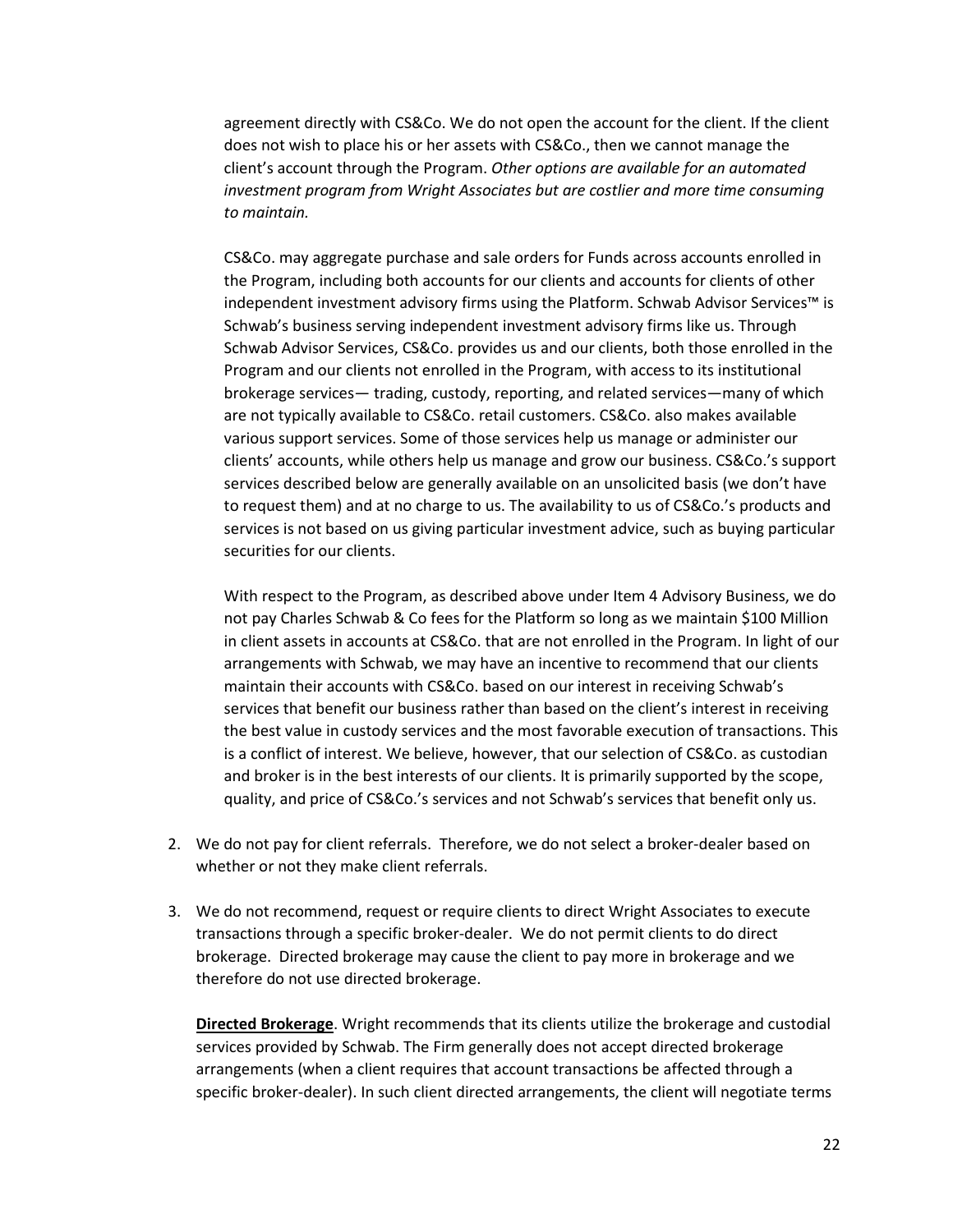and arrangements for their account with that broker-dealer, and Firm will not seek better execution services or prices from other broker-dealers or be able to "batch" the client's transactions for execution through other broker-dealers with orders for other accounts managed by Wright. As a result, a client may pay higher commissions or other transaction costs or greater spreads, or receive less favorable net prices, on transactions for the account than would otherwise be the case. **Please Note**: In the event that the client directs Wright to effect securities transactions for the client's accounts through a specific broker-dealer, the client correspondingly acknowledges that such direction may cause the accounts to incur higher commissions or transaction costs than the accounts would otherwise incur had the client determined to effect account transactions through alternative clearing arrangements that may be available through Wright. Higher transaction costs adversely impact account performance. **Please Also Note**: Transactions for directed accounts will generally be executed following the execution of portfolio transactions for non-directed accounts.

**Order Aggregation**. Transactions for each client account generally will be affected independently, unless Firm decides to purchase or sell the same securities for several clients at approximately the same time. Firm may (but is not obligated to) combine or "bunch" such orders to obtain best execution, to negotiate more favorable commission rates or to allocate equitably among Firm's client's differences in prices and commissions or other transaction costs that might have been obtained had such orders been placed independently. Under this procedure, transactions will be averaged as to price and will be allocated among clients in proportion to the purchase and sale orders placed for each client account on any given day. Firm shall not receive any additional compensation or remuneration as a result of such aggregation.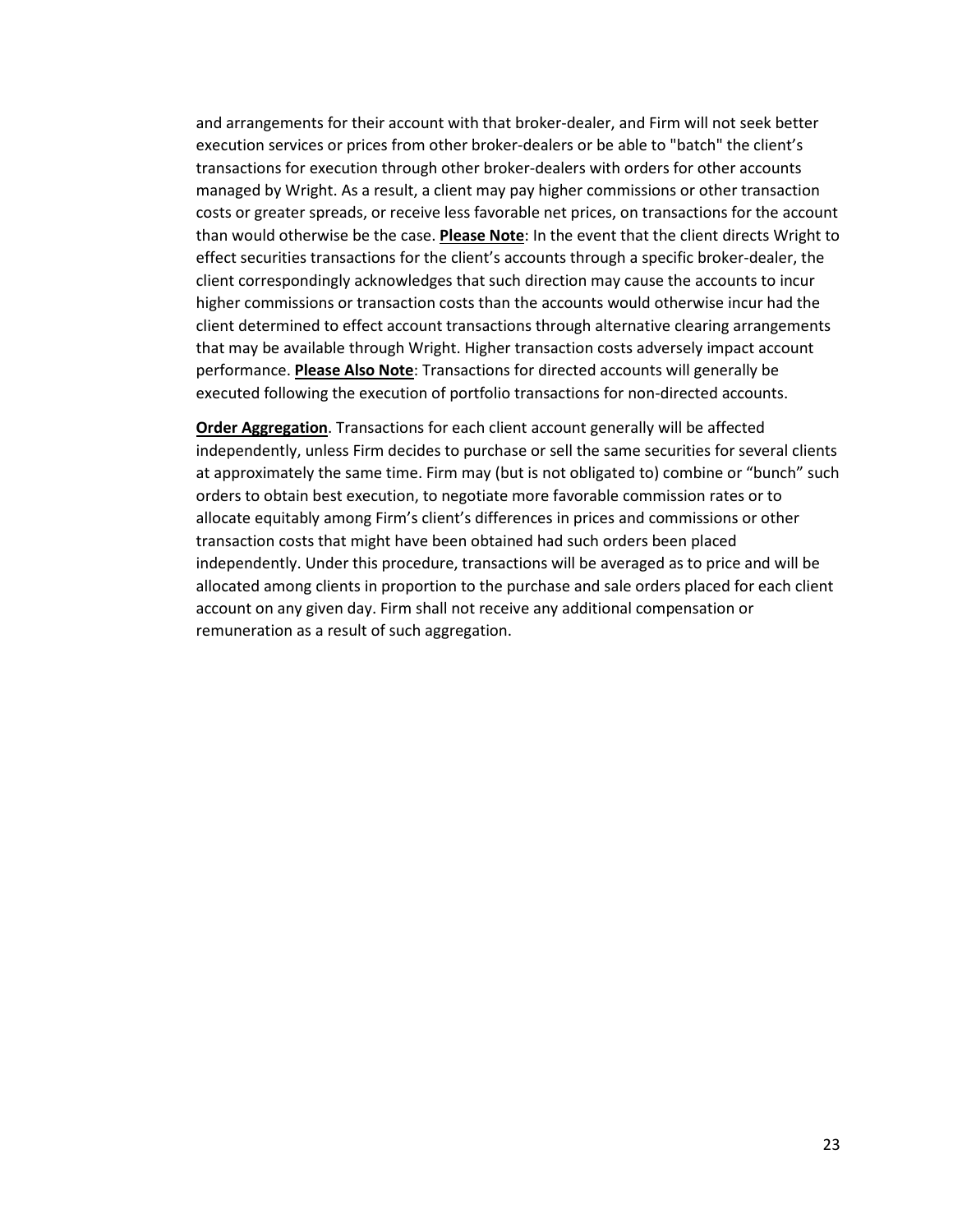## <span id="page-24-0"></span>Item 13 - Review of Accounts

A. Wright Associates continuously monitors the underlying securities held by clients as part of our portfolio management services. Holdings in accounts are reviewed at least quarterly by the Principals, Portfolio Managers, and Analysts of Wright Associates. Reviews are conducted to determine if the current investment holdings are consistent with a client's investment objectives and constraints. A holistic, formal, review of underlying securities is completed in the fourth quarter. The investment management committee at Wright meets quarterly.

Specific client investment policy statements and schedules of investments are reviewed and updated on a continual basis. We conduct a formal and detailed review of each client's portfolio, policy statement and situation at the end of each calendar year. We conduct this review to ensure portfolios and investments are properly allocated given an individual's strategic asset allocation and risk tolerances. If we have not physically met with clients during the year, we will attempt to meet with them at this time.

- B. More frequent reviews may be triggered by material changes in variables such as the client's individual circumstances, or in the market, political or economic environment. A material change usually requires Wright Associates to update a client's investment policy statement if it is in regard to return objectives, risk tolerances, time horizons, liquidity needs or other unique circumstances. Changes such as these often times require a change in the strategic asset allocation as well.
- C. Wright Associates reports to clients quarterly. We send a consolidated holdings statement and performance report in addition to holdings statement and performance report for each individual account. We reconcile the portfolio and compute performance within 5 business days of quarter end, print the reports, and have them mailed along with a newsletter by the end of the  $10<sup>th</sup>$  business day from quarter end. In addition to the quarterly statements Wright Associates sends to client, the custodian will mail account statements. The custodian will mail reports monthly if a transaction occurred in the account (i.e. buy, sell, income, dividends, withdrawal, etc). If no transaction occurred within a given month then the custodian will mail reports quarterly.

Upon client's request, Wright Associates can mail reports at any time with holdings data as of the last business day. Performance reports are available at month end. Additionally, clients may elect to subscribe to online access via Schwab Alliance where they can access and review their accounts daily. Clients can call Schwab Alliance at 1.800.515.2157 to set up account access.

When enrolled in Institutional Intelligent Portfolios, clients can also access information through a Client Portal. Clients may view performance, holdings, transactions and portfolio summaries on demand.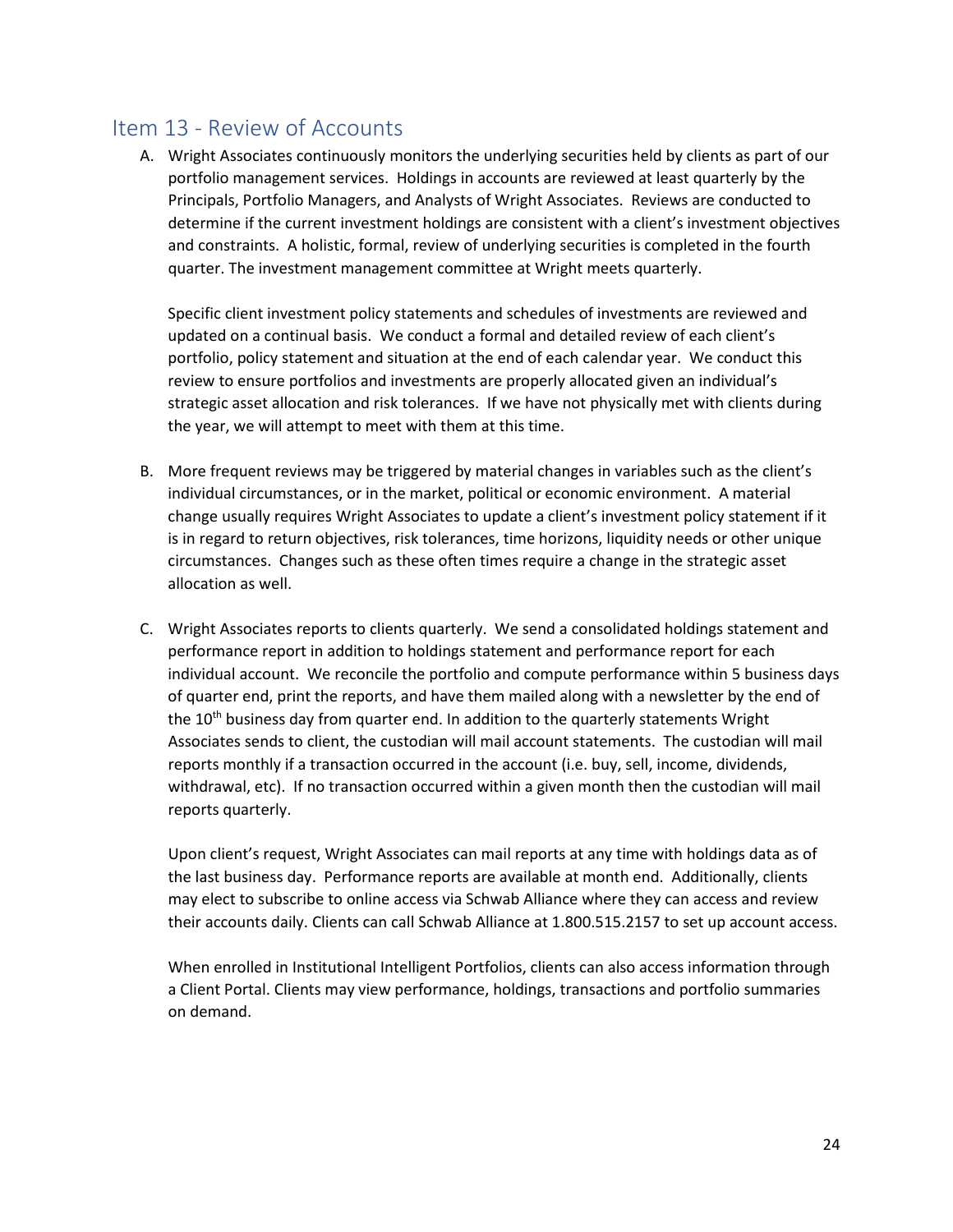## <span id="page-25-0"></span>Item 14 - Client Referrals and Other Compensation

A. As indicated at Item 12 above, Wright can receive from Schwab without cost (and/or at a discount), support services and/or products. Wright's clients do not pay more for investment transactions effected and/or assets maintained at Schwab (or any other institution) as result of this arrangement. There is no corresponding commitment made by Wright to Schwab, or to any other entity, to invest any specific amount or percentage of client assets in any specific mutual funds, securities or other investment products as a result of the above arrangement. **ANY QUESTIONS**: Wright's Chief Compliance Officer, Adam K. Wright, remains available to address any questions that a client or prospective client may have regarding the above arrangement and the corresponding conflict of interest presented by such arrangement.

Wright does not maintain solicitor arrangements. Wright does not compensate third parties for client introductions.

Wright Associates does not employ or provide an economic benefit to any sales force to solicit business for Wright Associates. Wright Associates currently has no written agreements in place for a third party, other than a client, to provide an economic benefit to Wright Associates for providing investment advice or other advisory services.

B. Wright Associates or any related persons does not directly or indirectly compensate any person who is not a supervised person for client referrals.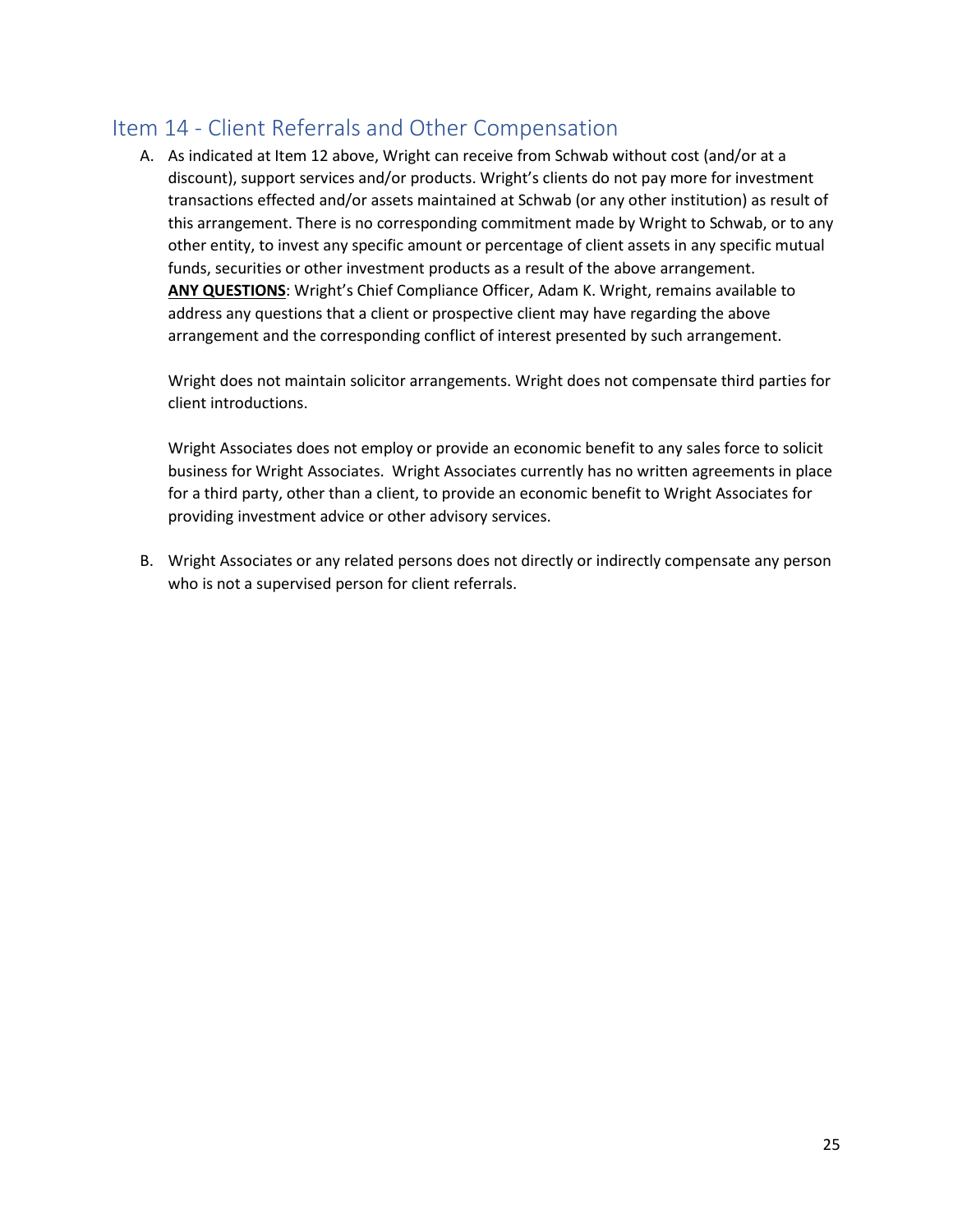## <span id="page-26-0"></span>Item 15 - Custody

Wright shall have the ability to deduct its advisory fee from the client's custodial account. Clients are provided with written transaction confirmation notices, and a written summary account statement directly from the custodian (i.e., Schwab, etc.) at least quarterly. **Please Note**: To the extent that Wright provides clients with periodic account statements or reports, the client is urged to compare any statement or report provided by Wright with the account statements received from the account custodian. **Please Also Note**: The account custodian does not verify the accuracy of Wright's advisory fee calculation.

In the event that clients establish (none currently have) asset transfer authorizations that permit the qualified custodian to rely upon instructions from Wright to transfer client funds or securities to third parties, Wright shall reference these arrangements at Item 9 of Part 1 of Form ADV. However, in accordance with the guidance provided in the SEC's February 21, 2017 Investment Adviser Association No-Action Letter, the affected accounts shall not be subject to an annual surprise CPA examination.

**ANY QUESTIONS**: Wright's Chief Compliance Officer, Adam K. Wright, remains available to address any questions that a client or prospective client may have regarding custody-related issues.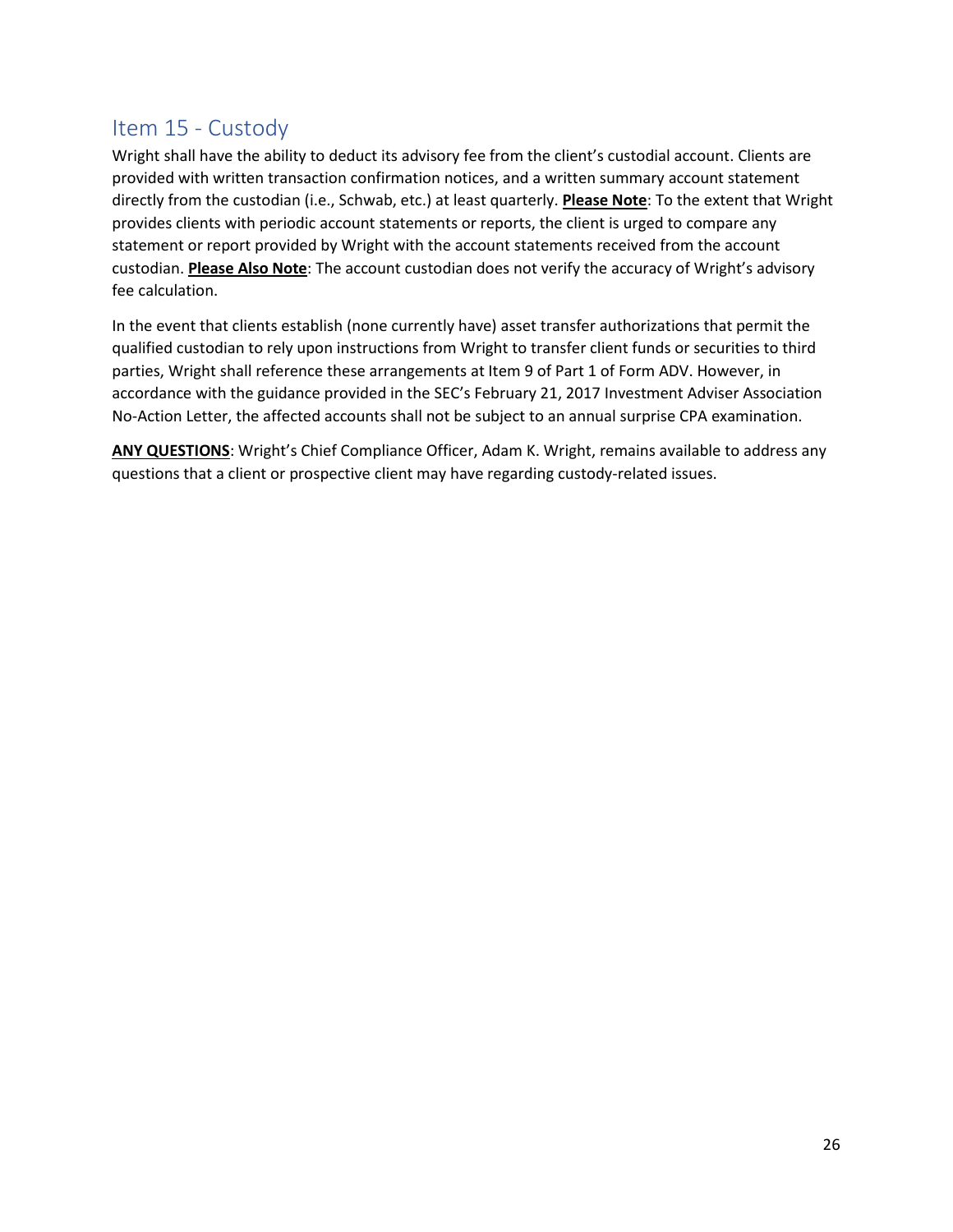## <span id="page-27-0"></span>Item 16 - Investment Discretion

Wright Associates accepts discretionary authority to manage securities accounts on behalf of clients. Wright Associates requests that it be provided with written authority to determine which securities and the amounts of securities are to be bought and sold. This discretionary authority is agreed upon in the Investment Management Agreement. Any limitations on this discretionary authority shall be included in this written authority statement. Clients may change/amend these limitations as required. Typically, clients place no limitations on the discretionary authority of Wright Associates, except for those clients that have restricted holdings specified by their employer. Such amendments shall be submitted in writing. Further trading authority is granted when the client initials such authority on the custodial account application.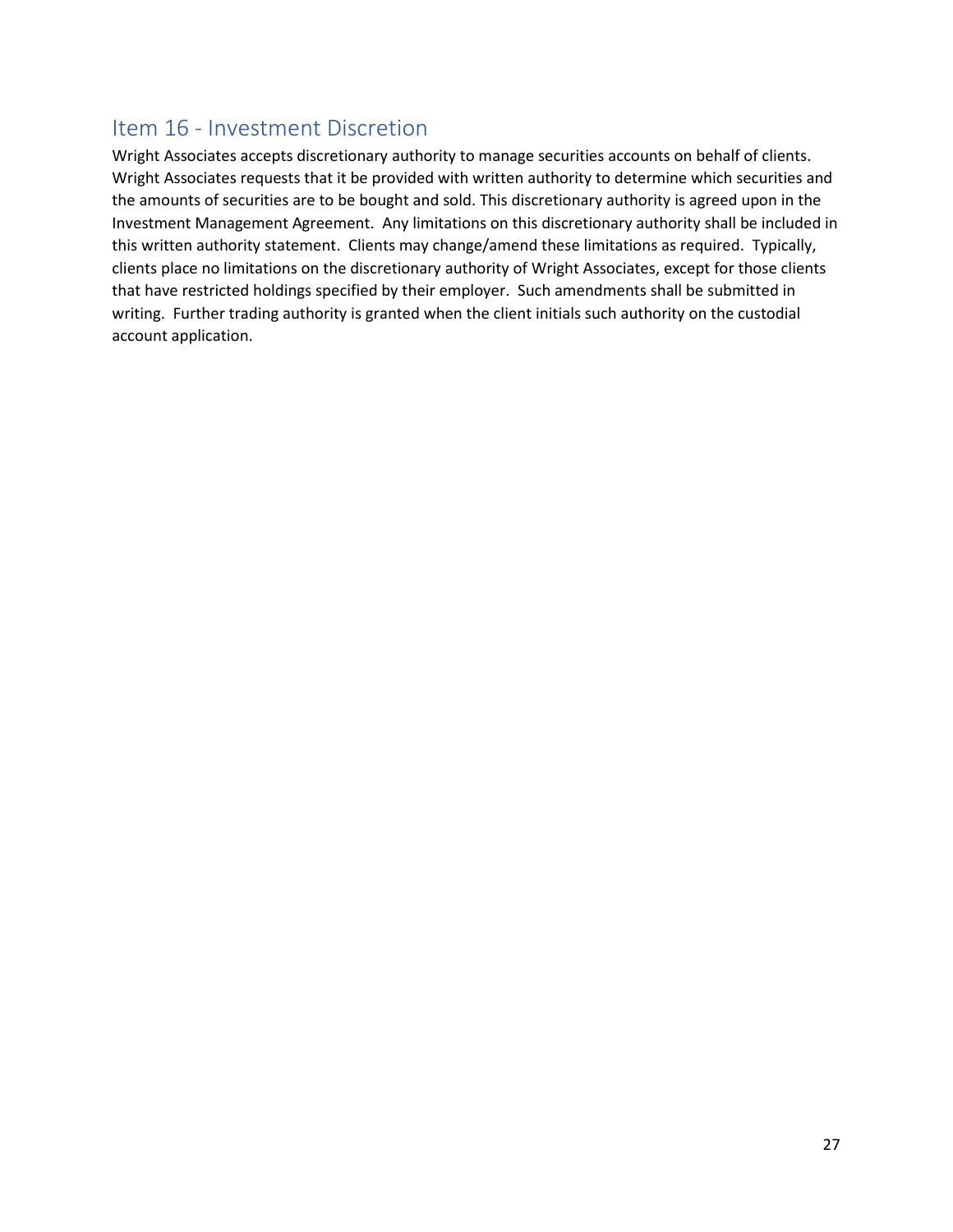## <span id="page-28-0"></span>Item 17 - Voting Client Securities

A. Wright Associates has the authority to vote proxy statements. Wright Associates has proxy voting policies and procedures in place pursuant to SEC Rule 206(4)-6. In voting proxies, Wright Associates evaluates on a case-by-case basis all proposals submitted by firms where our clients have an investment. In this regard, our voting responsibility is to protect and enhance the value of assets under management for the exclusive benefit of the clients' portfolio beneficiaries. The procedure involves Routine and Non-Routine issues. Routine issues may involve the election of directors, name changes and appointment of auditors. Non-Routine issues will focus on the impact of the vote on the specific investment. All material conflicts of interest on proxy matters when identified will be disclosed to the client and resolved to the benefit of the client. When a conflict is disclosed, Wright Associates will request that the client review the proxy issue and instruct in writing its voting direction and consent. If the client is unable to direct or is uninformed on an issue, Wright Associates will suggest that an independent third party be retained at the client's expense to determine how the proxy should be voted. Wright Associates will ensure that all votes are submitted in a timely manner unless Wright Associates otherwise determines that voting a proxy is not in a client's best interest.

Clients may assist in directing the proxy voting of a security they own in a particular direction by informing Wright Associates of their point of view. If a client is the only one to own a particular security, then we will vote in the direction they wish. If the security is widely held and we only have one solicitation to vote a specific way, then our proxy voting policy will supersede an individual client wishes. In order for a client to let Wright Associates of their opinion on a certain proxy vote they can either call us at 412.854.2100 or email us at [info@kswrightassociates.com.](mailto:info@kswrightassociates.com)

We address conflicts of interest between Wright Associates and our clients with respect to voting their securities by having adequate policies and procedures in place.

Clients may obtain a copy of Wright Associates' complete proxy voting policies and procedures by calling Wright Associates at (412) 854-2100. Clients may request, in writing, information on how proxies for his/her shares were voted. If any client requests a copy of Wright Associates' complete proxy policies and procedures or how Wright Associates voted proxies for his/her accounts, Wright Associates will promptly provide such information to the requesting client. The Principal of Wright Associates (currently Adam K. Wright) will oversee and supervise Wright Associates' proxy voting policies and procedures. A. Gregory Lintner is the supervised person at Wright Associates responsible for voting all proxies. The Principals will monitor the process and ensure that staff responsible for voting client proxies are keeping appropriate records and voting proxies in accordance with Rule 204-2 of the 1A Act, as amended.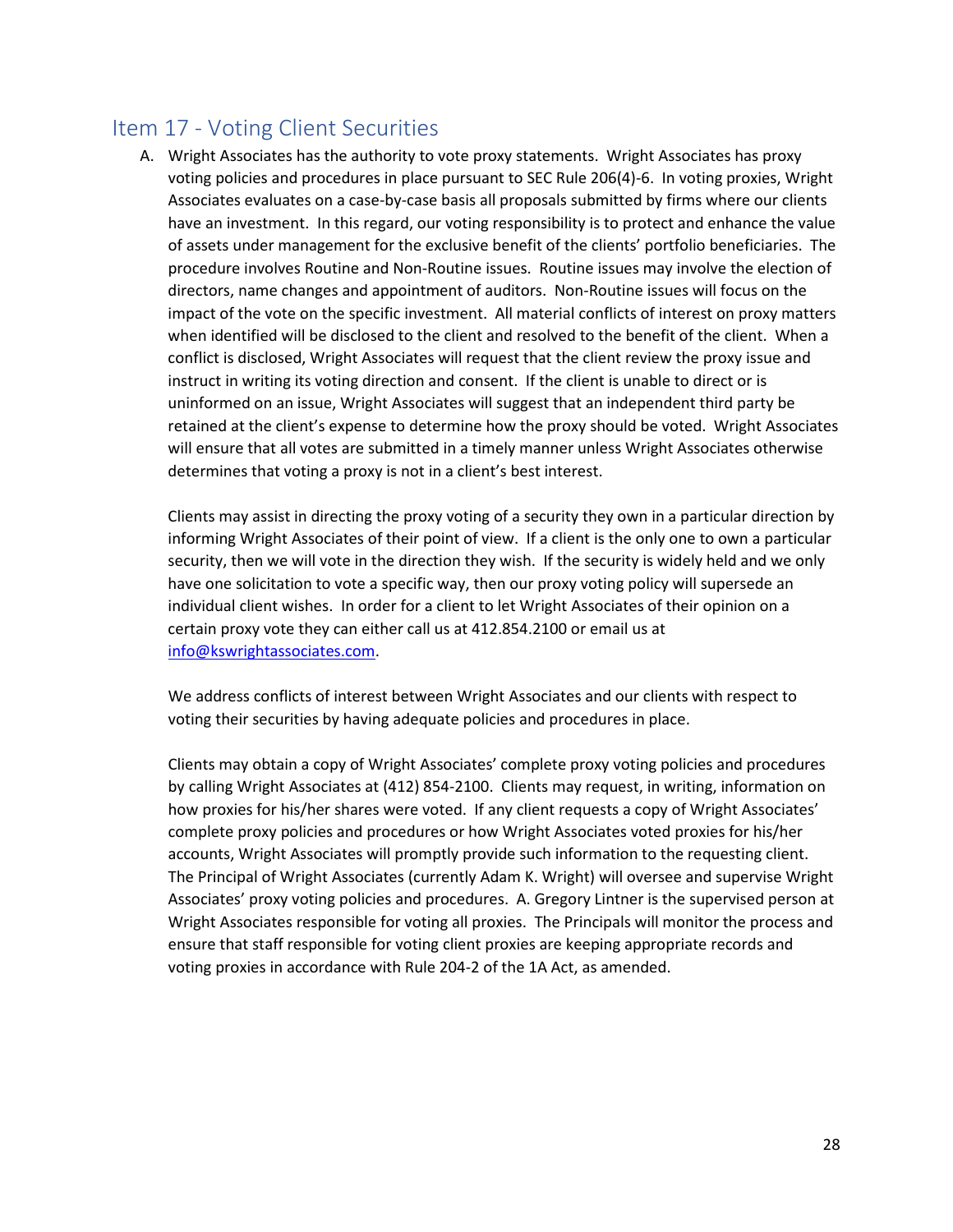## <span id="page-29-0"></span>Item 18 - Financial Information

- A. Wright Associates does not require or solicit prepayment of more than \$1,200 in fees per client, six months or more in advance. We bill quarterly (three months) in advance.
- B. There is no financial condition that would reasonably impair our ability to meet contractual commitments to clients. We operate our business without any financial leverage. Client accounts are held under a fiduciary arrangement with an independent, non-related custodian, over which we take discretion. Clients are requested to pay fees quarterly in advance. In the event, a client was to terminate our relationship mid-quarter, all pre-paid prorated fees would be returned.
- C. We have never been the subject of a bankruptcy petition.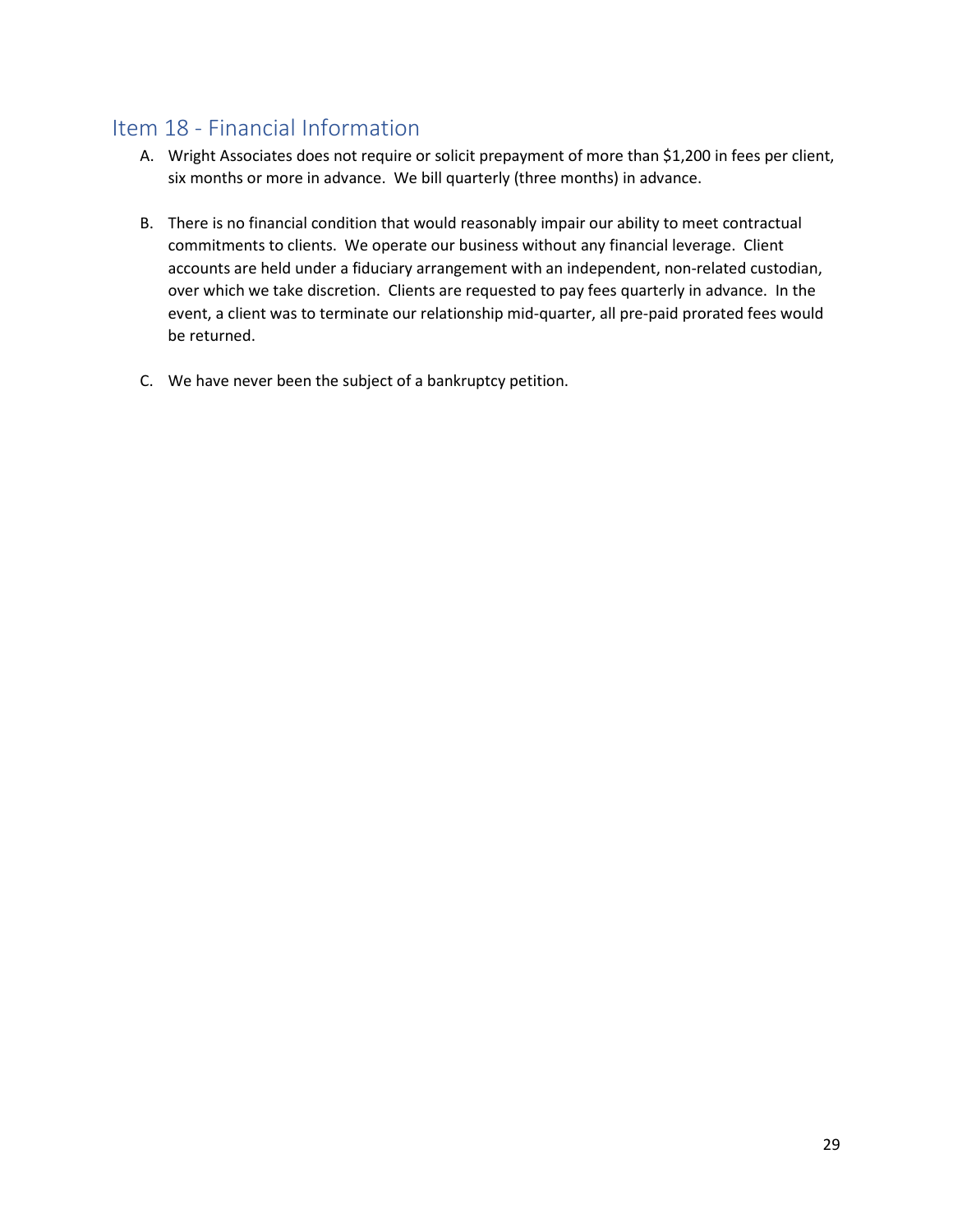## <span id="page-30-0"></span>Item 19 - Additional Information

Some of the characteristics of our firm include:

- 1. Small Firm as measured by assets under management, but with operational and technological backup.
- 2. Independent, but with a sophisticated network of information sources.
- 3. Objective, with no conflicts of interest.
- 4. Highest integrity in our firm and with our investment partners.
- 5. Investment oriented, with a focus on asset allocation and diversification; not marketingoriented.
- 6. Strong proponent of education and continuing education development.
- 7. Concentrate on high-net-worth individuals preparing for retirement.

Our business operates successfully by utilizing the strengths of the Principals, such as one-to-one contact, superior service, investment intelligence, hard-wired personality, and independence of thought.

**ANY QUESTIONS**: Wright's Chief Compliance Officer, Adam K. Wright, remains available to address any questions regarding this Part 2A.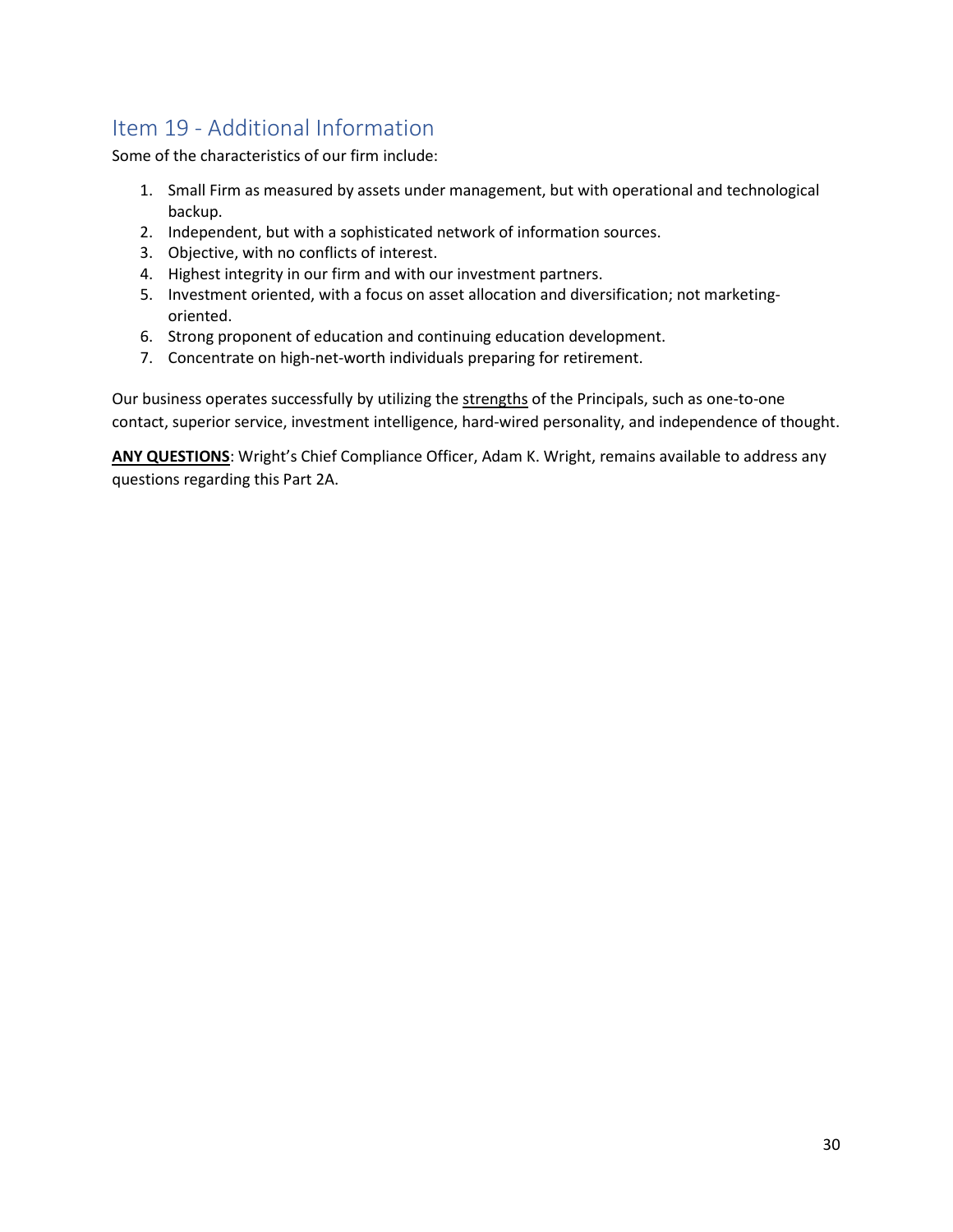<span id="page-31-0"></span>Brochure Supplement for Kathleen S. Wright

## Kathleen S. Wright

CRD#: 2215515

Kathleen S Wright Associates Inc d/b/a Wright Associates 61 McMurray Road Suite 204 Pittsburgh, PA 15241-1633 Phone: 412.854.2100 Fax: 412.854.2550 [kathe@kswrightassociates.com](mailto:kathe@kswrightassociates.com)

01/14/2022

This brochure supplement provides information about Kathleen S. Wright that supplements the Kathleen S. Wright Associates, Inc. brochure. You should have received a copy of that brochure by mail or email depending on your unique selection. Please contact Adam K. Wright if you did not receive the Kathleen S. Wright Associates Inc brochure or if you have any questions about the contents of this supplement.

Additional information about Kathleen S. Wright is available on the SEC's website at www.adviserinfo.sec.gov.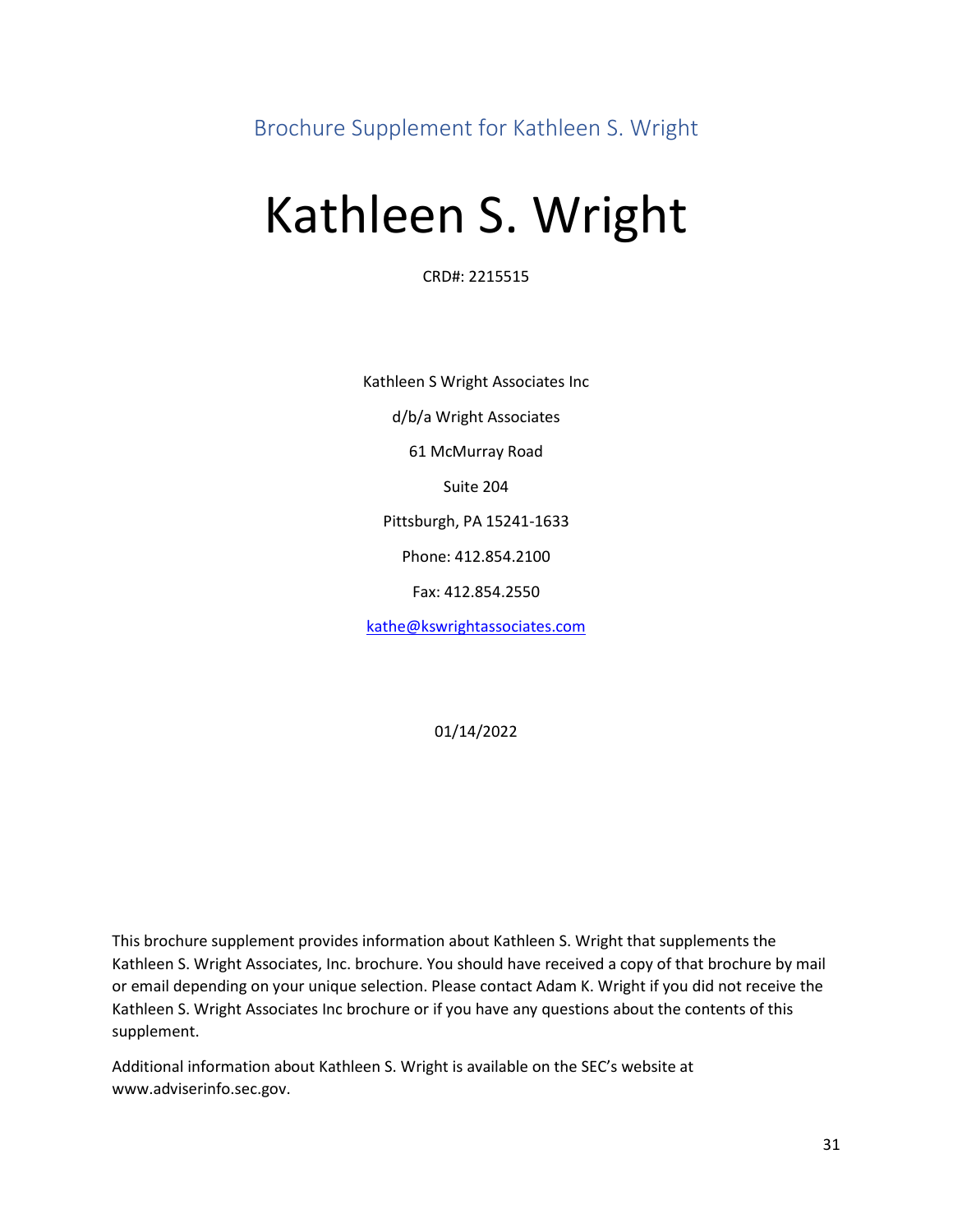Kathleen S. Wright

Year of Birth: 1951

Formal Education After High School

- Allegheny College, Graduated Cum Laude, Phi Beta Kappa with a B.S. in Mathematics, 1973
- Carnegie Mellon University, Graduated with an M.S. in Industrial Administration, 1976

Business Background for Preceding Five Years

• Kathleen S. Wright Associates, Inc. President and Director, 01/2000 – Present

#### Professional Designations

• Chartered Financial Analyst ("CFA"), Charter # 19958, awarded in 1994

This designation is issued by the CFA Institute and is granted to individuals who meet the following prerequisites: agree to follow the CFA Institute Code of Ethics and Standards of Professional Conduct, Pass the CFA Program exams for Levels 1, 2, 3, have four years of qualified work experience in investment decision making, apply for membership in a CFA member society. CFA Candidates are required to follow a self-study program covering each of the following three disciplines: Level 1: Ethics & Professional Standards; Level 2: Investment Tools & Asset Classes; and Level 3: Portfolio Management & Wealth Planning. Once the designation is issued, no further Continuing Education is required.

According to NASAA, passing the Series 65 is normally a pre-requisite to getting licensed as an Investment Adviser representative; however, the CFA Charter, granted by the CFA Institute, is an allowable substitute.

#### **Item 3 Disciplinary Information**

Kathleen S. Wright has **not** been involved in any legal or disciplinary events. There are **no** disciplinary or legal events material to a client's or prospective client's evaluation of Kathleen S. Wright.

Client's and prospective client's can also refer to the Financial Industry Regulatory Authority's (FINRA) BrokerCheck system or the IAPD to confirm Kathleen S. Wright has had no or has not been involved in any legal or disciplinary events. The BrokerCheck link is [www.finra.org/brokercheck](http://www.finra.org/brokercheck); the IAPD link is [www.adviserinfo.sec.gov](http://www.adviserinfo.sec.gov/) .

#### **Item 4 Other Business Activities**

A. Kathleen S. Wright is not actively engaged in any other investment-related businesses or occupations. She has no applications pending to be a broker-dealer, futures commission merchant, commodity pool operator, or commodity trading adviser.

Kathleen S. Wright receives no compensation, bonuses or commissions from the sale of securities.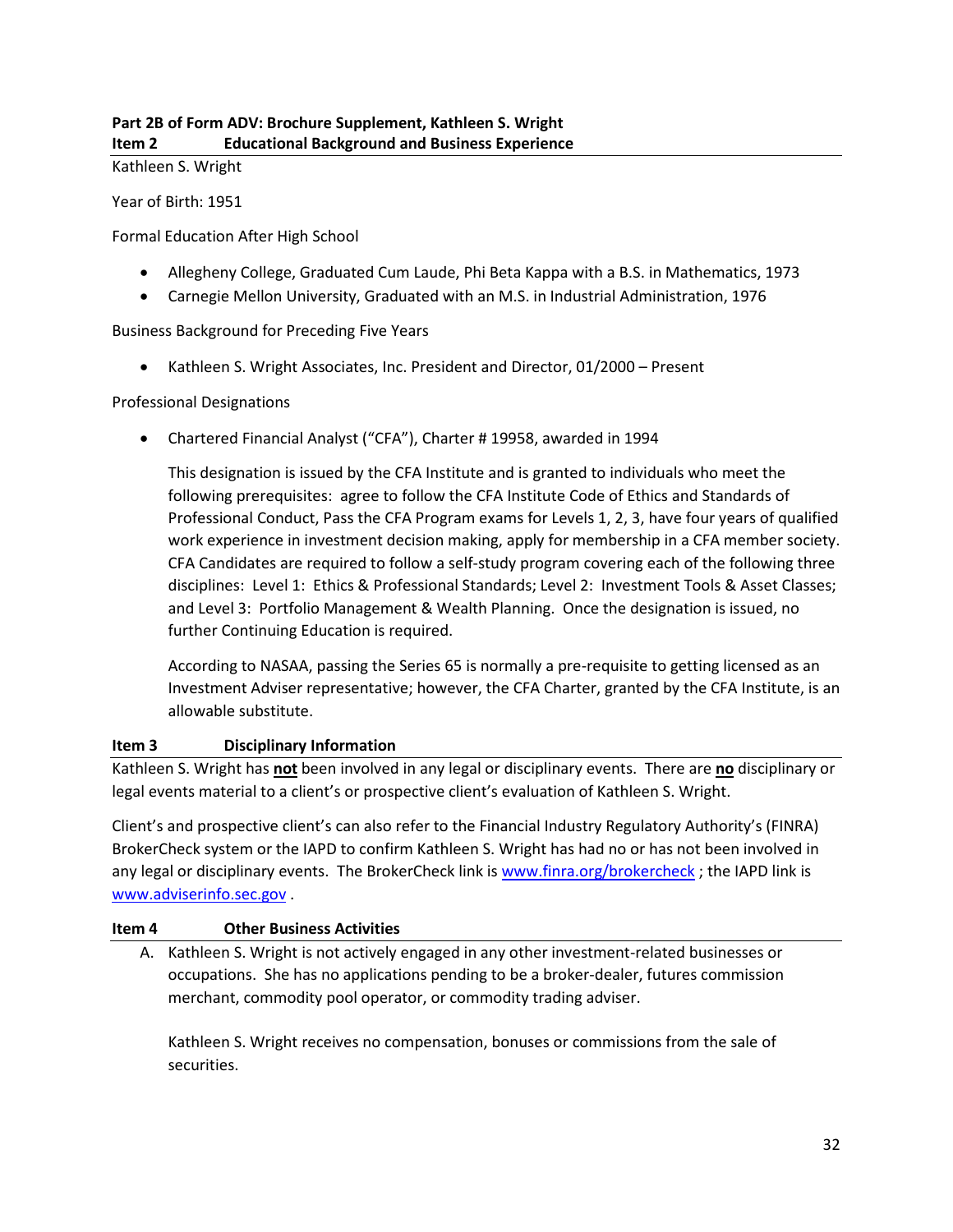B. Kathleen S. Wright is not actively engaged in any other business or occupation not discussed in 4.A.

#### **Item 5 Additional Compensation**

There are no one, that is not a client, providing any economic benefit to Kathleen S. Wright for providing advisory services.

#### **Item 6 Supervision**

Adam K. Wright is responsible for supervising the advisory activities of Kathleen S. Wright. Adam K. Wright is the Managing Partner of Wright Associates and can be reached at 412.854.2100.

In the supervision of our associated persons, advice provided is based on the restrictions set by Wright Associates Standard of Professional Conduct and Code of Ethics, and by internal decisions and discussions as to the types of investments that may be included in client portfolios. We conduct periodic reviews of client holdings and document suitability information to provide reasonable assurance that the advice provided remains aligned with each client's stated investment objectives and constraints.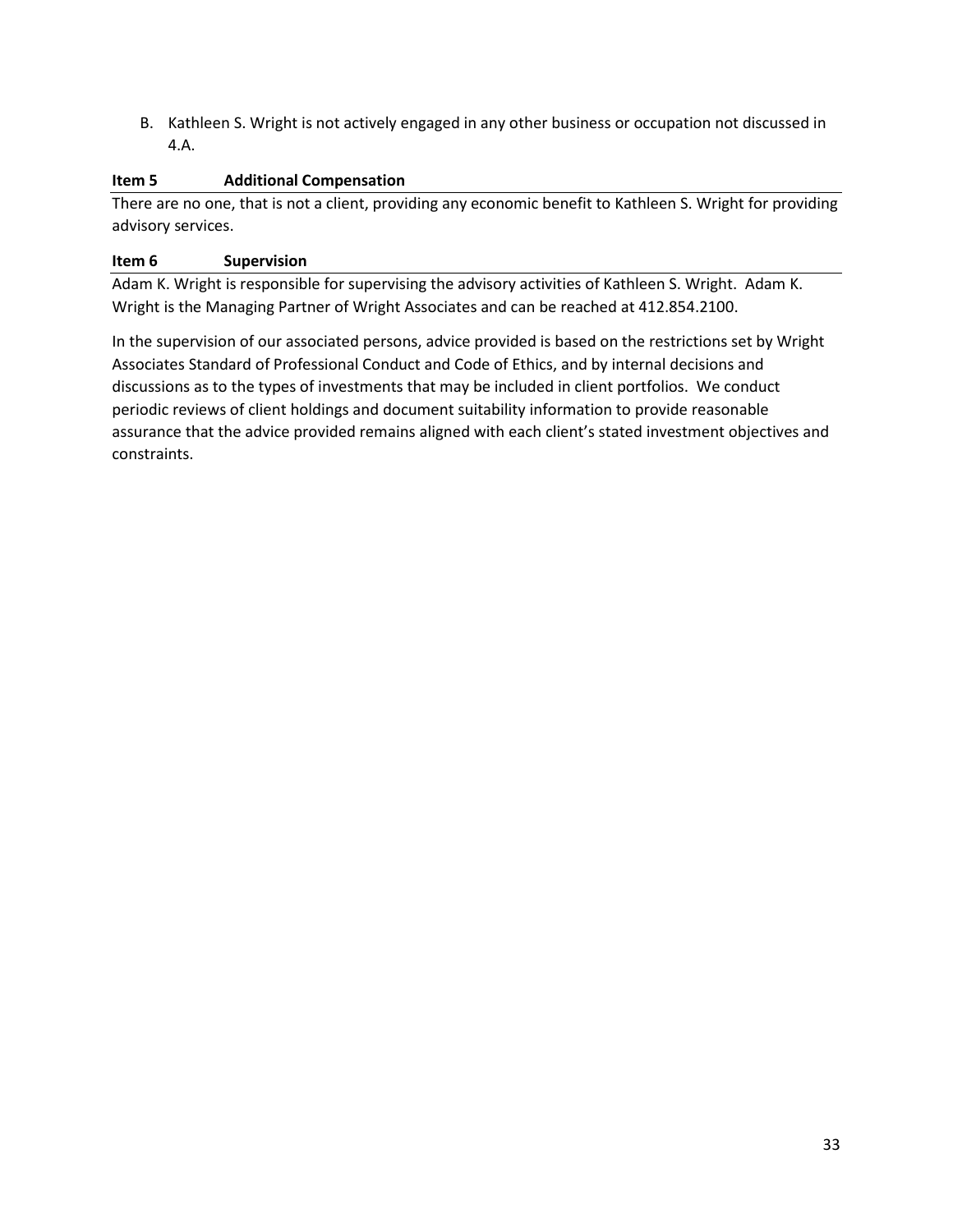<span id="page-34-0"></span>Brochure Supplement for A. Gregory Lintner

# A. Gregory Lintner

CRD#: 1637226

Kathleen S Wright Associates Inc d/b/a Wright Associates 61 McMurray Road Suite 204 Pittsburgh, PA 15241-1633 Phone: 412.854.2100 Fax: 412.854.2550 [greg@kswrightassociates.com](mailto:greg@kswrightassociates.com)

01/14/2022

This brochure supplement provides information about A. Gregory Lintner that supplements the Kathleen S. Wright Associates, Inc. brochure. You should have received a copy of that brochure by mail or email depending on your unique selection. Please contact Adam K. Wright if you did not receive the Kathleen S. Wright Associates, Inc. brochure or if you have any questions about the contents of this supplement.

Additional information about A. Gregory Lintner is available on the SEC's website at www.adviserinfo.sec.gov.

**Part 2B of Form ADV: Brochure Supplement, A. Gregory Lintner**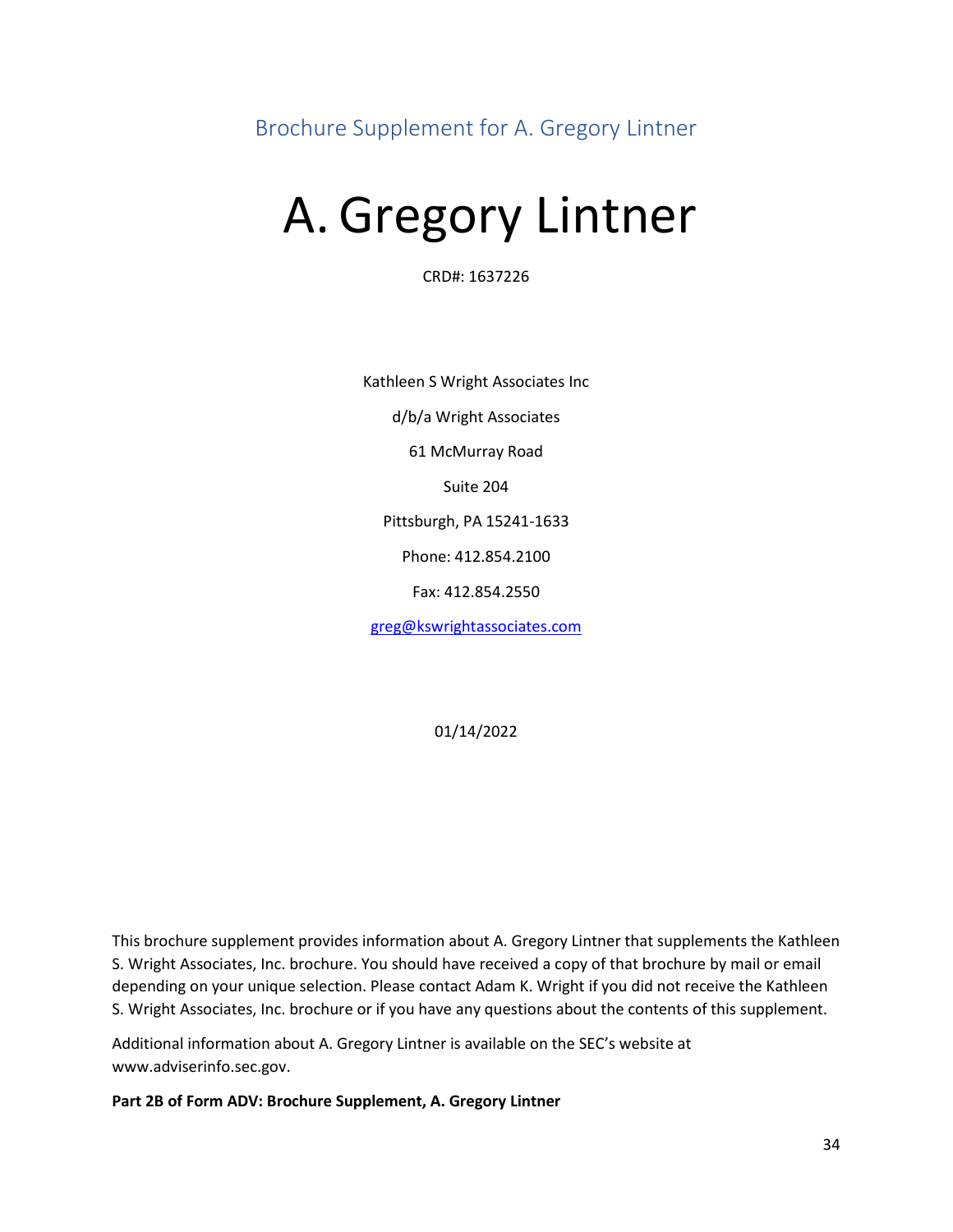#### **Item 2 Educational Background and Business Experience**

A. Gregory Lintner

Year of Birth: 1947

Formal Education After High School

- Franciscan University, Graduated with a B.S. in Business Administration, 1969
- Carnegie Mellon University, Graduated with an M.P.M. with a concentration in Finance, 1987

Business Background for Preceding Five Years

• Kathleen S. Wright Associates, Inc., 01/2000 – Present

#### Professional Designations

• Chartered Financial Analyst ("CFA"), Charter # 8701, awarded in 1985

This designation is issued by the CFA Institute and is granted to individuals who meet the following prerequisites: agree to follow the CFA Institute Code of Ethics and Standards of Professional Conduct, Pass the CFA Program exams for Levels 1, 2, 3, have four years of qualified work experience in investment decision making, apply for membership in a CFA Institute member society. CFA Candidates are required to follow a self-study program covering each of the following three disciplines: Level 1: Ethics & Professional Standards; Level 2: Investment Tools & Asset Classes; and Level 3: Portfolio Management & Wealth Planning. Once the designation is issued, no further Continuing Education is required.

According to NASAA, passing the Series 65 is normally a pre-requisite to getting licensed as an Investment Adviser representative; however, the CFA Charter, granted by the CFA Institute, is an allowable substitute.

#### **Item 3 Disciplinary Information**

A. Gregory Lintner has **not** been involved in any legal or disciplinary events. There are **no** disciplinary or legal events material to a client's or prospective client's evaluation of A. Gregory Lintner.

Client's and prospective client's can also refer to the Financial Industry Regulatory Authority's (FINRA) BrokerCheck system or the IAPD to confirm A. Gregory Lintner has had no or has not been involved in any legal or disciplinary events. The BrokerCheck link is [www.finra.org/brokercheck](http://www.finra.org/brokercheck); the IAPD link is [www.adviserinfo.sec.gov](http://www.adviserinfo.sec.gov/) .

#### **Item 4 Other Business Activities**

A. A. Gregory Lintner is not actively engaged in any other investment-related businesses or occupations. He has no applications pending to be a broker-dealer, futures commission merchant, commodity pool operator, or commodity trading adviser.

A. Gregory Lintner receives no compensation, bonuses or commissions from the sale of securities.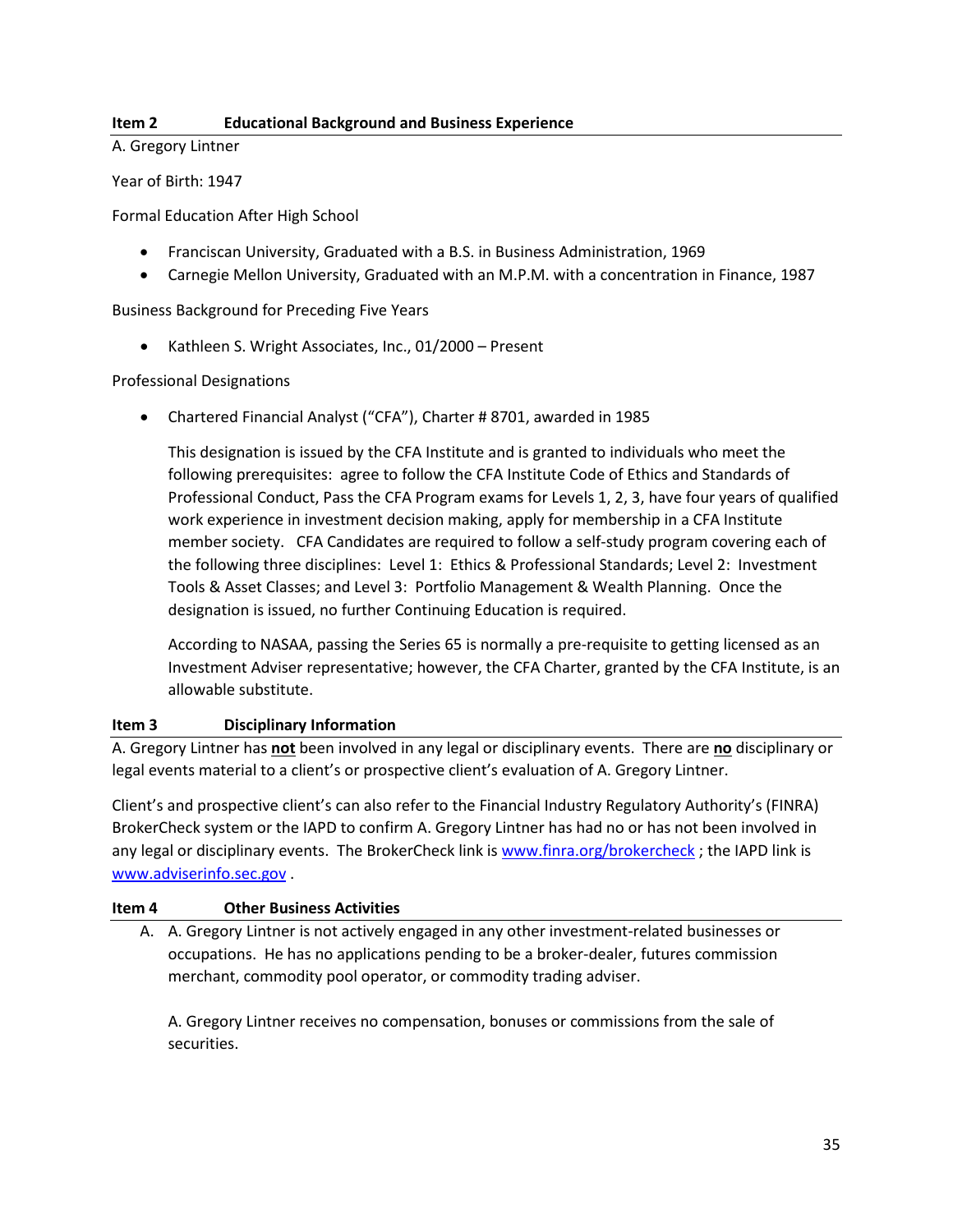B. A. Gregory Lintner is not actively engaged in any other business or occupation not discussed in 4.A.

#### **Item 5 Additional Compensation**

There is no one, that is not a client, providing any economic benefit to A. Gregory Lintner for providing advisory services.

#### **Item 6 Supervision**

Adam K. Wright is responsible for supervising the advisory activities of A. Gregory Lintner. Adam K. Wright is the Managing Partner of Wright Associates and can be reached at 412.854.2100.

In the supervision of our associated persons, advice provided is based on the restrictions set by Wright Associates Standard of Professional Conduct and Code of Ethics, and by internal decisions and discussions as to the types of investments that may be included in client portfolios. We conduct periodic reviews of client holdings and document suitability information to provide reasonable assurance that the advice provided remains aligned with each client's stated investment objectives and constraints.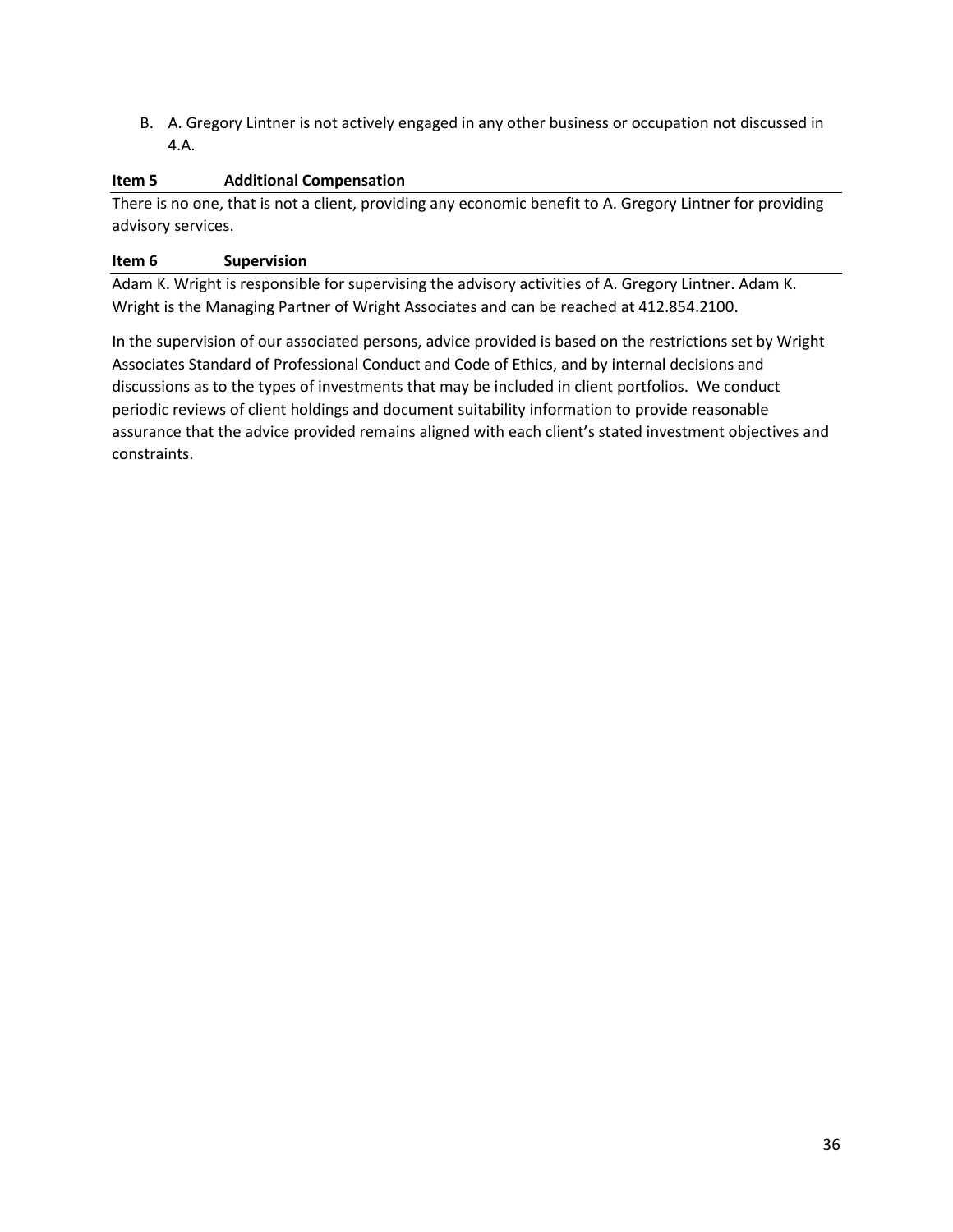<span id="page-37-0"></span>Brochure Supplement for Adam K. Wright

## Adam K. Wright

CRD#: 6107643

Kathleen S Wright Associates Inc d/b/a Wright Associates 61 McMurray Road Suite 204 Pittsburgh, PA 15241-1633 Phone: 412.854.2100 Fax: 412.854.2550 [adam@kswrightassociates.com](mailto:adam@kswrightassociates.com)

01/14/2022

This brochure supplement provides information about Adam K. Wright that supplements the Kathleen S. Wright Associates, Inc. brochure. You should have received a copy of that brochure by mail or email depending on your unique selection. Please contact Adam K. Wright if you did not receive the Kathleen S. Wright Associates, Inc. brochure or if you have any questions about the contents of this supplement.

Additional information about Adam K. Wright is available on the SEC's website at www.adviserinfo.sec.gov.

**Part 2B of Form ADV: Brochure Supplement, Adam K. Wright**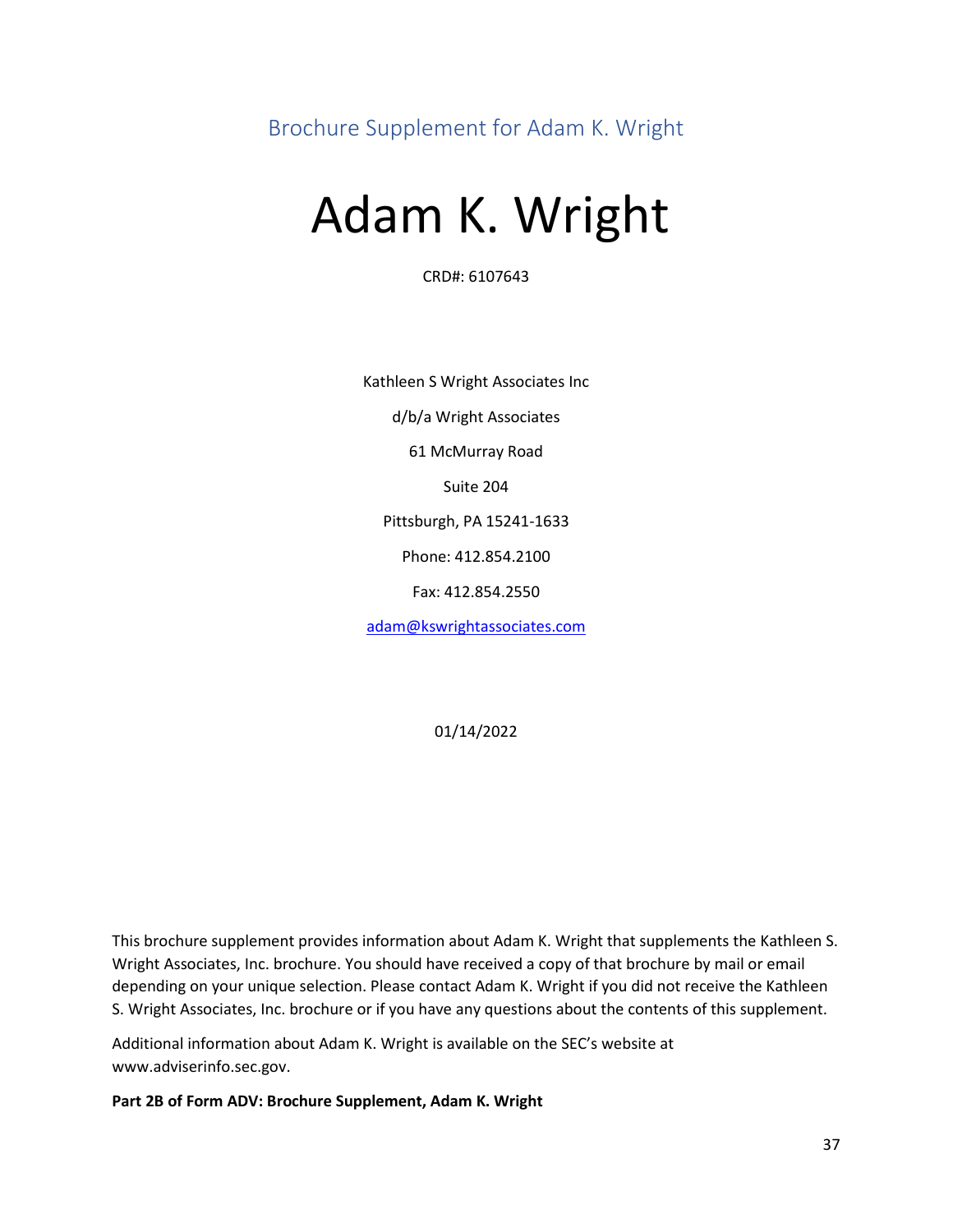#### **Item 2 Educational Background and Business Experience**

Adam K. Wright

Year of Birth: 1984

Formal Education After High School

- The Pennsylvania State University, Graduated with a B.S. in Supply Chain and Information Systems, 2008
- The University of Pittsburgh, Graduated with honors, Beta Gamma Sigma with a Masters of Business Administration, 2014

Business Background for Preceding Five Years

- Georgia-Pacific LLC, Sourcing Analyst, 01/2010 08/2011
- Kathleen S. Wright Associates, Inc., Analyst, 09/2011 Present

Professional Designations

• Chartered Financial Analyst ("CFA"), Charter # 179417, awarded in 2016

This designation is issued by the CFA Institute and is granted to individuals who meet the following prerequisites: agree to follow the CFA Institute Code of Ethics and Standards of Professional Conduct, Pass the CFA Program exams for Levels 1, 2, 3, have four years of qualified work experience in investment decision making, apply for membership in a CFA Institute member society. CFA Candidates are required to follow a self-study program covering each of the following three disciplines: Level 1: Ethics & Professional Standards; Level 2: Investment Tools & Asset Classes; and Level 3: Portfolio Management & Wealth Planning. Once the designation is issued, no further Continuing Education is required, but 20 credit hours including 2 ethics credit hours are recommended.

According to NASAA, passing the Series 65 is normally a pre-requisite to getting licensed as an Investment Adviser representative; however, the CFA Charter, granted by the CFA Institute, is an allowable substitute.

• Certified Financial Planner ("CFP"), awarded in 2019.

This designation is issued by the CFP Board and is granted to individual you meet the following prerequisites: successful completion of a two-part education requirement, a rigorous 170 question multiples choice test, 6,000 hours of professional experience, and signing an ethics declaration. The coursework required covered, in detail, the financial processes and most subject matter areas. Most candidates take 12-18 to pass the required coursework. Having previously been awarded the CFA Charter, I was able to receive an exemption and only take the capstone course. Once the designation is issued, 30 continuing education hours including 2 ethics hours are required for annual renewal.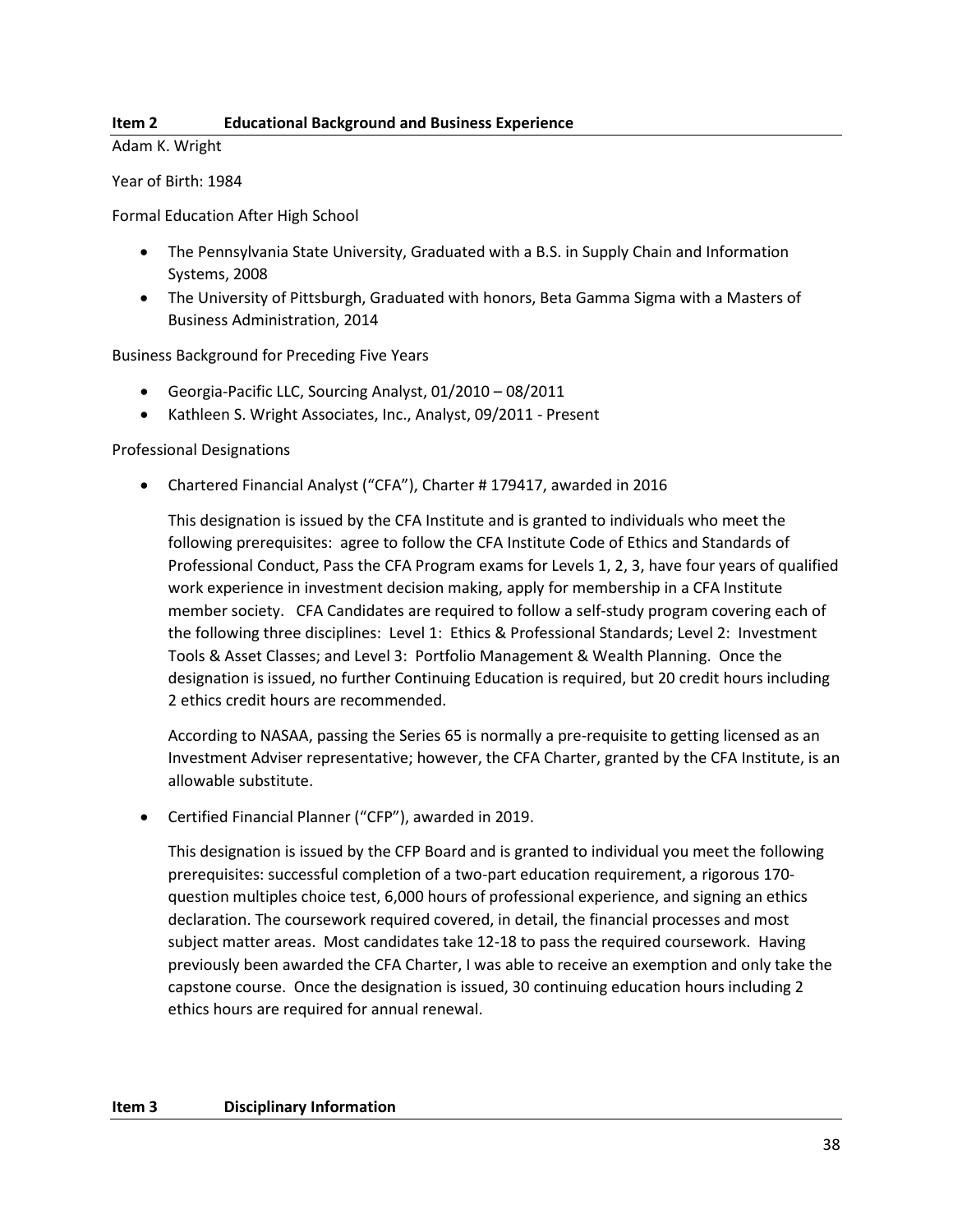Adam K. Wright has **not** been involved in any legal or disciplinary events. There are **no** disciplinary or legal events material to a client's or prospective client's evaluation of Adam K. Wright.

Client's and prospective client's can also refer to the Financial Industry Regulatory Authority's (FINRA) BrokerCheck system or the IAPD to confirm Adam K. Wright has had no or has not been involved in any legal or disciplinary events. The BrokerCheck link is [www.finra.org/brokercheck](http://www.finra.org/brokercheck) ; the IAPD link is [www.adviserinfo.sec.gov](http://www.adviserinfo.sec.gov/) .

#### **Item 4 Other Business Activities**

A. Adam K. Wright is not actively engaged in any other investment-related businesses or occupations. He has no applications pending to be a broker-dealer, futures commission merchant, commodity pool operator, or commodity trading adviser.

Adam K. Wright receives no compensation, bonuses or commissions from the sale of securities.

B. Adam K. Wright is not actively engaged in any other business or occupation not discussed in 4.A.

#### **Item 5 Additional Compensation**

There is no one, that is not a client, providing any economic benefit to Adam K. Wright for providing advisory services.

#### **Item 6 Supervision**

Adam K. Wright is the principal and the 100% owner of Kathleen S Wright Associates Inc. He is responsible for supervising all employees of Wright Associate. Kathleen is governed by our Standard of Professional Conduct and Code of Ethics as well as regulatory bodies such as the SEC. Adam is also the Chief Compliance Officer. He can be contacted at 412.854.2100 should there be any inquiries into the supervisory policies and procedures of Wright Associates.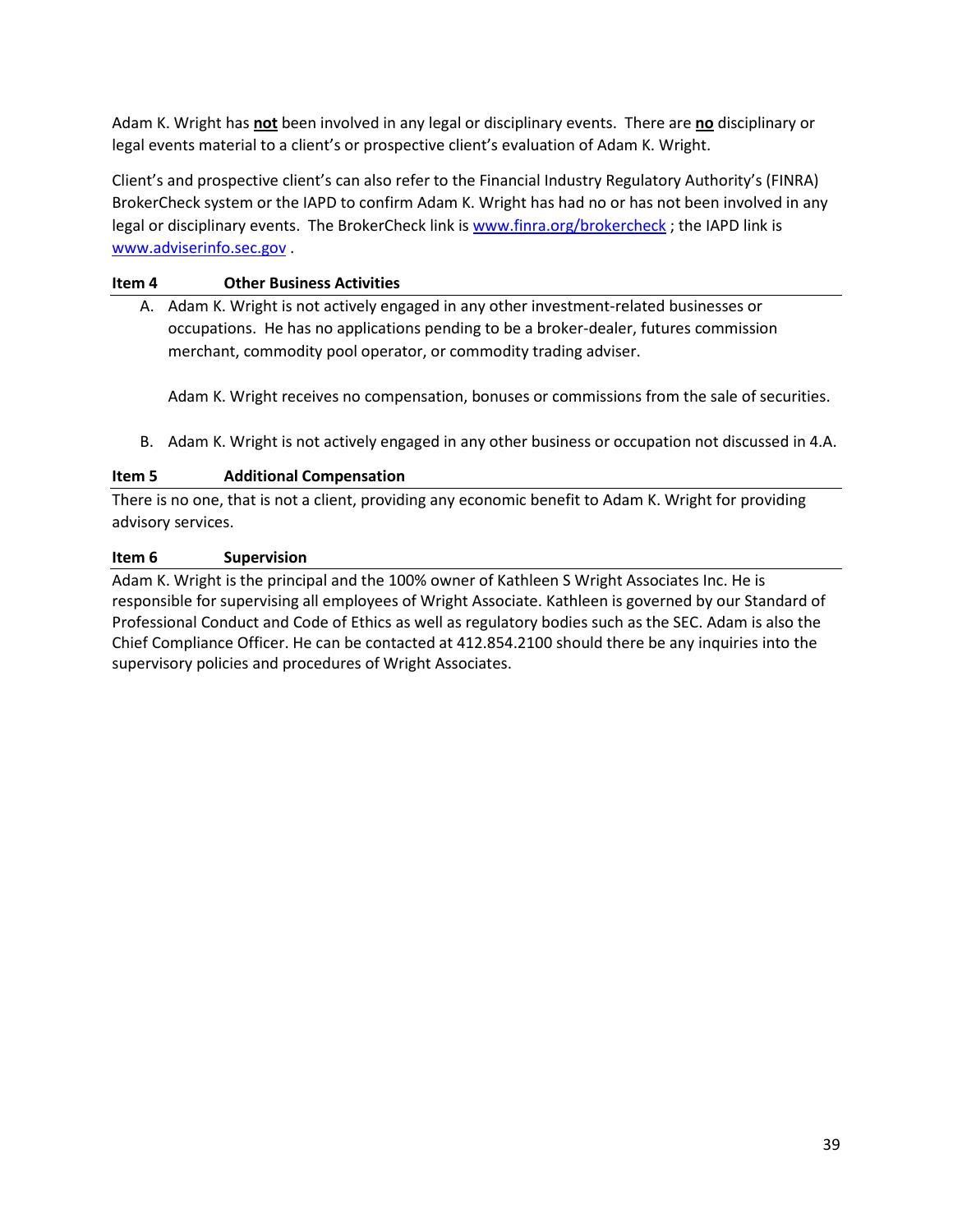<span id="page-40-0"></span>Brochure Supplement for Kyle F. Beckhusen

# Kyle F. Beckhusen

CRD#: 6060099

Kathleen S Wright Associates Inc d/b/a Wright Associates 61 McMurray Road Suite 204 Pittsburgh, PA 15241-1633 Phone: 412.854.2100 Fax: 412.854.2550 [kyle@kswrightassociates.com](mailto:kyle@kswrightassociates.com)

01/14/2022

This brochure supplement provides information about Kyle F. Beckhusen that supplements the Kathleen S. Wright Associates, Inc. brochure. You should have received a copy of that brochure by mail or email depending on your unique selection. Please contact Adam K. Wright if you did not receive the Kathleen S. Wright Associates, Inc. brochure or if you have any questions about the contents of this supplement.

Additional information about Kyle F. Beckhusen is available on the SEC's website at www.adviserinfo.sec.gov.

**Part 2B of Form ADV: Brochure Supplement, Kyle F. Beckhusen**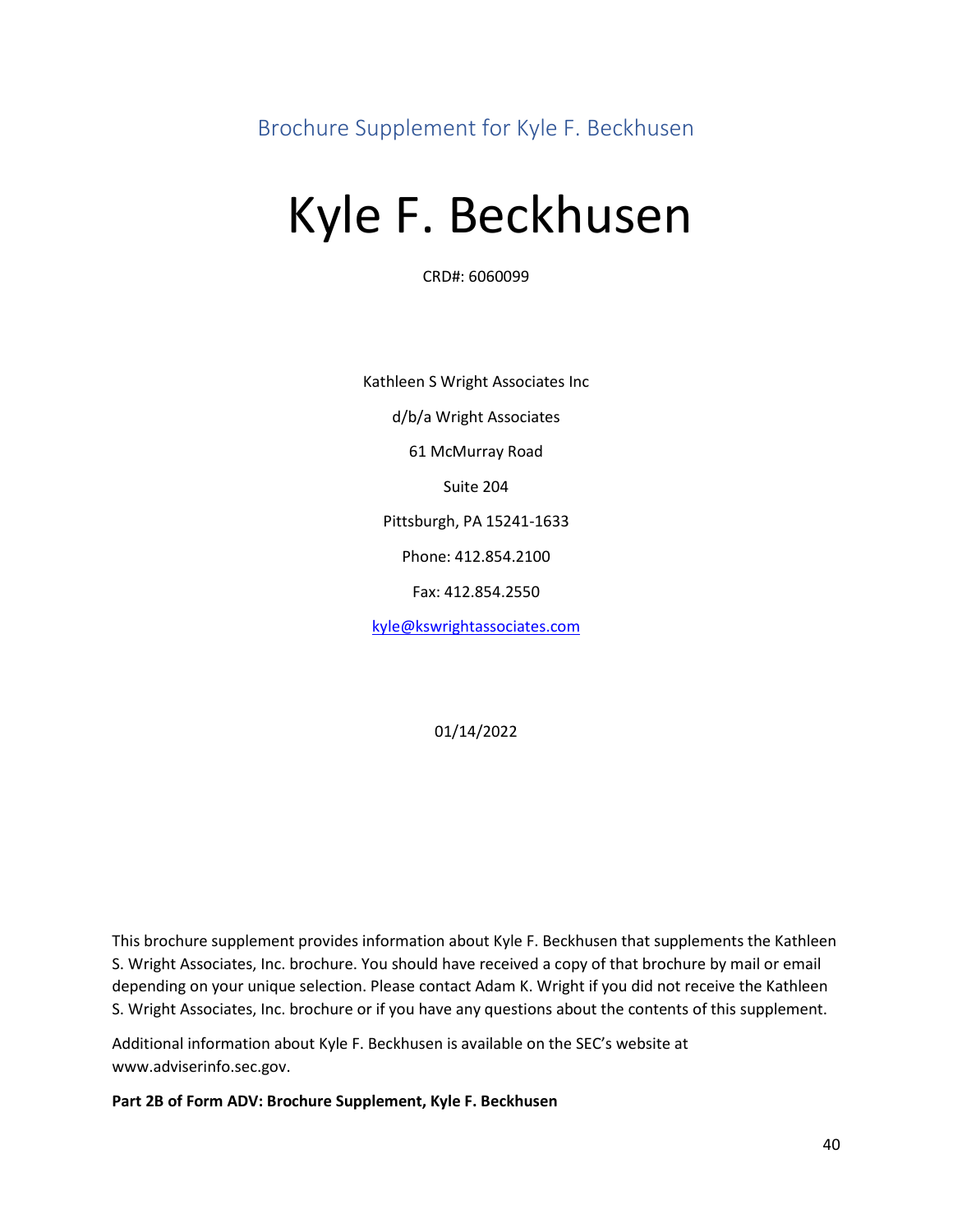#### **Item 2 Educational Background and Business Experience**

Kyle F. Beckhusen

Year of Birth: 1991

Formal Education After High School

• Geneva College, Graduated with a B.S. in Business Administration and a minor in Mathematics, 2013

Business Background for Preceding Five Years

- NORTHWESTERN MUTUAL INVESTMENT SERVICES, LLC, 10/15/2015 02/15/2021
	- o CRD#: 2881
	- o 310 Seven Fields Blvd Ste 300
	- o Seven Fields, PA 16046
- Kathleen S. Wright Associates, Inc., Senior Financial Adviser, 02/2021 Present

Professional Designations

- Chartered Life Underwriter ("CLU"), awarded in 2019 A Chartered Life Underwriter® (CLU®) is a financial professional with extensive knowledge of life insurance. In most states, a CLU® designation exempts you from pre-licensing education and underwriting certification requirements. This means a CLU® has obtained a level of life insurance expertise that exceeds basic life insurance underwriting requirements. A CLU® certification gives advisers 1) In-depth knowledge of life insurance underwriting concepts and life insurance law within the context of overall risk management, 2) the necessary knowledge to help clients address their estate planning needs, 3) an understanding of solutions addressing the life insurance underwriting needs of business owners and professionals More information[: https://www.finra.org/investors/professional-designations/clu](https://www.finra.org/investors/professional-designations/clu)
- Certified Financial Planner ("CFP"), awarded in 2020.

This designation is issued by the CFP Board and is granted to individual you meet the following prerequisites: successful completion of a two-part education requirement, a rigorous 170 question multiples choice test, 6,000 hours of professional experience, and signing an ethics declaration. The coursework required covered, in detail, the financial processes and most subject matter areas. Most candidates take 12-18 months to pass the required coursework. Once the designation is issued, 30 continuing education hours including 2 ethics hours are required for annual renewal.

According to NASAA, passing the Series 65 is normally a pre-requisite to getting licensed as an Investment Adviser representative; however, the CFP Certificate, granted by the CFP Board, is an allowable substitute.

#### **Item 3 Disciplinary Information**

Kyle F. Beckhusen has **not** been involved in any legal or disciplinary events. There are **no** disciplinary or legal events material to a client's or prospective client's evaluation of Kyle F. Beckhusen.